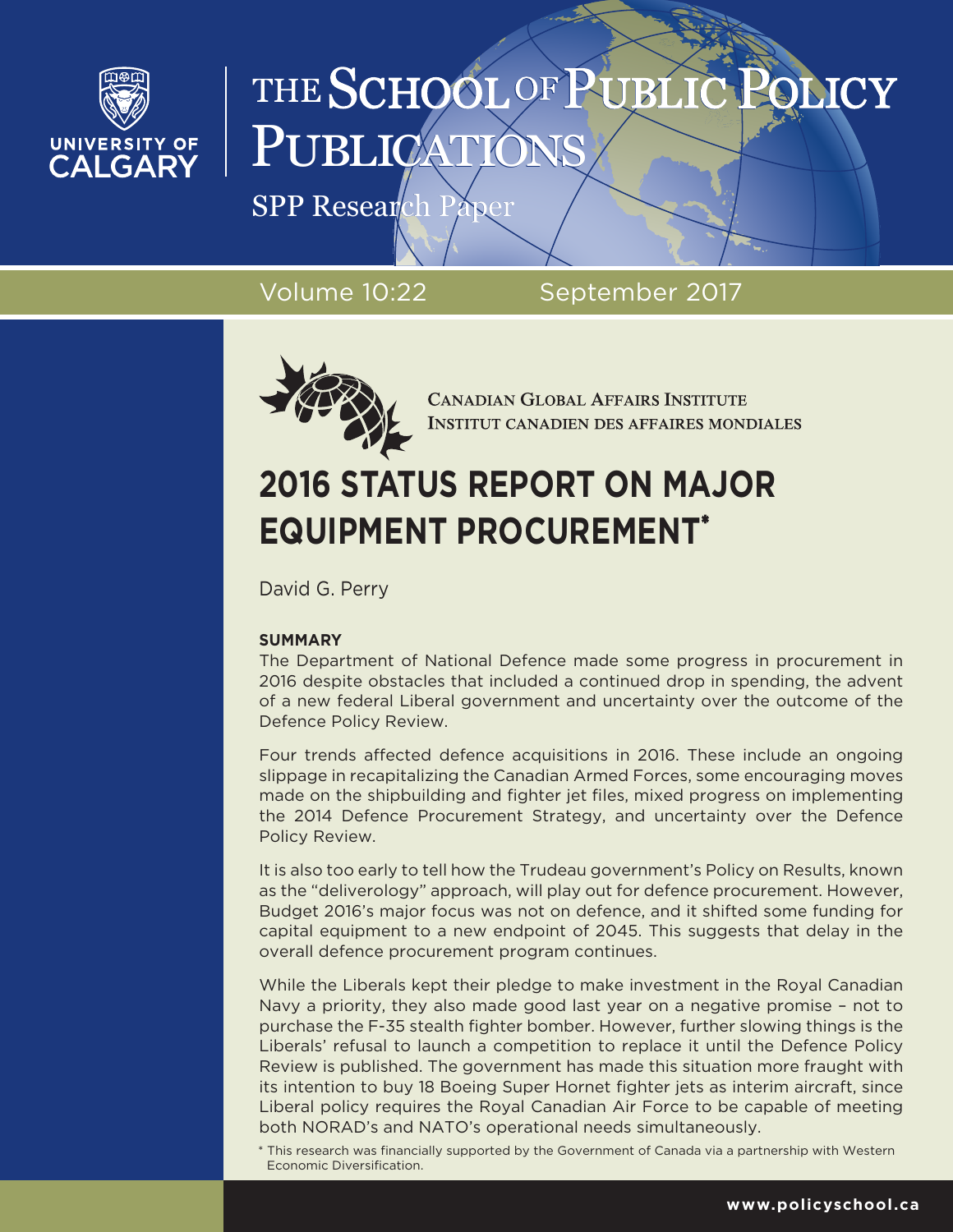Prior to the release of the new defence policy, both the interim and permanent fighter aircraft projects lacked adequate funding. They were among several large projects that have been approved, but have not yet moved to the contract stage, and whose budgets were inadequate to move forward. Adding to this mix is the fact that a government-wide effort initiated in 2014 to streamline the defence procurement process made no progress in 2016, and a significant number of other prospective projects were not included in the DND investment plan. The subsequent Defence Policy Review has addressed the funding issues, but they were problematic throughout 2016.

Not all is gloom and doom, however. A contract for 16 fixed-wing search and rescue aircraft was awarded, modernization of all of the Halifax-class frigates was completed last year, the number of light armoured vehicles deployed in the field rose from 64 to 262, 10 maritime helicopters were added to the fleet in December, and the new medium-to-heavy lift helicopters carried out their first mission by responding to the Fort McMurray wildfires.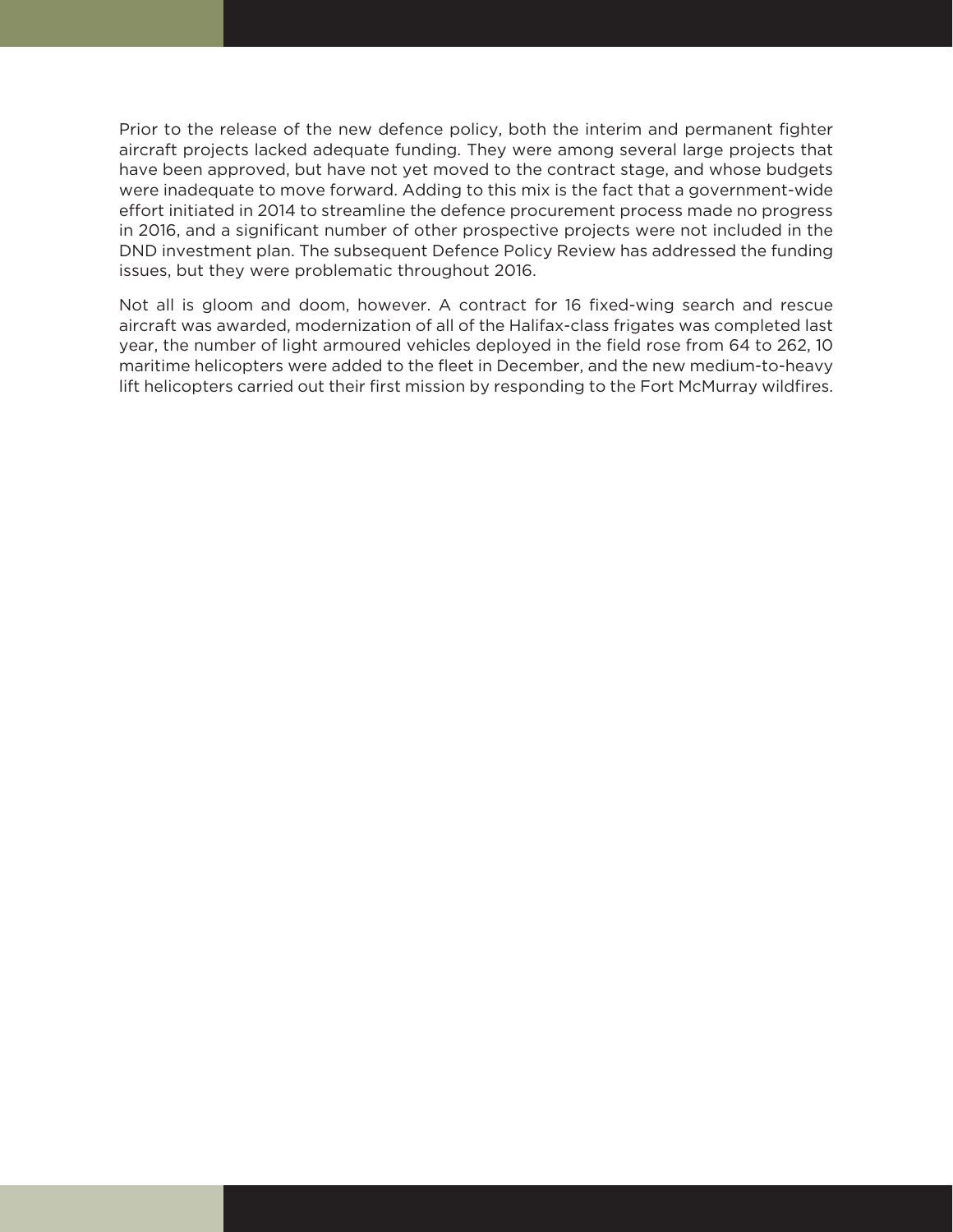

# THE SCHOOL OF PUBLI PUBLICA

SPP Research Paper

Volume 10:22 September 2017



**CANADIAN GLOBAL AFFAIRS INSTITUTE INSTITUT CANADIEN DES AFFAIRES MONDIALES** 

## **RAPPORT D'ÉTAT 2016 SUR L'ACQUISITION D'ÉQUIPEMENT MAJEUR\***

David G. Perry

#### **RÉSUMÉ**

Le ministère de la Défense nationale a fait des progrès en matière d'acquisition en 2016, et ce, malgré les obstacles dont une baisse des dépenses, l'arrivée d'un nouveau gouvernement fédéral libéral et l'incertitude quant aux résultats de l'Examen de la politique de défense.

Quatre facteurs sont entrés en jeu dans les acquisitions en matière de défense en 2016 : un dérapage continu dans la reconstitution du capital des Forces armées canadiennes, quelques progressions encourageantes sur les dossiers de la construction navale et des chasseurs à réaction, des progrès mitigés dans la mise en œuvre de la Stratégie d'approvisionnement en matière de défense et l'incertitude quant aux résultats de l'Examen de la politique de défense.

Il est trop tôt pour dire quel rôle jouera, dans l'acquisition en matière de défense, la Politique sur les résultats du gouvernement Trudeau, qui adopte ici l'approche de Barber. Cependant, le Budget de 2016 ne met pas l'accent sur la défense, et il reporte l'échéance pour le financement des grands équipements à 2045. Cela porte à croire que les délais se poursuivront quant au programme général d'acquisition en matière de défense.

Bien que les Libéraux aient tenu leur promesse de rendre prioritaire l'investissement dans la Marine royale canadienne, ils ont aussi rempli, l'année dernière, la promesse de ne pas acheter le chasseur-bombardier furtif F-35. Puis les choses se sont ralenties davantage avec le refus des Libéraux de lancer un appel d'offres pour remplacer le F-35 avant la publication des résultats de l'Examen de la politique de défense. Le gouvernement a aggravé la situation

<sup>\*</sup> Cette recherche a été soutenue financièrement en partie par le gouvernement du Canada via Diversification de l'économie de l'Ouest Canada.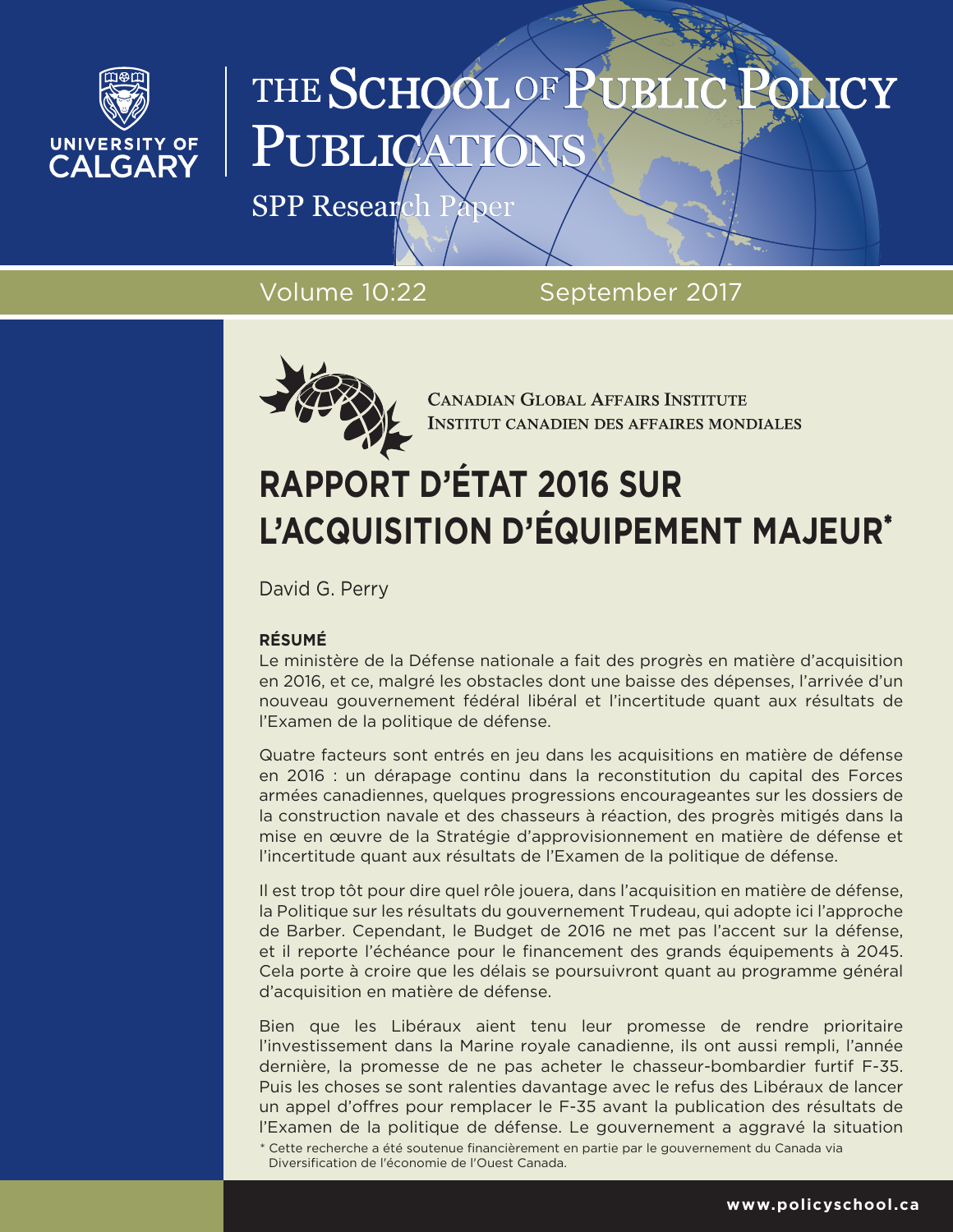avec son intention d'acheter 18 avions de chasse Super Hornet de Boeing en tant qu'avion intérimaire, puisque la politique libérale demande que l'Aviation royale canadienne soit en mesure de répondre simultanément aux besoins opérationnels du NORAD et de l'OTAN.

Avant le dépôt de la nouvelle politique de défense, les projets d'avions chasseurs intérimaires et permanents ne pouvaient compter sur un financement adéquat. Ils faisaient partie de plus grands projets qui ont reçu l'approbation mais n'ont pas atteint le stade du contrat; et leurs budgets étaient inadéquats pour aller de l'avant. À cela s'ajoute le fait qu'un effort pangouvernemental initié en 2014 afin de rationaliser le processus d'acquisition en matière de défense n'a nullement progressé en 2016. Sans compter que nombre d'autres projets n'ont pas été inclus dans le plan d'investissement de la Défense. L'Examen de la politique de défense s'est penché sur les problèmes de financement, mais ceux-ci se sont perpétués tout au long de 2016.

Tout n'est pas sombre, pourtant. Un contrat pour l'acquisition de 16 avions de recherche et de sauvetage à voilure fixe a été accordé, la modernisation de toutes les frégates de la classe Halifax s'est terminée l'an dernier, le nombre de véhicules blindés légers est passé de 64 à 262, dix hélicoptères maritimes se sont ajoutés à la flotte en décembre et les nouveaux hélicoptères de transport moyen à lourd ont mené leur première mission en intervenant dans la lutte contre les incendies de Fort McMurray.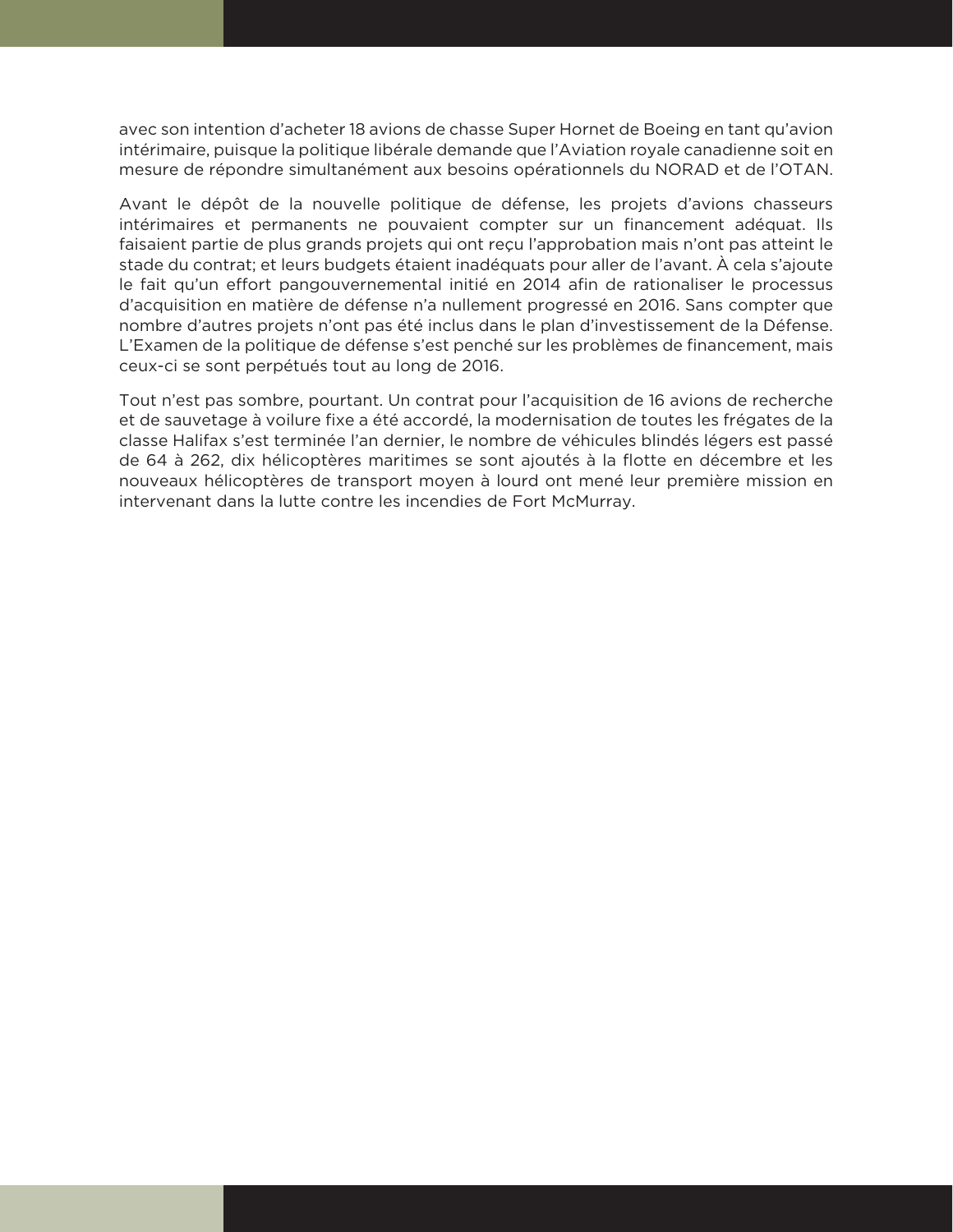#### **INTRODUCTION**

This is the fourth edition of the annual status report on selected major defence acquisitions. It retains the focus and structure of the 2015 edition with the intent of providing an informative and comprehensive document that can assist anyone who is interested in tracking progress on military acquisitions.<sup>1</sup>

The two groups of projects chosen for this edition are the same ones selected for the 2015 edition. Those examined in detail in section 2 (and listed in Annex 1) are taken from the list of projects included in the Department of National Defence (DND)'s *Departmental Performance Report*  2015/2016, Status Report on Major Crown Projects.<sup>2</sup> This is a list of projects that the DND and the Canadian Armed Forces (CAF) identify as the most important projects over the \$100 million major Crown project threshold. The inclusion of this list in its entirety removes the element of subjectivity from the author of this report in determining which projects to include. This list focuses exclusively on projects for defence equipment acquisitions, excluding infrastructure, information management, and information technology and service projects.

The projects analyzed in section 3 are those active projects that appear in both the 2015 and 2016 editions of the Defence Acquisition Guide.<sup>3</sup> As many of the projects have not yet received formal approvals, the focus was placed on those projects that the capability sponsors within DND were actively working on in calendar year 2016. These two lists are largely complementary as each annex focuses on projects at different stages in the procurement process. The five stages of the procurement process are: Stage 1 – identification; Stage 2 – options analysis; Stage 3 – definition; Stage 4 – implementation; and Stage 5 – close-out.

The projects in section 2 are mostly in either definition or implementation, whereas the projects in section 3 are largely in identification or options analysis.<sup>4</sup>

#### **SECTION 1**

#### Defence Procurement Update

Previous editions of this report have attempted to identify specific sources of delay affecting defence procurement. Over the course of 2016, however, little changed with Canadian defence procurement. One notable difference from the year prior was that the senior ranks of the procurement workforce enjoyed a much higher level of stability in 2016 than 2015. Other initiatives with procurement implications were started in 2016, but were not fully deployed. The Privy Council Office worked with federal departments to adopt a policy on results which took effect

*<sup>1</sup>* The first report in this series was by David Bercuson, Aaron Plamondon and Ray Szeto, *An Opaque Window*. (Calgary: Canadian Defence & Foreign Affairs Institute, 2006). See also Elinor Sloan, *Something Has to Give* (Calgary: The Canadian Defence & Foreign Affairs Institute, The School of Public Policy, University of Calgary, and the Centre for Military and Strategic Studies, University of Calgary, 2014) and David Perry, *2015 Status Report on Major Defence Equipment Procurements* (Calgary: Canadian Global Affairs Institute, The School of Public Policy, University of Calgary, and the Centre for Military and Strategic Studies, University of Calgary, 2015).

*<sup>2</sup>* National Defence and the Canadian Armed Forces, 2015-16 Departmental Performance Report (Ottawa: Her Majesty the Queen in Right of Canada, 2016). The timing of this 2016 report made this document the most up-to-date description of Canadian defence procurement projects available to the author.

<sup>&</sup>lt;sup>3</sup> National Defence and the Canadian Armed Forces, Defence Acquisition Guide 2016, May 26, 2016 http://www.forces.gc.ca/en/ business-defence-acquisition-guide-2016/index.page National Defence and the Canadian Armed Forces, Defence Acquisition Guide 2015, June 25, 2014 http://www.forces.gc.ca/en/business-defence-acquisition-guide-2015/naval-systems.page

For a description of the procurement process, see http://www.cgai.ca/2015\_status\_report\_on\_major\_defence\_equipment procurements#ExplanationofVariance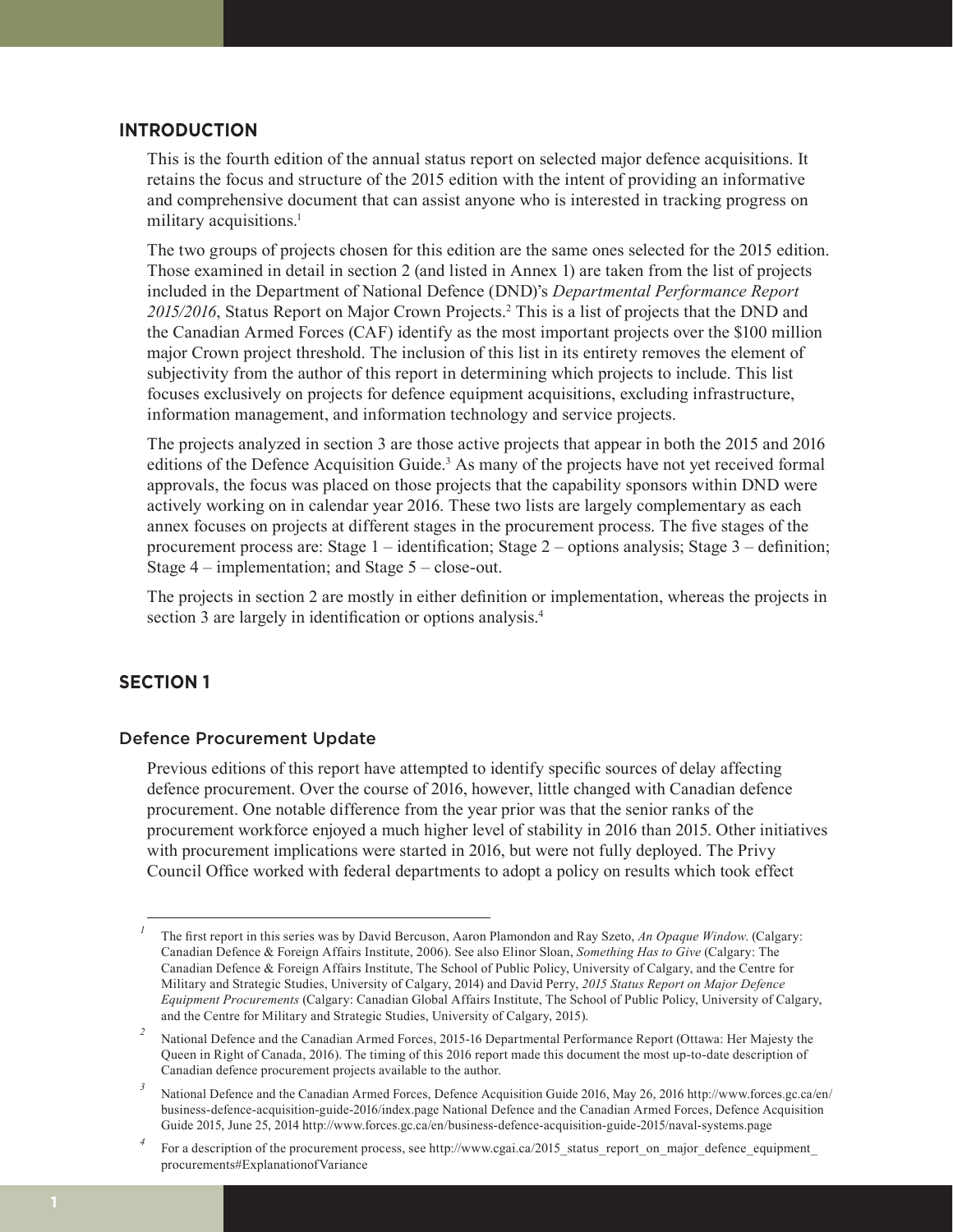July 1, as the Trudeau government introduced a "deliverology" approach to governing.<sup>5</sup> Similarly, a wider effort to modernize the broader suite of Treasury Board policies was launched in 2016.<sup>6</sup> Both of these policy changes have the potential to affect defence procurement significantly, but neither is mature enough to provide any assessment of their impact.

With little new to say about the causes of delay, this year's report will therefore focus on four broad trends that affected defence procurement in 2016: continuing slippage in the overall recapitalization of the Canadian Armed Forces; notable advancement of the government's priority shipbuilding and fighter jet files; mixed progress on the implementation of the 2014 Defence Procurement Strategy (DPS); and huge uncertainty about the medium- and long-term future of defence procurement pending the outcome of the Defence Policy Review.

#### Continued Recapitalization Slippage

As the 2015 status report suggested, one metric for assessing the rate of success in the defence procurement system is DND's ability to secure project approval at the definition or implementation stages of a project's life from the Minister of National Defence or the Treasury Board. These are the approvals required for a project to enter into the definition or implementation stages of procurement and access Vote 5 project funding.<sup>7</sup> Over the last decade, the number of approvals received by DND annually has fallen dramatically. Relative to 2009/2010, DND secured only half as many combined approvals in 2014/2015. In 2015/2016 the number of approvals that DND secured declined further still, dropping to roughly 40 per cent of the number obtained in 2009/2010.

This significant change in the number of secured approvals correlates closely with a significant change in DND's spending on Vote 5 capital projects. From 2005/2006 to 2010/2011, annual spending on capital increased dramatically in real terms (see Figure 1). This was the result of a significant infusion of capital funding provided through the federal budgets in 2005, 2006 and then locked in place with the 2008 budget and the *Canada First Defence Strategy*. These cumulative changes provided DND with the funding to engage in a major recapitalization. The general trend of increased spending on capital stopped in 2010/2011, however. Subsequently, capital spending has declined, dropping by more than \$1 billion annually, in real terms.

This general significant decline in capital spending since 2010/2011 has coincided with DND's inability to make use of the fiscal room set aside for defence. While the 2016 budget did not have a major focus on defence, it followed two previous federal budgets (in 2012 and 2014) in announcing that funds set aside for DND to purchase capital equipment would be shifted into the future. Budget 2016 announced that a total of \$3.7 billion of DND's accrual space that had been set aside in the fiscal framework between 2015/2016 and 2020/2021 was removed from that timeframe and redistributed between 2021/2022 and 2044/2045. The accrual space is the budgeting construct introduced with the 2008 *Canada First Defence Strategy* that sets aside a portion of the federal

*<sup>5</sup>* http://www.tbs-sct.gc.ca/pol/doc-eng.aspx?id=31300

*<sup>6</sup>* http://pm.gc.ca/eng/president-treasury-board-canada-mandate-letter

*<sup>7</sup>* Vote 5 capital expenditures encompass: "A capital expenditures vote is used when the aggregate of capital expenditures equal or exceed \$5 million. Capital expenditures are those made for the acquisition or development of items that are classified as tangible capital assets as defined by Government accounting policies. For example, the acquisition of real property, infrastructure, machinery or equipment, or for purposes of constructing or developing assets, where an organization expects to draw upon its own labour and materials, or employs professional services or other services or goods. Expenditure items in a Capital Expenditures Vote are for items that generally exceed \$10,000; although an organization may select a reduced threshold to be applied to different capital classes." http://www.tbs-sct.gc.ca/hgw-cgf/finances/pgs-pdg/ gepme-pdgbpd/20162017/me-bpd01-eng.asp#toc1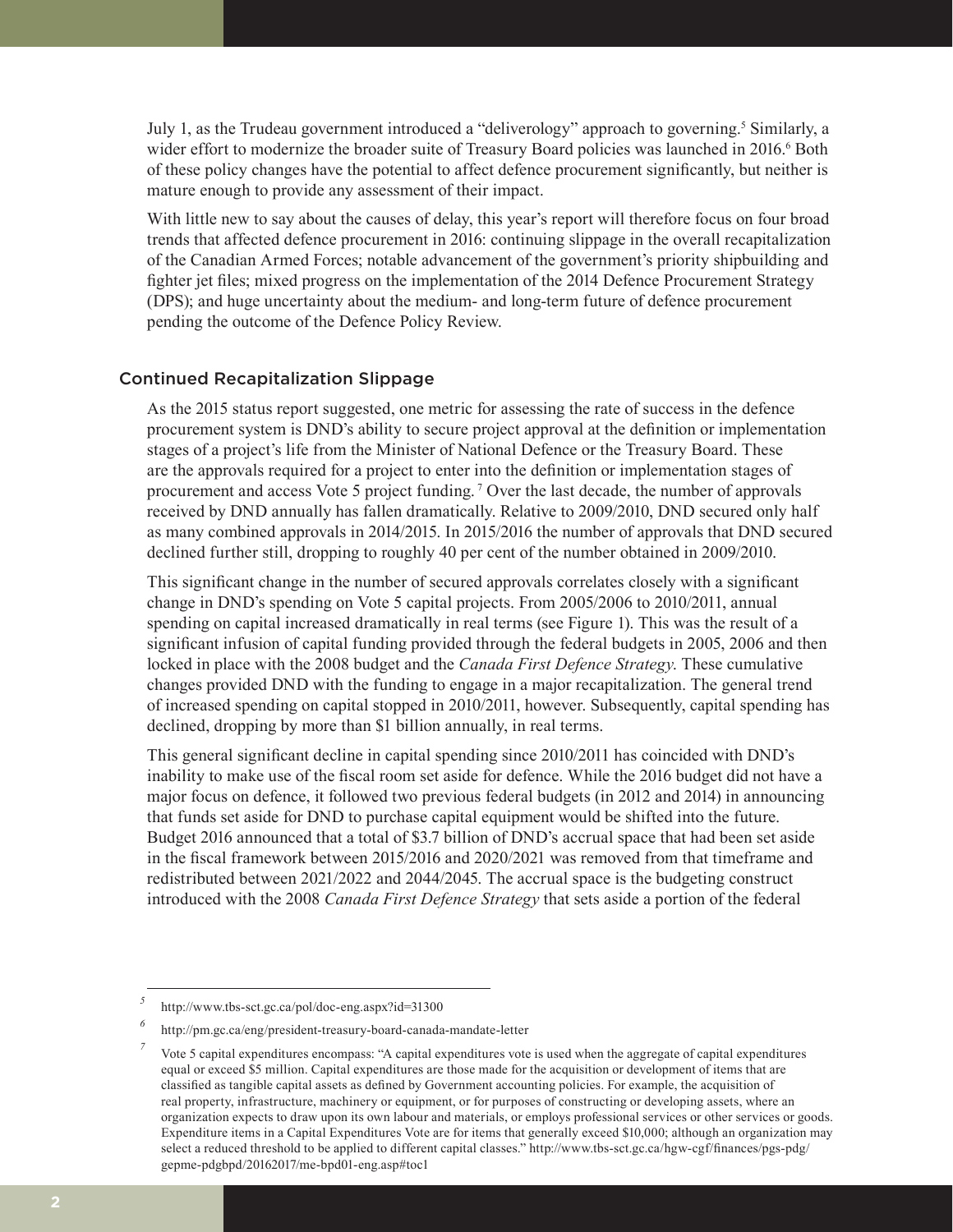fiscal framework to account for the annual depreciation expenses associated with the purchases of major defence equipment.<sup>8</sup>

The accounting for individual projects in the accrual space is somewhat comparable to the way a home mortgage works. For most people, the full purchase cost of a new home does not count against their monthly budget, but rather only their mortgage payments do, which spreads the total cost of the home over several years. To relate this back to the capital equipment project, while the bank (in this case the Canadian government) has to make the funds available to pay the seller in full for the cost of a house (in the equipment case a ship, vehicle or aircraft), a homeowner only pays the bank their monthly mortgage payment (for DND, an annual depreciation charge for its ships, vehicles or aircraft). While a potential homeowner might have the money set aside in their bank account to make monthly mortgage payments (again, DND in this instance), if a real estate agent can't actually close a deal for a house (or Canada's defence procurement system cannot actually buy a ship, vehicle or aircraft on schedule), the homeowner does not need to make a mortgage payment (again, in DND's case, it does not need to account for depreciation expenses in the accrual space).

The accrual space is managed like a portfolio of mortgages, within an overall budgetary limit. As of Budget 2016, DND's total accrual space for capital was around \$700 million, and projected to reach \$3 billion by about 2021/2022.<sup>9</sup> Within this accrual envelope, DND manages a number of projects, but must ensure that their cumulative depreciation charges do not exceed the funding available.

The 2016 budget provided significant clarity about this issue by publishing, for the first time, a table depicting both the previous and revised profile of DND's accrual space. It shows that DND's current annual amortization charges are roughly \$2 billion annually lower than the accrual space set aside by the Department of Finance. The *Canada First Defence Strategy* created the accrual space construct for DND in 2008 on the premise that DND could quickly recapitalize all of its combat fleets. Making full use of the accrual space available for this recapitalization would have then, and still does today, required several tens of billions worth of capital equipment purchases and the Canadian Armed Forces taking delivery of that equipment, in just a few years. While DND has made progress on this recapitalization (as detailed below), the full scope of planned reinvestment simply has not happened on the schedule to which the accrual space was originally aligned.

#### Progress on Priorities

In its 2015 campaign platform, the Liberal Party of Canada made three specific pledges with respect to defence procurement: "We will not buy the F-35 stealth fighter-bomber"; "We will immediately launch an open and transparent competition to replace the CF-18 fighter aircraft"; and "We will make investing in the Royal Canadian Navy [RCN] a top priority."10 The latter two promises were included directly in the mandate letter that directed Defence Minister Harjit Sajjan to "launch an open and transparent competition to replace the CF-18 fighter aircraft, focusing on options that match Canada's defence needs" and "invest in strengthening the Navy, while meeting the commitments that were made as part of the National Shipbuilding Procurement Strategy."11 In its first full year in office, the Trudeau government delivered on the first and third of these priorities, and committed to launch a competition sometime between the publication of the Defence Policy Review, and the end of the government's first mandate.

*<sup>8</sup>* The accrual space also set aside funding for the expansion of the military, provided funding for readiness and operations and support.

*<sup>9</sup>* Budget 2017 made further, very significant changes to the accrual space as well.

*<sup>10</sup>* Liberal Party of Canada, *A New Plan for a Strong Middle Class* (Ottawa: 2015), 70.

*<sup>11</sup>* http://pm.gc.ca/eng/minister-national-defence-mandate-letter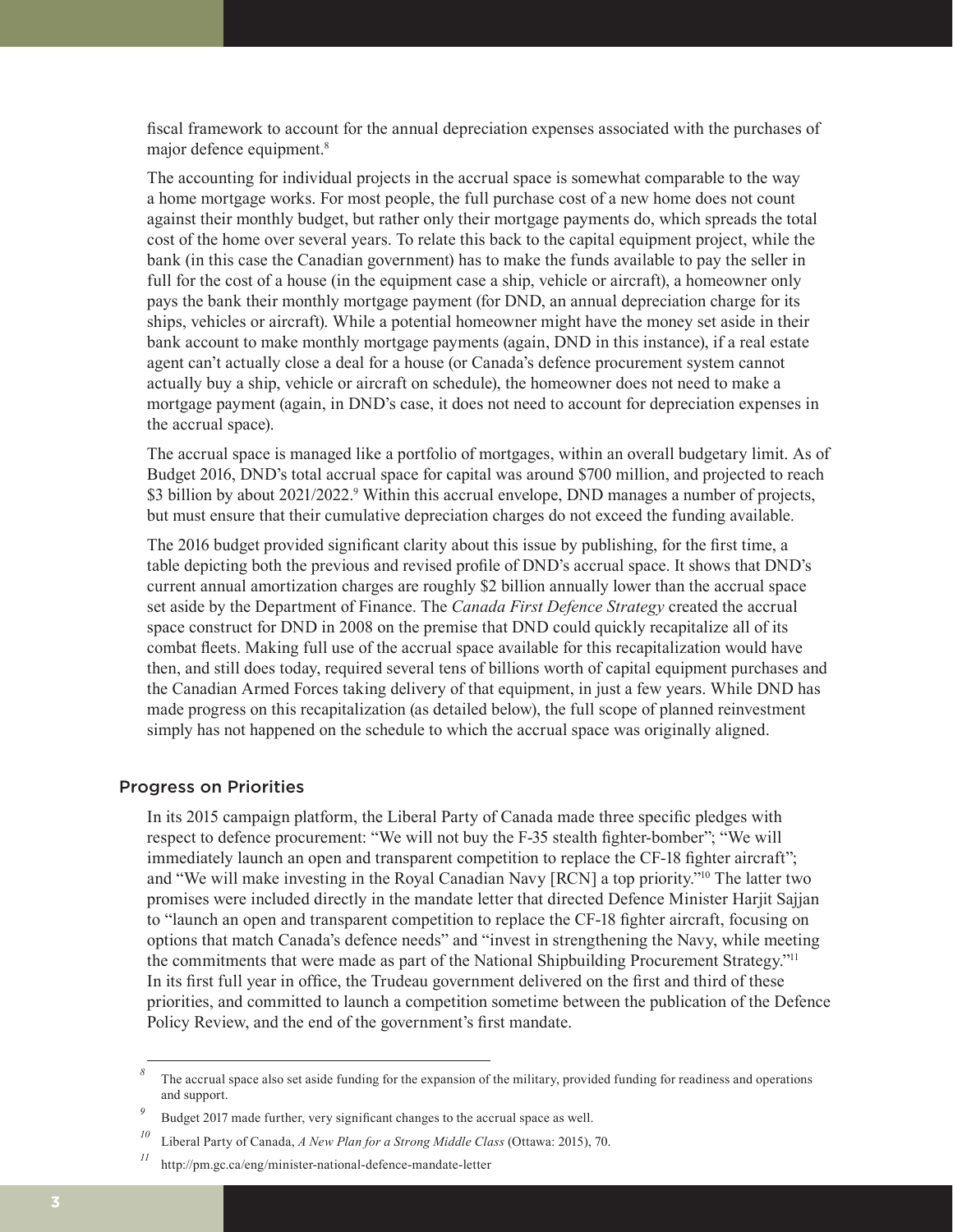#### Shipbuilding

One of the government's first actions on a defence issue in 2016 was the February announcement of a proposed change to the procurement strategy for the Canadian surface combatant (CSC). Originally, the project was slated to hold two competitions: one to select a warship designer and a second to source a combat systems integrator. This process was oriented around the need to produce a purpose-built warship for the RCN, because its requirements could not have been met by any existing designs. Over the course of the requirements review and reconciliation process for CSC that occurred during 2015, the requirements underwent significant evolution, which opened the possibility of holding a competition for an existing design that with some changes could meet Canada's needs. At the same time, it became apparent that the plan to design a bespoke warship would create a nearly two-year delay between the completion of the last Arctic and offshore patrol ship (AOPS) and the construction of the first CSC. In addition to delaying the introduction of the new capability, this would be problematic for achieving the intent of the National Shipbuilding Procurement Strategy (NSPS) that the shipyards maintain a stable workforce while executing their program of work.

To address these issues, in February 2016 the government announced a proposed change to the procurement strategy to select an existing military off-the-shelf design that would then undergo some customization to adapt it to meet Canadian needs. According to an official announcement of the change, the Crown expects that construction on the CSC could start "up to two years sooner than originally planned,"12 while also reducing technical and financial risk associated with the project.

The extent to which this can be achieved remains to be seen. In testimony to Parliament, executives from Irving Shipbuilding, the project's prime contractor, stated that as of February 2017, under a best case scenario, the gap between when production on the AOPS ends and CSC starts was 18 months. They went on to express concern that the gap would lengthen without improvements in government decision-making. Further, they also indicated that the lower risk associated with the new procurement strategy would be imperilled if the proposed designs were changed significantly. Changing between 10 and 15 per cent of the ship was identified as the range at which the project would switch from modifying an existing design to effectively creating a new one, with the increased risks associated with doing so.<sup>13</sup>

Subsequently, the government also announced steps to improve its handling of the shipbuilding file. At the CANSEC defence tradeshow in May 2016, Minister of Public Services and Procurement Canada (PSPC) Judy Foote announced, without saying so directly, a rebranding of the NSPS as the National Shipbuilding Strategy (NSS). In so doing, Foote also recognized a number of challenges related to the file and announced a number of changes to its management. First, she recognized the need for greater expertise and stronger oversight, including securing the advice of a shipbuilding expert, a retired British admiral. In addition to an unspecified clarification of departmental roles and responsibilities and mention of regular meetings with the shipyards, Foote also mentioned the establishment of the *ad hoc* cabinet committee on defence procurement (the committee was subsequently established on a permanent basis in August). Second, the announcement stated the government's shipbuilding workforce would be increased, and subsequent public statements indicate that this will see a "doubling and probably tripling"14 of the marine procurement workforce at PSPC. Third, Foote announced that the government would improve its process for budgeting, recognizing past deficiencies in that area. A key aspect of that improvement is that a

<sup>&</sup>lt;sup>12</sup> Evidence, House of Commons Standing Committee on National Defence. 42<sup>nd</sup> Parliament, 1<sup>st</sup> Session, No. 35. Feb. 2, 2017.

Evidence, House of Commons Standing Committee on National Defence. 42<sup>nd</sup> Parliament, 1<sup>st</sup> Session, No. 28. Nov. 17, 2016. http://www.parl.gc.ca/HousePublications/Publication.aspx?Language=e&Mode=1&Parl=42&Ses=1&DocId=8730424

<sup>&</sup>lt;sup>14</sup> Evidence, House of Commons Standing Committee on National Defence. 42<sup>nd</sup> Parliament, 1<sup>st</sup> Session, No. 28. Nov. 17, 2016.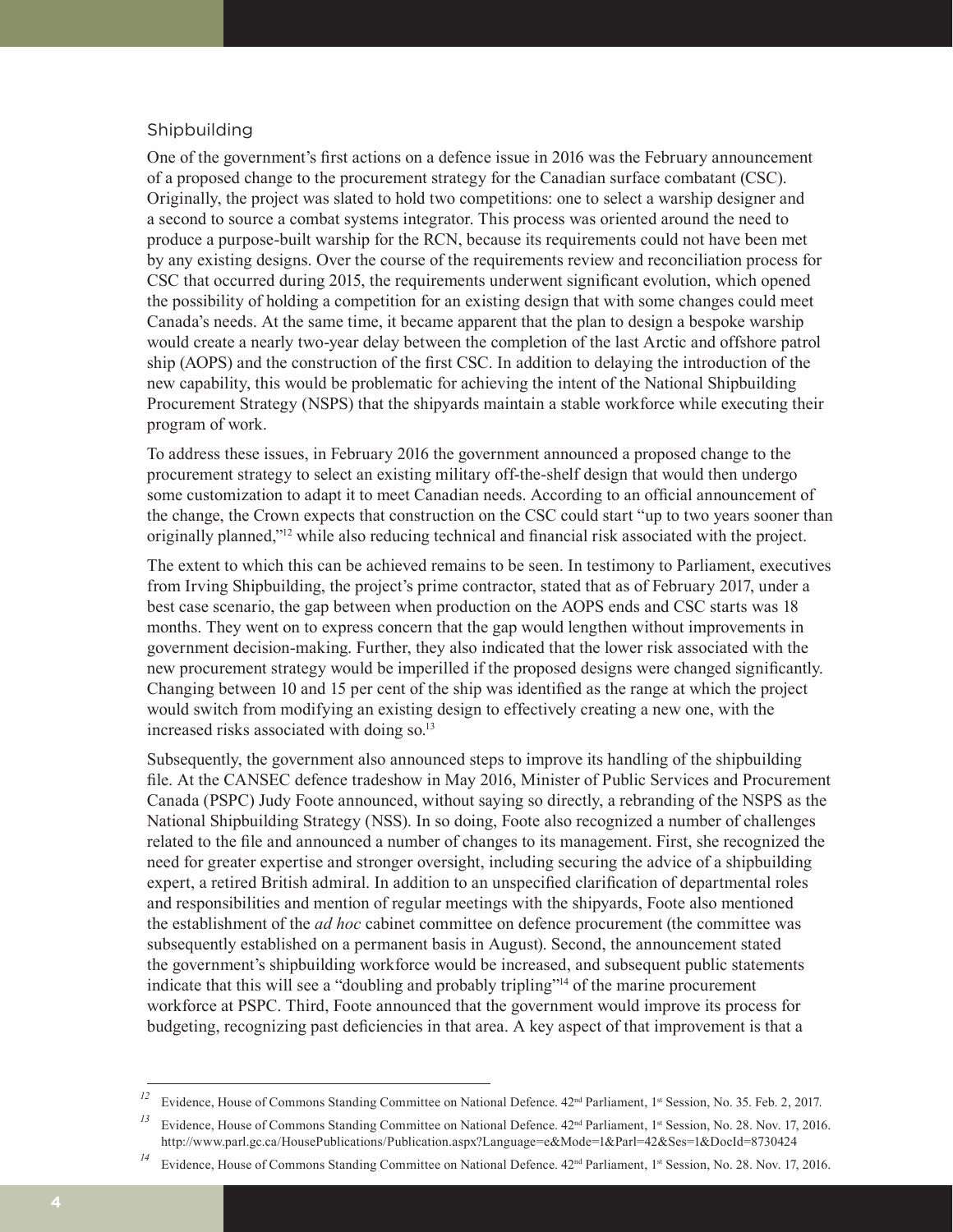new cost estimate for CSC will not be released until a build contract is signed.15 The fourth aspect announced related to better performance monitoring of the shipyards' improvements. The fifth component promised better communications of the shipbuilding file. To that end, a status report on NSS through December 2015 was released.16

Finally, on Oct. 27, following a summer of extensive industry engagements, the request for proposals (RFP) for CSC was released to the 12 firms qualified as potential bidders. Bids were originally due April 27, 2017 a deadline subsequenty extended.17 A definition contract was originally anticipated by mid-2018.<sup>18</sup> The release of the RFP is a critical move forward for the file.

#### Fighters

Starting at the same CANSEC trade show, Sajjan began laying out the government's proposed way forward with fighter aircraft as well. He referred to what he described as an emerging operational capability gap with respect to fighter aircraft that he inherited from the Harper government. This situation had left him uncomfortable "risk-managing a gap between our NORAD and NATO commitments and the number of fighters available for operations"19 which he found to be unacceptable. Shortly thereafter, several media reports emerged suggesting that the Trudeau government would make a sole-source purchase of Boeing Super Hornets.20 When asked about the subject during Question Period, the prime minister replied that "the Conservatives threw their lot in with a plane that does not work and is a long way from ever working,"21 referring apparently to the F-35.

In July 2016, the Trudeau government announced that it would engage in consultations with potential fighter aircraft manufacturers over the summer. A detailed questionnaire was sent to manufacturers July 7, with response due by July 29. Engagements with allied governments were conducted as part of this effort during July and August.<sup>22</sup>

On Nov. 22, the government announced a twofold approach to acquiring fighters. First, it stated that it would launch, within its first mandate, an open and transparent competition to replace the CF-18 fleet. As well, it will "explore the acquisition of 18 new Super Hornet aircraft to supplement the CF-18s until the permanent replacement arrives."23 To the latter end, it will engage in talks with Boeing to determine if the 18 proposed aircraft can be acquired at "a cost, time, level of capability, and economic value that are acceptable to Canada."24

*<sup>15</sup>* A new estimate was provided when the Liberal's new defence policy *Strong Secure Engaged* was released.

*<sup>16</sup>* http://news.gc.ca/web/article-en.do?nid=1073779

<sup>&</sup>lt;sup>17</sup> As of Aug 13, 2017 when this paper was finalized, a bid submission deadline had not been established.

*<sup>18</sup>* http://www.tpsgc-pwgsc.gc.ca/app-acq/amd-dp/mer-sea/sncn-nss/nouvelles-news/2016-10-27-eng.html

*<sup>19</sup>* http://www.theglobeandmail.com/news/politics/canada-needs-new-fighter-jets-now-defence-minister-says/article30172969/

*<sup>20</sup>* http://news.nationalpost.com/news/canada/canadian-politics/trudeau-says-f-35s-are-far-from-working-as-liberals-toriesspar-over-fighter-jet-strategies

*<sup>21</sup>* http://www.parl.gc.ca/HousePublications/Publication.aspx?Language=E&Mode=1&Parl=42&Ses=1&DocId=8338219

*<sup>22</sup>* http://www.forces.gc.ca/en/business-equipment/cf-18-replacement.page

*<sup>23</sup>* http://news.gc.ca/web/article-en.do?crtr.sj1D=&crtr.mnthndVl=11&mthd=advSrch&crtr.dpt1D=6670&nid=1158669&crtr. lc1D=&crtr.tp1D=&crtr.yrStrtVl=2016&crtr.kw=&crtr.dyStrtVl=24&crtr.aud1D=&crtr.mnthStrtVl=8&crtr.page=1&crtr. yrndVl=2016&crtr.dyndVl=22

*<sup>24</sup>* http://news.gc.ca/web/article-en.do?mthd=tp&crtr.page=1&nid=1158689&crtr.tp1D=930 Boeing's launch of a complaint to the US commerce department subsequently disrupted these efforts. At CANSEC 2017, Sajjan exorciated Boeing in his keynote speech, describing their actions as not those of a trusted defence partner. Since, the Trudeau government has stated that they will not officially speak with the company.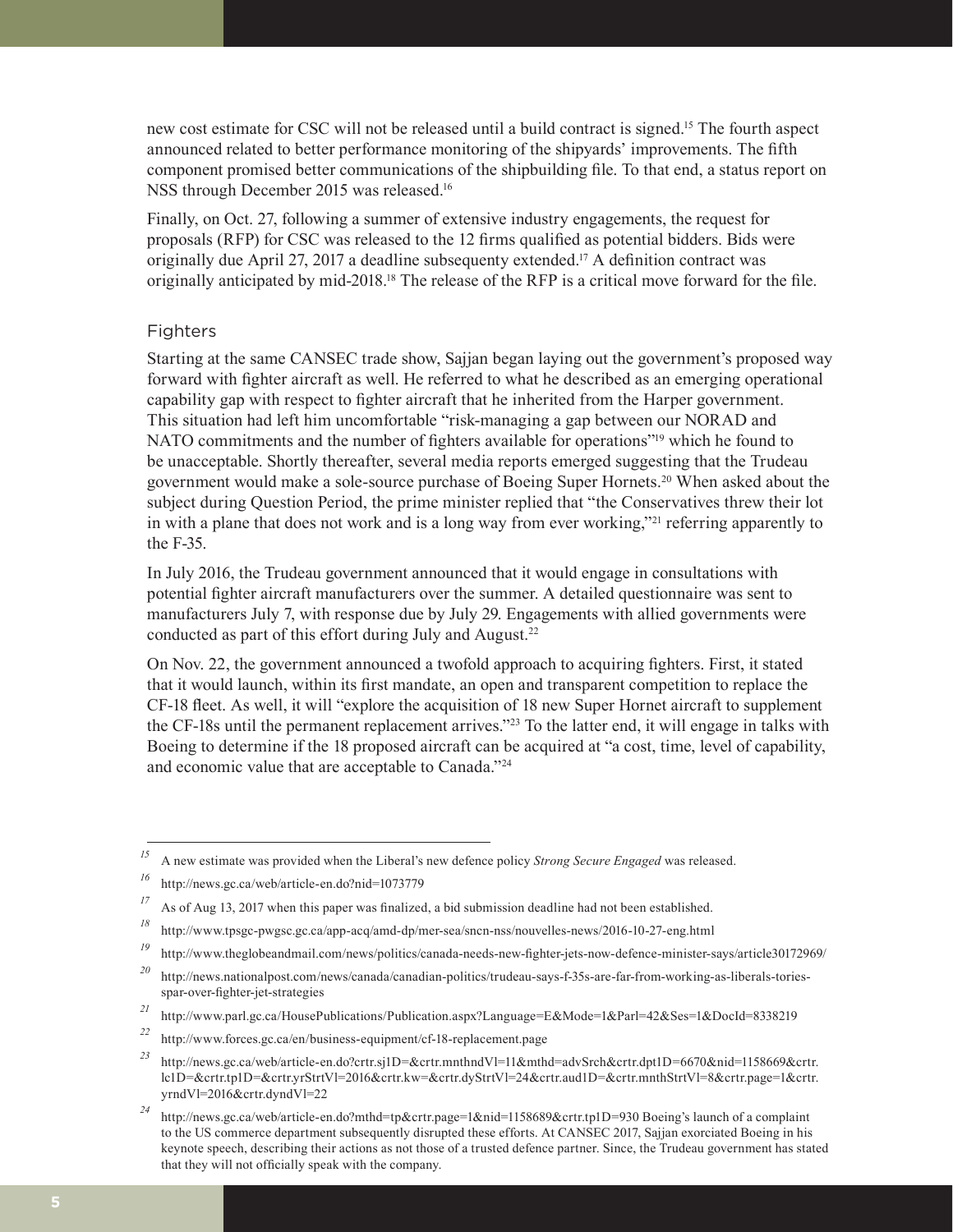The move to acquire an interim fighter fleet will employ an exemption to the Canadian government contracts regulations that the Harper government created in 2015. The exception 3(1) (g), is specifically for "a contract whose purpose is, for operational reasons, to fulfil an interim requirement for defence supplies or services or to ensure defence logistical capabilities on an interim basis, and any related contract."<sup>25</sup> This amendment exempts contracts that fall within those parameters from the regulations, which among other things, define narrowly the conditions under which a procurement can proceed without soliciting bids. Without using this exception to the contracting regulations, the government must solicit bids unless one of the following criteria apply: i) the need is one of pressing emergency; ii) the contract is low value (\$25,000 unless very specific conditions apply); iii) it is not in the public interest to solicit bids; or iv) only one entity is capable of performing the contract. By invoking the exemption to the contracting regulations, the government is not required to solicit bids, or even to justify why it is not.

According to RCAF commander Lt.-Gen. Mike Hood, the fighter capability gap which has necessitated the interim capability is the result of a Trudeau government policy change requiring the RCAF to be able to meet both NORAD and NATO operational requirements simultaneously.<sup>26</sup> Previously, governments of the day had made commitments to both NORAD and NATO that would require more aircraft than are actually available for use if both were called upon simultaneously. Past governments had risk-managed this issue, by accepting that Canada would simply not be able to deliver upon both commitments to their fullest extents concurrently.

While the government's moves on CSC have been largely praised, several aspects of the fighter decision have been criticized. Key among these criticisms is the assertion by several critics that the capability gap upon which the interim purchase is premised does not in fact exist. Hood provided some clarification around this issue in testimony to Parliament when he stated that the gap is the result of a Liberal government policy change to mandate that the NORAD and NATO commitments be met concurrently.

Additional concerns have been raised about the budgetary and personnel implications of acquiring an interim fighter fleet. Defence officials have subsequently indicated that the funding set aside in the fiscal framework for the permanent replacement of the CF-18 will be used to cover the costs of the interim fighter project,<sup>27</sup> but this leaves open the question of where funding for the full time CF-18 will come from.28 This also raises the issue of whether the costs, which are unknown, but which leaked information indicates could range between \$5 billion to \$7 billion, are worth the return on investment.29 Further, the difficulty of creating two separate fleets presents a number of problems for the RCAF which already has difficulty maintaining sufficient numbers of pilots and skilled maintainers for its single existing fighter fleet.<sup>30</sup>

Another significant point of criticism is the announced timeframe for the competition to permanently replace Canada's CF-18s, as public statements indicate that this could take as long as five years to complete.<sup>31</sup> That it could take an additional five years to competitively procure new fighter aircraft after a year of review by the Trudeau government, following multiple years of study by an independent secretariat under the Harper government's seven-point plan, following its 2010 decision to purchase the F-35 (which came after years of examination and participation in the

*<sup>25</sup>* http://laws-lois.justice.gc.ca/eng/regulations/SOR-87-402/page-1.html#h-3

<sup>&</sup>lt;sup>26</sup> Evidence, The Standing Senate Committee on National Security and Defence, Nov. 28, 2016.

*<sup>27</sup>* http://www.parl.gc.ca/content/sen/committee/421/NFFN/52946-E.HTM

*<sup>28</sup>* Strong Secure Engaged did not clarify this matter, as no budget for interim fighters was identified, but defence did benefit in the new policy from a long term budget increase, which presumably accommodates that purchase.

*<sup>29</sup>* http://www.cbc.ca/news/politics/fighter-jet-purchase-super-hornets-1.3956306

*<sup>30</sup>* https://warontherocks.com/2017/02/super-hornets-eh-canadian-airpower-falls-short-on-north-american-defense/

*<sup>31</sup>* http://www.cbc.ca/news/politics/fighter-jet-purchase-announcement-1.3862210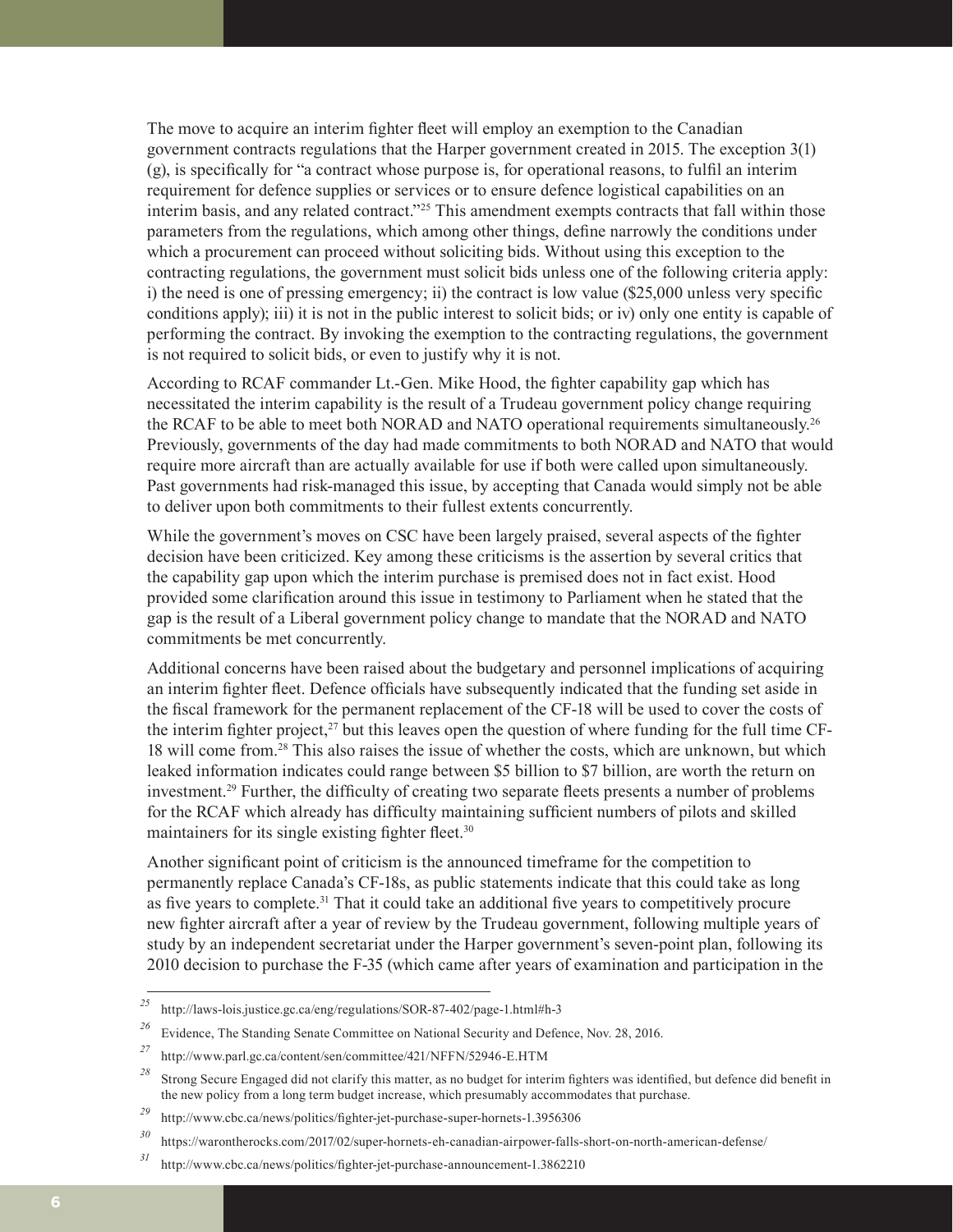Joint Strike Fighter project), is simply difficult to understand. This is likely the clearest evidence yet of diverging expectations regarding defence procurement between government officials and outside observers. While an additional five years of work may simply be how long government officials believe it will take to move the project forward successfully, it is difficult to view this as a reasonable timeframe given all the previous years of work on the file. Notwithstanding the criticism on this file, the Trudeau government has at least decided on a way forward on a file that has been in limbo since 2012. In doing so, however, it has clearly broken its campaign commitment to "immediately launch" a competitive process.

#### Mixed Progress on the Defence Procurement Strategy

While the government's two priority projects consumed much of the procurement system's time and attention in 2016, throughout the year work to implement the defence procurement strategy, launched in February 2014, continued with mixed success. The most significant factor in this regard is that the Trudeau government appears to have embraced the strategy in practice and execution, even if it does not mention it by name.<sup>32</sup> Public statements by Foote and the parliamentary secretaries for both DND and PSPSC have endorsed the threefold focus on economic leveraging, delivering the right equipment to the armed forces, and doing so in a timely manner.<sup>33</sup>

On April 1, DND's increased delegated authority, one of the key tenets of the Defence Procurement Strategy, finally took effect, with DND's delegation increasing to \$400,000. As well, during the year, work to advance the strategy's economic leveraging pillar advanced notably. Innovation, Science and Economic Development's (ISED) Canadian industry study contracted to Avascent progressed, with its report examining key industrial capabilities submitted to government in March 2017. Similarly, DND's Supplementary Estimates B for 2016-2017 contained a \$3 million transfer from DND to ISED to establish "an office to study defence analytics and for value-added propositions related to defence procurement."34 It is unclear where exactly the wider effort to better understand the defence industry is leading, but public comments indicate that the focus of the industrial and technological benefits (ITB) policy will be on supporting existing segments of the defence industrial base.35

The other aspect of the Defence Procurement Strategy that is fully implemented is the independent review panel for defence acquisitions. In its first annual report, the panel noted that between June 2015 and 2016 it met 14 times and reviewed 17 projects, providing advice to the minister on four of them.36 Those projects reviewed include: the Canadian surface combatant, the logistic vehicle modernization, common heavy equipment replacement, joint unmanned surveillance and targeting system, naval large tug, future fighter capability, Halifax heating plant, RCN intelligence, surveillance, target acquisition and reconnaissance unmanned aircraft system, the CF-18 life extension, enhanced recovery capability, land vehicles crew training system, Griffon limited life extension and future aircrew training. Anecdotal comments from some working in the procurement system at DND indicate that the panel is having a positive impact by bolstering the department's credibility with other government departments. The panel's first report indicates that it will measure its performance on the appropriateness of requirements it validates, the usefulness of its advice and how well it enhances confidence with decision-makers and improves credibility with

<sup>&</sup>lt;sup>32</sup> Further endorsement came in Strong Secure Engaged which restated many of the original DPS initiatives under the new policy's procurement session.

*<sup>33</sup>* The Honourable Judy Foote, Speech to CANSEC; John McKay and Leona Alleslev, "Remarks to Deliverology of Defence Procurement."

*<sup>34</sup>* Evidence, Standing Committee on National Defence. 42nd Parliament, 1st Session, No. 32. Dec. 1, 2016.

<sup>&</sup>lt;sup>35</sup> Evidence, House of Commons Standing Committee on National Defence. 42<sup>nd</sup> Parliament, 1<sup>st</sup> Session, No. 28. Nov. 17, 2016.

*<sup>36</sup>* http://www.forces.gc.ca/assets/FORCES\_Internet/docs/en/business-how-to-do/irpda-2015-2016-annual-report-.pdf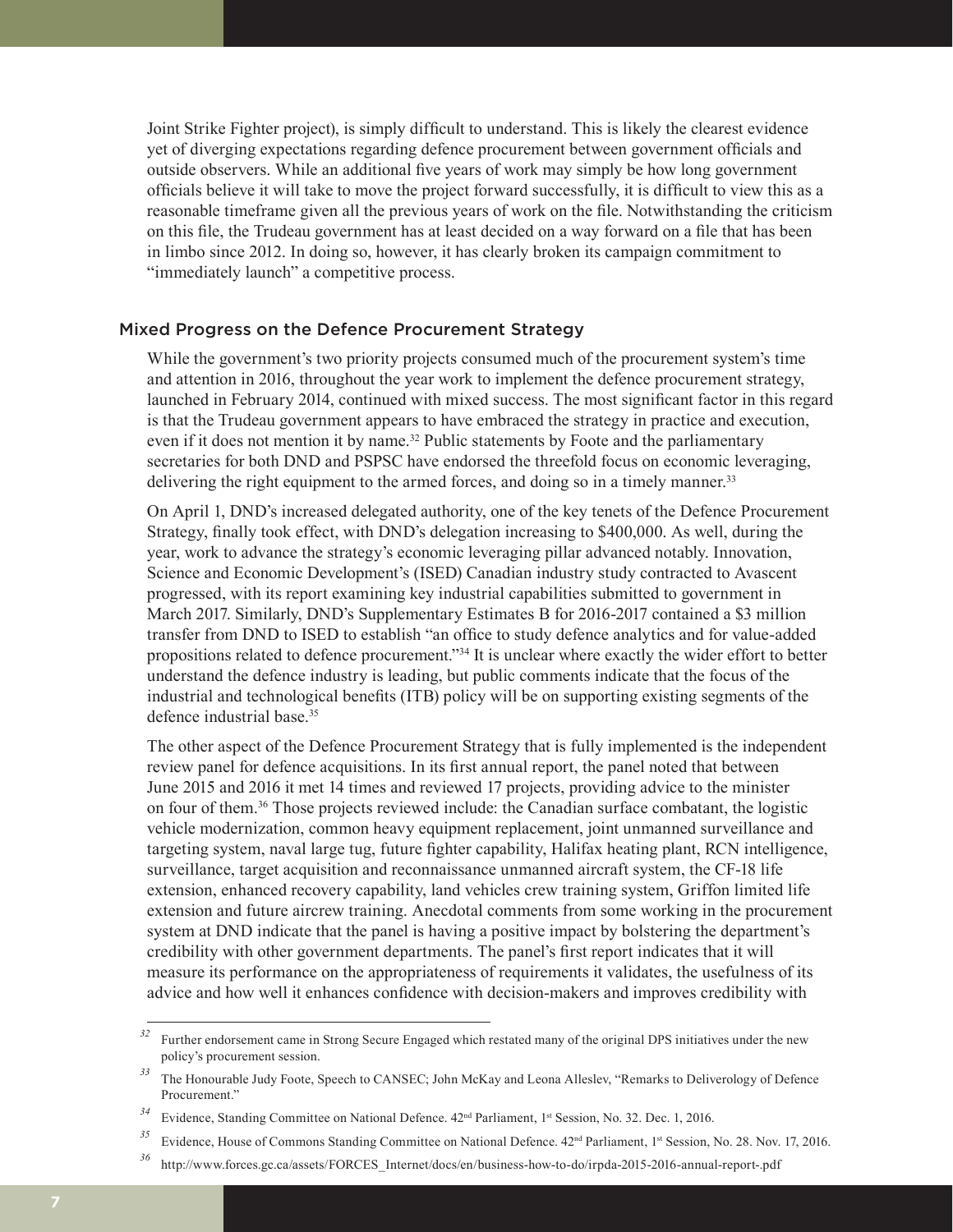industry. It is unclear if this assessment will include any quantitative metrics for evaluating whether the introduction of the IRPDA has improved the rate at which projects reviewed by the panel pass through the wider procurement system.

Other key aspects of the Defence Procurement Strategy and associated efforts made little or no progress during 2016. Although DND continued its effort to hire additional procurement staff in the materiel group, and remains in the process of hiring more at the time of writing, through 2016 DND had not successfully expanded its ranks by a couple hundred net positions.<sup>37</sup> In contrast to the mixed success on that front, there was no publicly evident progress on either effort to streamline the defence procurement process in 2016. The project approval process review at National Defence, launched in 2012, remained unsigned throughout 2016.38 Similarly, the government-wide effort to streamline defence procurement initiated as part of the Defence Procurement Strategy in 2014, made no publicly detectable progress in 2016. To be clear, this is not to say that some procurements did not move forward in 2016, but simply that the efforts to streamline the procurement process did not make any progress that was publicly visible.

While not strictly part of the Defence Procurement Strategy, PSPSC has been moving forward with other aspects of procurement modernization and improvement, following Foote's mandate letter direction to "Modernize procurement practices so that they are simpler, less administratively burdensome, deploy modern comptrollership, and include practices that support our economic policy goals, including green and social procurement."39 The department issued an RFP in April for an electronic procurement solution designed to "modernize public procurement practices so that they are simpler, less administratively burdensome and deploy modern comptrollership."40 The department is also examining its contracting terms and conditions to see if they can be simplified. As well, it is adopting flexible bid evaluation, allowing suppliers the opportunity to receive an initial assessment on a bid with the intent of preventing bids from being rejected due to minor reasons.41

#### Uncertainty Over the Defence Policy Review

Finally, throughout 2016 significant effort was directed towards renewing Canadian defence policy. In its 2015 federal election platform, the Liberal Party of Canada acknowledged that the *Canada First Defence Strategy* was "underfunded and out of date"<sup>42</sup> and pledged to draft a new defence policy. The commitment was subsequently incorporated into Sajjan's mandate letter that directed him to "Conduct an open and transparent review process to create a new defence strategy for Canada."43

With respect to defence procurement, the key issue that had to be addressed during the Defence Policy Review was rationalizing DND's intended procurements with the capital funding available to implement them. Heading into the review, the problem was twofold. First, the budgets for several major projects that have been approved and included in DND's investment plan (the longterm planning document required by the Treasury Board secretariat),<sup>44</sup> but which were not yet into

<sup>&</sup>lt;sup>37</sup> At the time of writing, this appears to have been achieved, and the new defence policy mandates DND to add "more than 60" additional positions.

*<sup>38</sup>* It did receive approval in early 2017, however.

*<sup>39</sup>* http://pm.gc.ca/eng/minister-public-services-and-procurement-mandate-letter

*<sup>40</sup>* https://buyandsell.gc.ca/procurement-data/tender-notice/PW-XN-111-30112

<sup>&</sup>lt;sup>41</sup> Evidence, House of Commons Standing Committee on National Defence. 42<sup>nd</sup> Parliament, 1<sup>st</sup> Session, No. 28. Nov. 17, 2016.

*<sup>42</sup>* Liberal Party of Canada, *A New Plan for a Strong Middle Class* (Ottawa: 2015).

*<sup>43</sup>* Mandate letter.

*<sup>44</sup>* Canada. Treasury Board of Canada Secretariat. "Policy on Investment Planning - Assets and Acquired Services," accessed July 30, 2014, http://www.tbs-sct.gc.ca/pol/doc-eng.aspx?id=18225&section=text.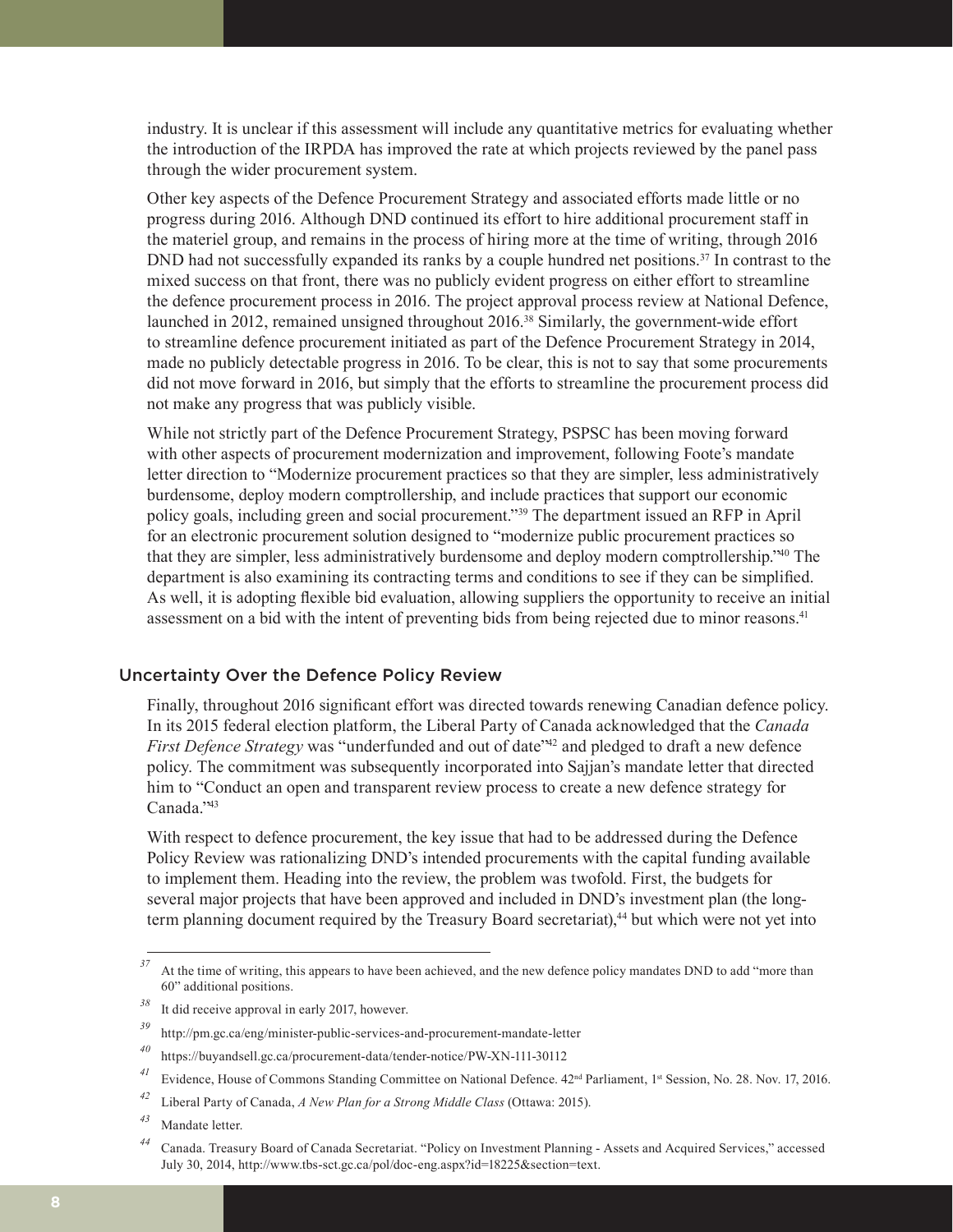contract, were inadequate. This had been acknowledged explicitly for CSC.<sup>45</sup> The same situation also applied to multiple other projects that had their budgets established almost a decade ago, prior to, or with, the publication of the *Canada First Defence Strategy*, such as the joint unmanned surveillance and target acquisition system. One of DND's key activities for the Defence Policy Review was a recosting of all of its projects, resulted in a number of budgets being seriously revised.

The second funding problem was that a large number of prospective projects were not funded in the investment plan at all. This was primarily a problem for large projects that would be funded from the accrual envelope over the medium and long term. As outlined above, in the short term, problems with the procurement system are limiting DND's ability to make use of the funds it has. Beyond this time horizon, however, funding limitations have precluded many of DND's planned recapitalizations from happening.

The funding shortfall was acute prior to the release of the new defence policy. Figure 2 frames the magnitude of the problem as it then existed. It also provides estimates for both the low and high ranges of total capital expenditures outlined in the total potential equipment acquisitions in the Defence Acquisition Guide (DAG). These estimates were calculated by taking the total data presented in the DAG, including known project budgets, and removing those projects known to be funded.46 The remaining list of projects represents potential acquisitions for which funding in the investment plan was likely not assured prior to the release of Strong Secure Engaged, ranging from a low estimate of roughly \$40 billion to a high estimate of almost \$70 billion.

These columns indicating potential demand are set against the likely room available in DND's investment plan as of spring 2016. At that time, less than \$20 billion in available investment plan room was available for capital acquisitions, as well as any needed funding for operating and sustainment costs, and room for possible cost escalation due to inflation, exchange rate fluctuations and other contingencies. Altogether, this suggests that there was two to three times more demand for capital funding than available room in DND's investment plan.47

A critical aspect of the Defence Policy Review was thus to bring DND's list of potential projects and the supply of available funding into closer alignment, either by providing policy direction that reduced the number of projects proposed by DND or providing it with additional funding by increasing the capital funding available to the department. Thankfully, the new policy seems to have done both, by increasing the supply of funding and itemizing which projects are included as part of the new policy, and which are not.

#### **SECTION 2: PROJECT STATUS REPORT PART 1**

The projects in Annex 1 are those listed in DND's status reports on major Crown projects. The first page for each project itemizes the estimated project costs for the acquisition component of the procurement where this information was obtainable.48 It also includes a project description and explanation of variance, which describe the project and articulate why deviations from the original schedule have occurred. The second page records the project's progress according to the

*<sup>45</sup>* Canada. Office of the Parliamentary Budget Officer, *Feasibility of Budget for Acquisition of Two Joint Support Ships* (Ottawa: 2013); James Cudmore. "Warship Cost could Rise to \$30B, Vice-Admiral Mark Norman Confirms," last modified Dec. 2, 2015, accessed Dec. 2, 2015, http://www.cbc.ca/news/politics/warships-30-billion-navy-mark-norman-1.3347145.

*<sup>46</sup>* This removed the following projects from the total: the Arctic and Offshore Patrol Ship; Canadian Surface Combatant; Fixed-Wing Search and Rescue Aircraft; Future Fighter Capability; Joint Support Ship; Joint Unmanned Surveillance and Target Acquisition System; Point Defence Missile System Upgrade; Underwater Warfare Suite Upgrade.

*<sup>47</sup>* Confidential interviews

*<sup>48</sup>* This entry has been revised to provide the revised estimated total cost for the project reported in the 2015-2016 departmental performance report, unless otherwise indicated. This provides a more consistent basis for reporting project costs than the project budget category previously employed.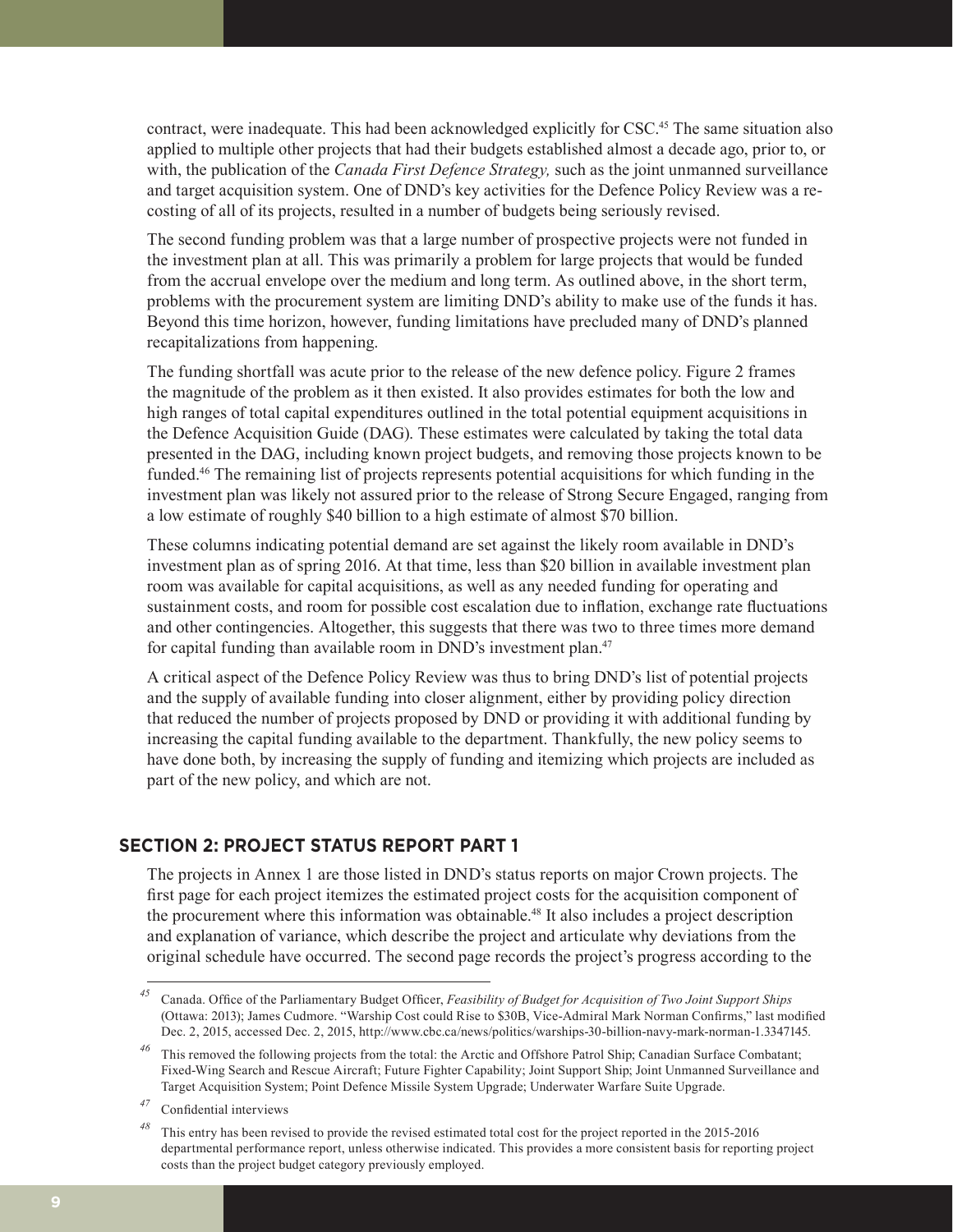major procurement milestones published in the document. In the "Initial" column, the first publicly available data on the project are included.<sup>49</sup> The "2014," "2015," and "2016" columns provide data from the departmental performance reports from 2013/2014, 2014/2015 and 2015/2016 respectively. These four columns in combination are intended to demonstrate progress since the project was initially included for publication, and then specifically progress over the last two years. Dates highlighted in green indicate that a project is proceeding faster than indicated the year prior, those highlighted in red indicate the project is moving slower, and those not highlighted indicate the project is on schedule. A dotted line through the middle of this page indicates that the program was significantly changed after its initial inclusion, either through cancellation or a project reset and thus the data below the line are applicable to the revised project schedule only. Where a checkmark symbol  $(\checkmark)$  is entered, this indicates that the milestone was achieved on the schedule previously indicated. Finally, this section concludes with a part specifically indicating progress in  $2016<sup>50</sup>$ 

Of the 25 projects listed in Annex 1, two had no data entered in 2016 – the Future Fighter Capability and Joint Unmanned Surveillance and Target Acquisition System projects. Of the remaining 23, a comparison of their project milestones showed that in 2016, one was early compared to the previous year's schedule indicated, 10 were proceeding on schedule and 12 projects were late relative to what the previous year's schedule indicated. A full listing is presented in Table 1.

These individual project descriptions reveal that every one of the projects examined has experienced a delay in achieving at least one published milestone, with the exception of the Maritime Helicopter Project (a project which has experienced multiple major contract amendments causing delays) and the CP-140 Aurora Incremental Modernization/Structural Life Extension Project on which there are only two years of data. None of the projects that had a single Full Operational Capability date achieved that milestone on schedule, although the Halifax-Class Modernization/Frigate Life Extension and Underwater Warfare Suite Upgrade projects remain on track to do so.

Only the acquisition of the fifth C-17 as part of the Airlift Capability Project – Strategic, Halifax-Class Modernization/Frigate Life Extension, Mercury Global and Submarine Capability Life Extension projects achieved IOC on schedule and the latter's schedule was set nine years after the vessels were acquired.

<sup>&</sup>lt;sup>49</sup> Of note, due to the age of some projects there were data problems obtaining consistent records for the older projects in this Annex. Only the status reports on major Crown projects published since 2006/2007 are available on the DND website. The author used any data provided in DND's Report on Plans and Priorities from previous years to supplement this information where possible, but this still presented an inconsistent set of data entries for the "Initial" column for older projects.

*<sup>50</sup>* The data used in this Annex are drawn from open sources. It should be recognized that there is an information asymmetry between the projects that have deviated the least and the most from their original schedules. Generally, only the most complex projects with the highest level of risk, and thus the ones most likely to be delayed, become the subjects of these audits. There is thus generally more information to explain delay than there is to explain why a project remained on schedule.

Similarly, there was significant variation in terms of which milestones the projects reported, and when they first reported them. As an example, the Arctic Offshore Patrol Ship Project published an initial operating capability (IOC) target the first time the project was mentioned in the status report on major Crown projects. The submarine capability life extension, however, did not publish an IOC date until nine years after the project was first detailed in the Reports on Plans and Priorities in 1999, the same year the contract for the vessels was signed. This type of information disparity therefore precludes systematic comparisons and analysis across these projects.

Further, not all schedule milestones are equally important, with project close-out; for instance, less important than the others. Once a project hits full operational capability (FOC), the most significant work, requiring the most staff effort, has been completed. Often after this stage, the remaining tasks will be transferred over to the equipment program managers in the materiel group. Often, closing out a project can take significant time after FOC is achieved due to the need to receive all invoices, and finalize infrastructure, force generation and supply chain arrangements. The Canadian Search and Rescue Helicopter Project, for instance, reached FOC in 2004, but has not yet been closed out.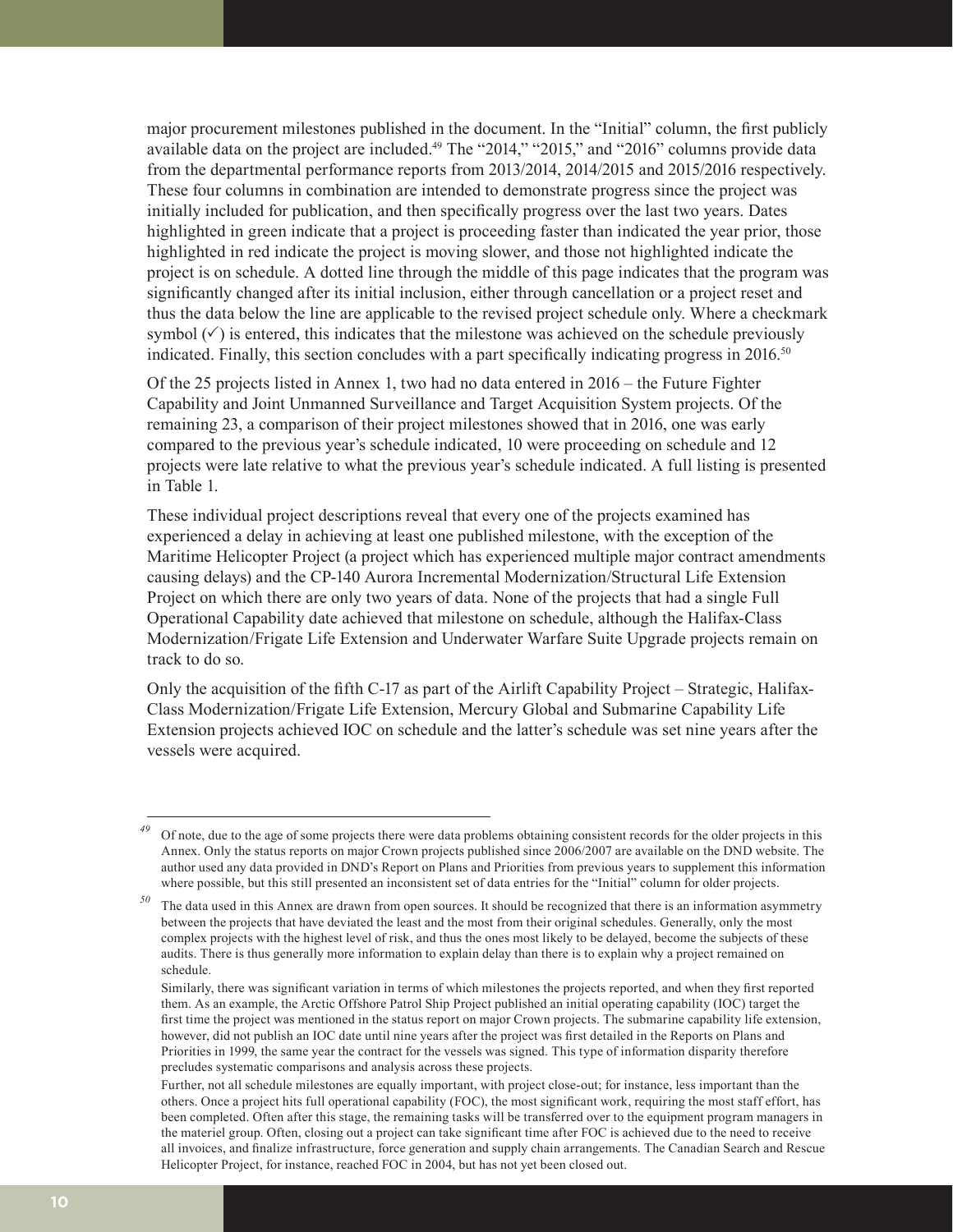For 2016 specifically, the following progress was noted:

- In March 2016 the first keel unit for the AOPS, the HMCS Harry DeWolf, was moved into place. The second keel unit followed in May. In July the second of four main propulsion diesel engines and generators was installed.
- In February a proposed change to the procurement strategy for the Canadian surface combatant was announced, which was confirmed in June.
- On Oct. 27, the request for proposal for the Canadian surface combatant was released.
- A contract for 16 fixed-wing search and rescue aircraft was awarded to Airbus Defence and Space on Dec. 1, 2016.
- In November 2016, the government announced that it would enter into negotiations with Boeing to purchase an interim fleet of 18 Super Hornet aircraft and that an open competition for a permanent fleet would be launched during the current mandate.
- The last frigate to go through the Halifax-class modernization/frigate life extension, HMCS Toronto, completed its upgrade on schedule in November 2016.
- In August 2016 the government announced that it would be purchasing a small unmanned aerial vehicle from the United States Navy through a foreign military sale.
- In March 2016 a \$35.4 million contract was announced for long lead items for the joint support ship.
- In January 2016 a request for information for the joint unmanned surveillance and target acquisition system projects was released and responses were provided to the government April 15.
- In 2016, the number of vehicles for the Light Armoured Vehicle III Upgrade Project inducted into production rose from 185 to 420, the number produced increased from 143 to 332 and the number fielded to operational units has risen from 64 to 262.
- As of December 2016, Canada had accepted 10 maritime helicopters. Initial cadre training started in May 2016. The contract was amended Jan. 28, 2016 and again Aug. 23, 2016. Testing for ship's helicopter and operating limits was conducted in the first four months of 2016 on HMCS Halifax. Block 2 critical design review was successfully completed in April 2016.
- In November 2016 the government received final delivery of the last kitted shelters for the Medium Support Vehicle System Project on time and on budget.
- The first medium-to-heavy lift helicopter pilot, flight engineer and load master graduated from the Garrison Petawawa Operational Training Centre Feb. 12, 2016. The aircraft deployed on their first domestic humanitarian deployment on Operation LENTUS in response to the massive Fort McMurray wildfires.
- In July 2016, a request for information was released for the strategic deployable terminals component of Mercury Global, followed by a notice of proposed procurement in October.
- A second round of reliability testing for the tactical armoured patrol vehicle was completed in April 2016. Vehicle deliveries began Aug. 12, 2016.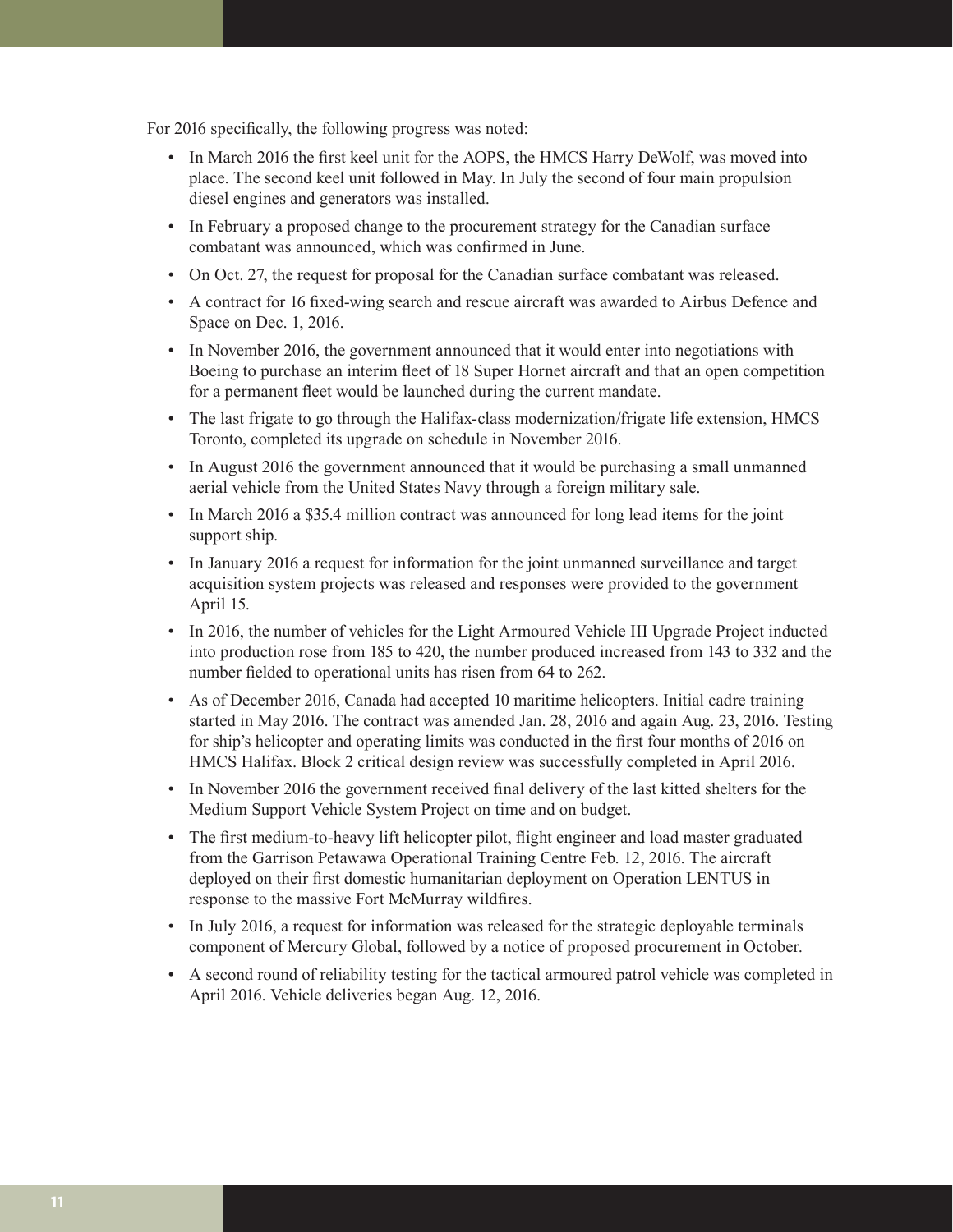#### **SECTION 3: PROJECT STATUS REPORT PART 2**

In addition to the detailed project descriptions published in the status reports on major Crown projects, DND also annually publishes procurement data in its DAG. This section analyzes this information.

The 2016 edition of the DAG comprised six categories: land systems, naval systems, aerospace systems, joint and other systems, services, and Canadian Special Operations Forces Command services. The analysis here concentrates only on the first three categories, denoted as army, navy and RCAF in the tables below. Because the guide's intent is to provide information about future equipment needs for the military, most of the initiatives listed have not yet received government approval and have therefore been subject to change or removal. Recognizing this, only those projects that each of the services judged to be active were examined.

Of note, the AOPS, CSC, FWSAR, future fighter capability, JSS, JUSTAS and UWSU projects were listed in the 2015 and 2016 DAGs; in addition to the projects included in Annex 1, they are therefore not discussed in detail below.

Table 2 compiled data on the 2015 and 2016 entries for the army, navy and RCAF. 2016 entries that were new, had been archived, or had changed to absorb another project previously listed elsewhere in the 2015 DAG were excluded from this analysis as they did not allow a comparison from 2015 to 2016. It should be noted that some of these entries had been archived because the projects had advanced. For the remaining entries, the project milestones in the 2016 DAG were compared with those in the 2015 DAG. As with the projects listed above, they were categorized as either early, on schedule or late.

A comparison of the 2015 and 2016 DAG entries shows that in the time between the documents' publication, the RCN's Maritime Satellite Communications Upgrade and Naval Remote Weapon Station projects were awarded contracts, the Point Defence Missile System Upgrade and the Underwater Warfare Suite Upgrades received definition approval and the Multi-Role Boat Project entered into options analysis. An advanced contract award notice was issued for the RCAF's SONOBUOYs AN/SSQ 62E DICASS contract, the CC-138 Twin Otter life extension and the search and rescue mission management system replacements received definition approval, and the CF-188 life extension 2025 entered into options analysis. The Canadian Army's Ranger Rifle Project entered into contract, and the army received definition approval for the airspace co-ordination centre modernization, high risk search capability and LAV operational requirements integration task mobility upgrades, with the latter having also entered options analysis between the two reports.

The analysis, presented in Table 2, shows that 24 per cent of the projects analyzed are early, 28 per cent are on schedule, and 49 per cent are late. Table 3 lists the data presented on the same set of potential procurements in the 2015 edition of this report. A comparison of Table 2 and Table 3 shows a better rate of progress on projects (denoted by them being either early or on schedule) between 2015 and 2016 than was the case between 2014 and 2015. The list of projects included in this section is provided in Table 4.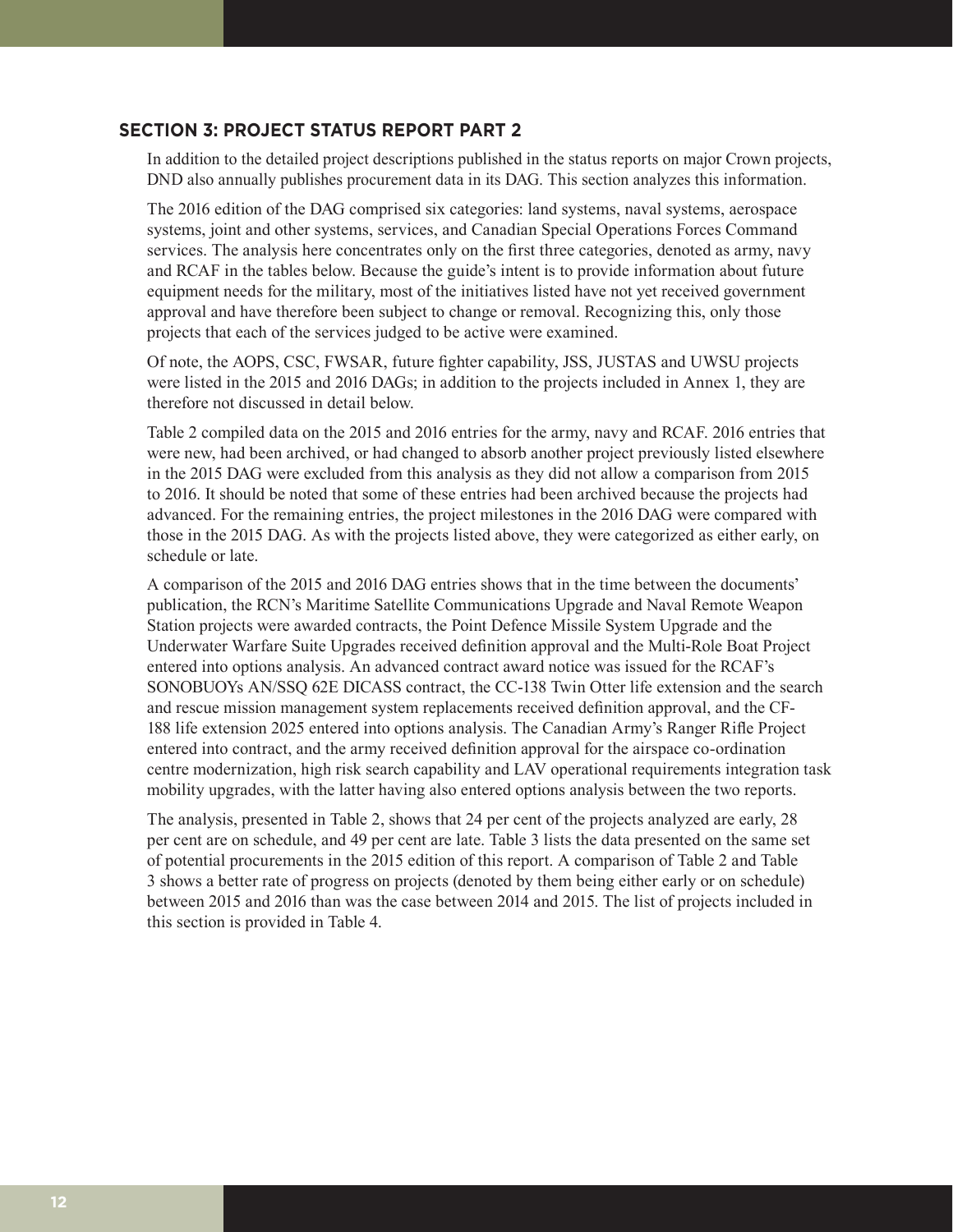| Project                                                                                  | Year-to-Year Status |
|------------------------------------------------------------------------------------------|---------------------|
| 1. Airlift Capability Project - Strategic                                                | Late                |
| 2. Airlift Capability Project - Tactical                                                 | On Schedule         |
| 3. Arctic and Offshore Patrol Ship                                                       | Late                |
| 4. Canadian Cryptographic Modernization Program                                          | Late                |
| 5. Canadian Search and Rescue Helicopter Project                                         | Late                |
| 6. Canadian Surface Combatant Project                                                    | <b>Early</b>        |
| 7. CP-140 Aurora Incremental Modernization / Structural Life Extension Projects (New)    | On Schedule         |
| 8. Fixed-Wing Search and Rescue Aircraft Replacement Project                             | On Schedule         |
| 9. Force Mobility Enhancement Project                                                    | Late                |
| 10. Future Fighter Capability                                                            | No Data             |
| 11. Halifax-Class Modernization/Frigate Life Extension                                   | On Schedule         |
| 12. Land Forces Intelligence, Surveillance, Target Acquisition and Reconnaissance System | Late                |
| 13. Joint Support Ship                                                                   | Late                |
| 14. Joint Unmanned Surveillance and Target Acquisition System                            | No Data             |
| 15. Light Armoured Vehicle III Upgrade Project                                           | On Schedule         |
|                                                                                          |                     |
| 16. Lightweight Towed Howitzer                                                           | On Schedule         |
| 17. Maritime Helicopter Project                                                          | On Schedule         |
| 18. Medium Support Vehicle System Project                                                | Late                |
| 19. Medium-to-Heavy Lift Helicopter                                                      | On Schedule         |
| 20. Mercury Global                                                                       | Late                |
| 21. Protected Military Satellite Communications                                          | On Schedule         |
| 22. Submarine Capability Life Extension                                                  | On Schedule         |
| 23. Tactical Armoured Patrol Vehicle                                                     | Late                |
| 24. Tank Replacement Project                                                             | Late                |

#### **TABLE 1 PROJECTS LISTED IN BOTH THE 2015/2016 AND 2014/2015 DEPARTMENTAL PERFORMANCE REPORTS**

#### **TABLE 2 ACTIVE PROJECT SCHEDULE CHANGE FROM DAG 2015 TO DAG 2016**

| <b>Service</b>                                        | Total           | Early | On Schedule | Late |
|-------------------------------------------------------|-----------------|-------|-------------|------|
| Army                                                  | 29              | 9     | 4           | 16   |
| Navy                                                  | 10 <sup>°</sup> | 3     | 3           | 4    |
| <b>RCAF</b>                                           | 33              | 5     | 13          | 15   |
| Total                                                 | 72              | 17    | 20          | 35   |
|                                                       |                 |       |             |      |
| Project Schedule Change from DAG 2015 to DAG 2016 (%) |                 |       |             |      |
| <b>Service</b>                                        |                 |       |             |      |
|                                                       | Total           | Early | On Schedule | Late |
| Army                                                  | 29              | 31%   | 14%         | 55%  |
| Navy                                                  | 10              | 30%   | 30%         | 40%  |
| <b>RCAF</b>                                           | 33              | 15%   | 39%         | 45%  |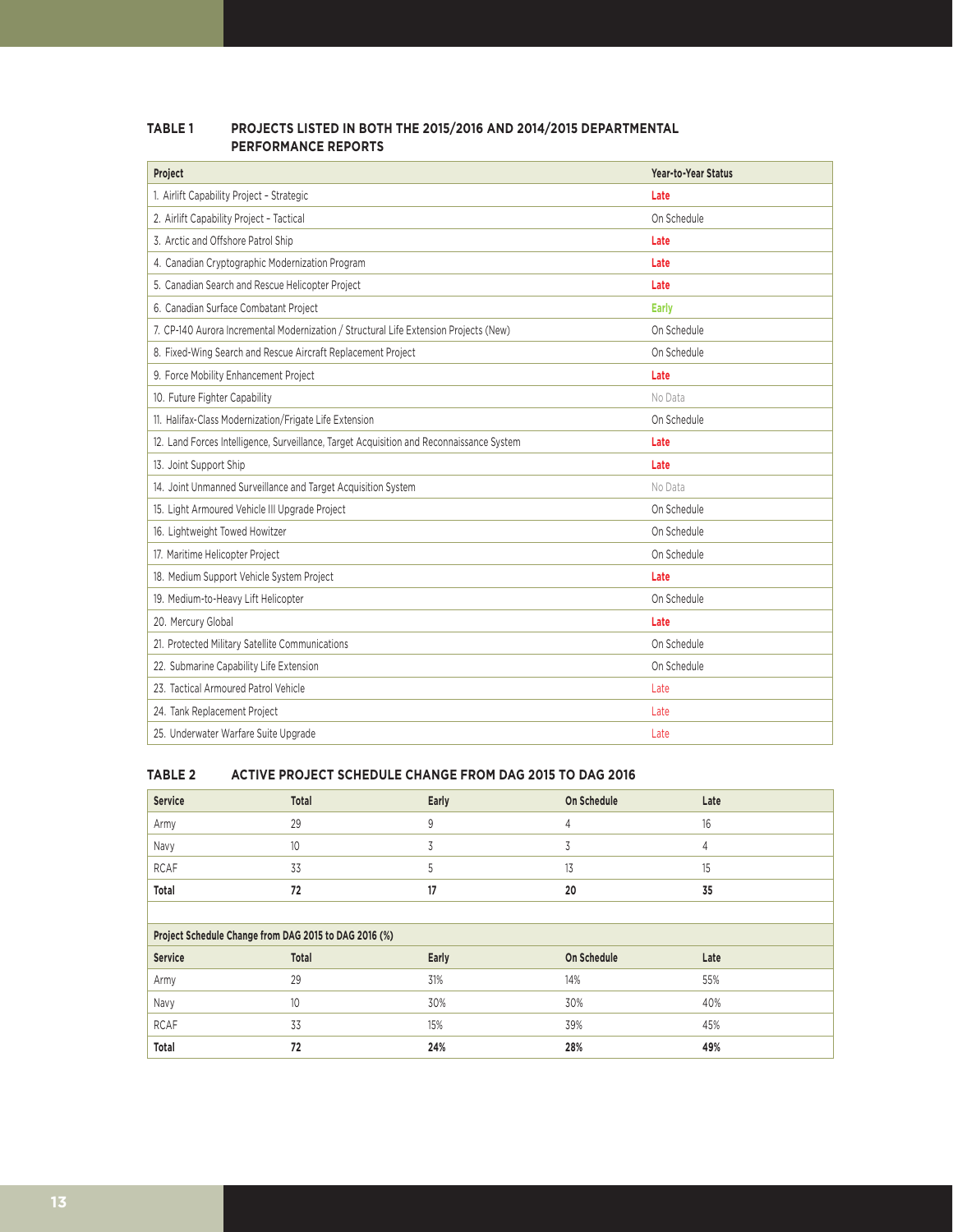| <b>Service</b> | Total                                                        | Early       | On Schedule | Late |
|----------------|--------------------------------------------------------------|-------------|-------------|------|
| Army           | 20                                                           | $\mathbf 0$ | 8           | 12   |
| Navy           | 14                                                           | 2           | 6           | 6    |
| <b>RCAF</b>    | 16                                                           |             | 5           | 10   |
| Total          | 50                                                           | 3           | 19          | 28   |
|                |                                                              |             |             |      |
|                | Active Project Schedule Change from DAG 2014 to DAG 2015 (%) |             |             |      |
| Service        | Total                                                        | Early       | On Schedule | Late |
| Army           | 20                                                           | 0%          | 40%         | 60%  |
| Navy           | 14                                                           | 14%         | 43%         | 43%  |
| <b>RCAF</b>    | 16                                                           | 6%          | 31%         | 63%  |
| Total          | 50                                                           | 6%          | 38%         | 56%  |

#### **TABLE 3 ACTIVE PROJECT SCHEDULE CHANGE FROM DAG 2014 - DAG 2015**

#### **TABLE 4 ACTIVE 2016 DAG PROJECTS**

| Project                                                                                        | <b>Options Analysis</b> | <b>Definition</b><br>Approval | <b>Request for</b><br><b>Proposals</b> | Implementation<br>Approval | <b>Contract</b> | <b>Delivery</b> |
|------------------------------------------------------------------------------------------------|-------------------------|-------------------------------|----------------------------------------|----------------------------|-----------------|-----------------|
|                                                                                                |                         | Army                          |                                        |                            |                 |                 |
| 84mm Carl Gustaf Upgrade                                                                       | 2019                    | 2023                          | 2024                                   | 2025                       | 2025            | 2026-2036       |
| Advanced IED Detection and Defeat                                                              | 2019                    | 2020                          | 2023                                   | 2023                       | 2024            | 2026-2036       |
| <b>Advanced Sub-Unit Water Purification</b><br><b>System</b>                                   |                         | 2016                          | 2019                                   | 2018                       | 2019            | 2022            |
| <b>Airspace Co-ordination Center</b><br><b>Modernization</b>                                   |                         | X                             | 2017                                   | 2017                       | 2018            | 2021            |
| Anti-Tank Guided Missile Replacement                                                           | 2026-2036               | 2026-2036                     | 2026-2036                              | 2026-2036                  | 2026-2036       | 2026-2036       |
| <b>Armoured Combat Support Vehicle</b>                                                         | 2018                    | 2020                          | 2021                                   | 2022                       | 2023            | 2026-2036       |
| <b>Body Armour Modernization</b>                                                               | 2018                    | 2020                          | 2022                                   | 2022                       | 2023            | 2026-2036       |
| <b>Bridge and Gap Crossing Modernization</b>                                                   | 2018                    | 2020                          | 2023                                   | 2022                       | 2023            | 2026-2036       |
| C16 Digital Compass Upgrade                                                                    | 2017                    | 2020                          | 2023                                   | 2022                       | 2023            | 2025            |
| C6 GPMG Modernization                                                                          |                         |                               | 2017                                   | 2016                       | 2017            | 2022            |
| <b>Camp Sustain</b>                                                                            | 2018                    | 2020                          | 2021                                   | 2021                       | 2022            | 2025            |
| <b>CF Land Electronic Warfare</b><br>Modernization                                             |                         | 2019                          | 2021                                   | 2021                       | 2022            | 2026-2036       |
| <b>Close Combat Modular Fighting Rig</b>                                                       | 2017                    | 2019                          | 2022                                   | 2022                       | 2023            | 2026-2036       |
| <b>Combined/Joint Intelligence</b><br>Modernization                                            |                         | 2018                          | 2021                                   | 2020                       | 2021            | 2024            |
| <b>Common Heavy Equipment Replacement</b>                                                      |                         | 2017                          | 2019                                   | 2019                       | 2019            | 2023            |
| Domestic and Arctic Mobility<br>Enhancement                                                    | 2020                    | 2022                          | 2023                                   | 2024                       | 2025            | 2026-2036       |
| <b>Enhanced Recovery Capability</b>                                                            |                         | 2018                          | 2020                                   | 2020                       | 2020            | 2025            |
| FOO/FAC Modernization                                                                          | 2018                    | 2020                          | 2023                                   | 2022                       | 2024            | 2026-2036       |
| <b>Ground-Based Air and Munitions</b><br><b>Defence</b>                                        | 2018                    | 2020                          | 2022                                   | 2022                       | 2023            | 2026-2036       |
| <b>High Risk Search Capability</b>                                                             |                         | X                             | 2017                                   | 2016                       | 2017            | 2020            |
| <b>Indirect Fire Modernization</b>                                                             | 2018                    | 2020                          | 2022                                   | 2022                       | 2023            | 2025            |
| Joint Deployable HQ and Signal<br><b>Regiment Modernization</b>                                | 2017                    | 2019                          | 2021                                   | 2021                       | 2022            | 2025            |
| <b>Land Command Support System</b><br>Intelligence Surveillance Reconnaisance<br>Modernization | 2018                    | 2020                          | 2022                                   | 2022                       | 2023            | 2026-2036       |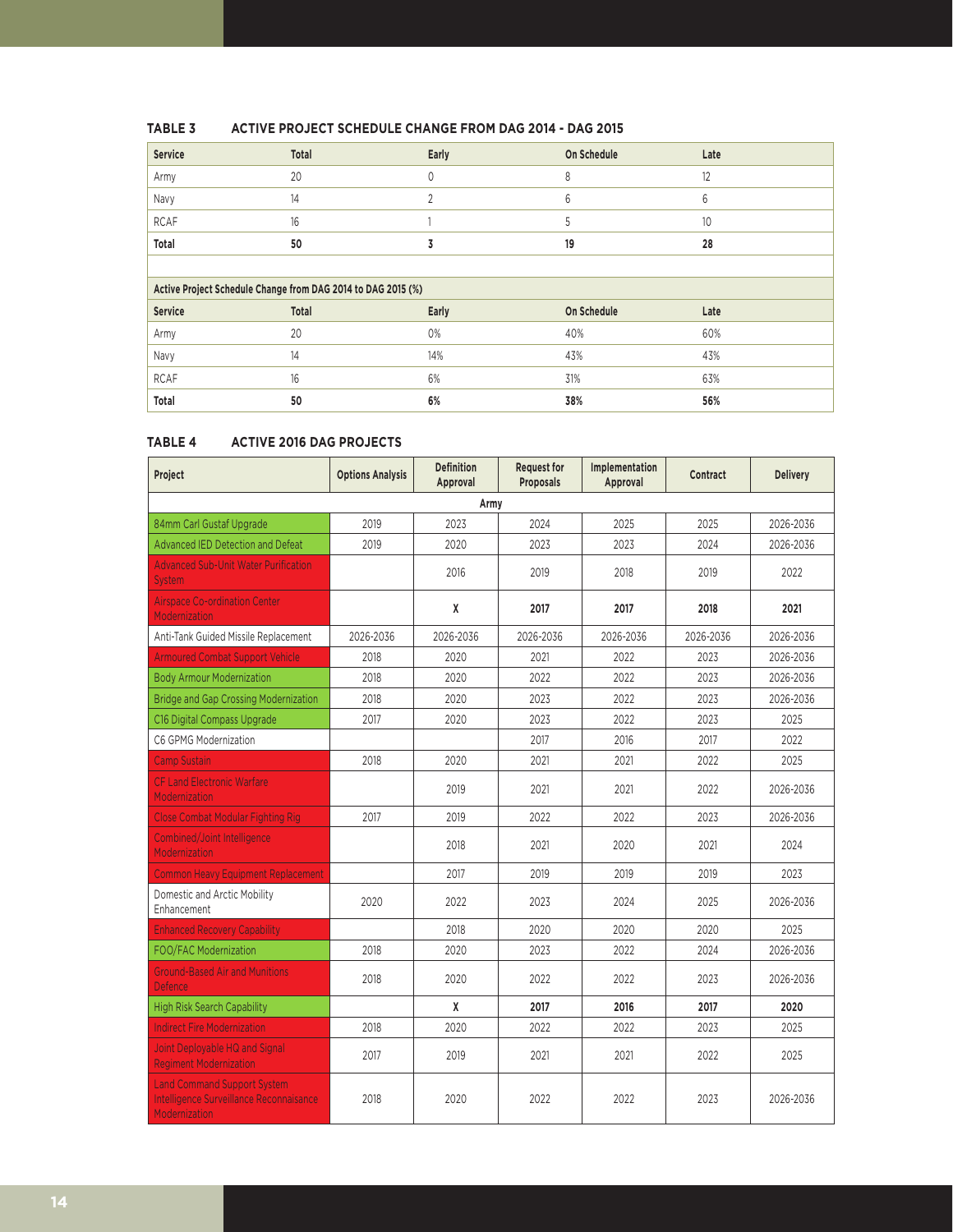| Project                                                                                                              | <b>Options Analysis</b> | <b>Definition</b><br>Approval | <b>Request for</b><br><b>Proposals</b> | <b>Implementation</b><br>Approval | <b>Contract</b> | <b>Delivery</b> |
|----------------------------------------------------------------------------------------------------------------------|-------------------------|-------------------------------|----------------------------------------|-----------------------------------|-----------------|-----------------|
| <b>Land Command Support System Tactical</b><br><b>Command and Control Information</b><br><b>System Modernization</b> | 2017                    | 2019                          | 2022                                   | 2022                              | 2023            | 2026-2036       |
| <b>Land Command Support System Tactical</b><br><b>Communications Modernization</b>                                   | 2017                    | 2019                          | 2020                                   | 2021                              | 2022            | 2026-2036       |
| <b>Land Vehicles Crew Training System</b>                                                                            |                         | 2016                          | 2017                                   | 2019                              | 2019            | 2024            |
| <b>LAV Operational Requirements</b><br><b>Integration Task Mobility Upgrade</b>                                      | X                       | X                             | 2016                                   | 2016                              | 2017            | 2021            |
| LAV III UP part 2                                                                                                    | 2016                    | 2017                          | 2018                                   | 2019                              | 2019            | 2022            |
| <b>Light Force Enhancement</b>                                                                                       | 2018                    | 2020                          | 2022                                   | 2022                              | 2023            | 2026-2036       |
| Light Utility Vehicle Wheeled<br>Recapitalization                                                                    | 2018                    | 2020                          | 2023                                   | 2023                              | 2024            | 2026-2036       |
| <b>Logistics Vehicle Modernization</b>                                                                               |                         | 2017                          | 2019                                   | 2020                              | 2020            | 2025            |
| New Canadian Ranger Rifle *ARCHIVED*                                                                                 |                         |                               |                                        |                                   |                 |                 |
| <b>Night Vision System Modernization</b>                                                                             | 2018                    | 2020                          | 2022                                   | 2022                              | 2023            | 2025            |
| <b>Pistol Replacement</b>                                                                                            | 2017                    | 2020                          | 2022                                   | 2022                              | 2023            | 2026-2036       |
| Tactical Power System *NEW*                                                                                          | 2018                    | 2020                          | 2022                                   | 2022                              | 2023            | 2025            |
| Unit Weapons Training System                                                                                         | 2019                    | 2021                          | 2022                                   | 2023                              | 2023            | 2026-2036       |
| <b>Weapon Effects Simulation Mid-Life</b><br>Upgrade                                                                 | 2016                    | 2018                          | 2019                                   | 2020                              | 2020            | 2024            |
|                                                                                                                      |                         | Air Force                     |                                        |                                   |                 |                 |
| <b>Advanced Short Range Missile</b>                                                                                  | 2018                    | 2019                          | 2021                                   | 2022                              | 2022            | 2026-2036       |
| Aircrew Chemical Biological Radiological<br>Nuclear Ensemble                                                         | 2019                    | 2021                          | 2023                                   | 2024                              | 2024            | 2026-2036       |
| Armament Loader Modernization                                                                                        |                         | 2016                          | 2017                                   | 2016                              | 2017            | 2019            |
| Canadian Multi-Mission Aircraft                                                                                      | 2022                    | 2024                          | 2024                                   | 2025                              | 2025            | 2026-2036       |
| <b>CC-130J Block 8 Upgrade</b>                                                                                       | 2018-2020               | 2019                          | 2021                                   | 2021                              | 2022            |                 |
| CC-138 Twin Otter Life Extension Project                                                                             |                         |                               | 2016                                   | 2016                              | 2016            | 2020            |
| <b>CC144 Consolidation Project</b>                                                                                   | 2016                    | 2018                          | 2020                                   | 2020                              | 2020            | 2022            |
| CC-144/150 Missile Warning and Infrared<br>Countermeasures Project                                                   | 2017                    | 2019                          | 2020                                   | 2021                              | 2021            | 2025            |
| <b>CC-150 Life Extension</b>                                                                                         | 2017                    | 2018                          | 2019                                   | 2019                              | 2020            | 2024            |
| CF-188 Life Extension 2025                                                                                           |                         | 2016                          | 2017                                   | 2018                              | 2018            |                 |
| <b>CF-188 Training Enhancements</b>                                                                                  | 2019                    | 2022                          | 2023                                   | 2024                              | 2024            | 2026-2036       |
| CH-149 Cormorant Mid-Life Upgrade                                                                                    | 2016                    | 2017                          | 2018                                   | 2018                              | 2019            |                 |
| Complex Weapon                                                                                                       | 2017                    | 2019                          | 2019                                   | 2020                              | 2020            | 2025            |
| CT-114 Life Extension Beyond 2020                                                                                    | 2016                    | 2017                          | 2018                                   | 2019                              | 2019            | 2023            |
| Fighter Lead in Training                                                                                             | 2017                    | 2020                          | 2019                                   | 2019                              | 2019            | 2026-2036       |
| <b>Fighter Training Enhancements</b>                                                                                 | 2019                    | 2022                          | 2023                                   | 2024                              | 2024            | 2026-2036       |
| <b>Fixed-Wing Search and Rescue</b><br>*ARCHIVED*                                                                    |                         |                               |                                        | <b>RFP Closed</b>                 |                 |                 |
| Future Aircrew Training                                                                                              |                         | 2017                          | 2019-2020                              | 2021                              | 2021            | 2026-2036       |
| <b>Future Fighter Capability</b>                                                                                     |                         | 2017                          | 2017-2019                              | 2018-2020                         | 2018-2020       | 2026-2036       |
| <b>Griffon Limited Life Extension</b>                                                                                |                         | 2017                          | 2019                                   | 2019                              | 2019            |                 |
| ILS Replcement - assume precision<br>landing replace                                                                 | 2019-2020               | 2021                          | 2025                                   | 2022-2024                         | 2025            | 2026-2036       |
| Joint Unmanned Surveillance and Target<br><b>Acquisition System</b>                                                  |                         | 2018-2020                     | 2019-2021                              | 2022-2024                         | 2022-2024       | 2026-2036       |
| Long Range Air-to-Air Missile                                                                                        | 2026-2036               | 2026-2036                     | 2026-2036                              | 2026-2036                         | 2026-2036       | 2026-2036       |
| Low Collateral Damage Weapon                                                                                         | 2017                    | 2018                          | 2018                                   | 2019                              | 2019            | 2021            |
| Medium-Range Air-to-Air Missile<br><b>Sustainment</b>                                                                | 2017                    | 2018-2020                     | 2019-2020                              | 2019-2020                         | 2020-2026       | 2026-2036       |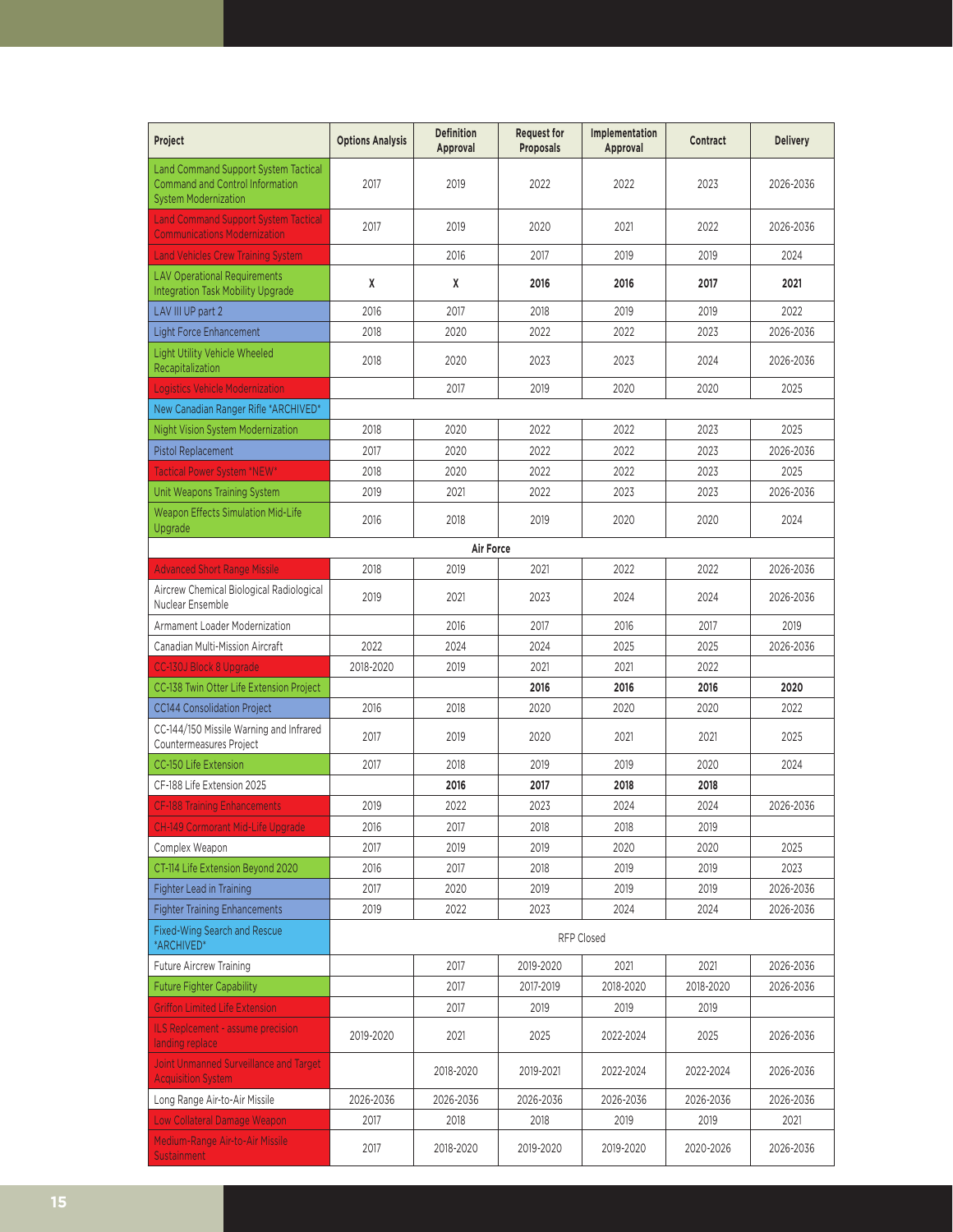| Project                                                                               | <b>Options Analysis</b> | <b>Definition</b><br>Approval | <b>Request for</b><br>Proposals | Implementation<br>Approval | <b>Contract</b> | <b>Delivery</b> |
|---------------------------------------------------------------------------------------|-------------------------|-------------------------------|---------------------------------|----------------------------|-----------------|-----------------|
| <b>Multi-Band Radio Crypto Modernization</b><br>*NEW*                                 | 2018                    | 2019                          | 2020                            | 2021                       | 2022            | 2024            |
| Multi-Fleet Air Traffic Management<br><b>Avionics</b>                                 | 2018                    | 2019-2021                     | 2023                            | 2023                       | 2024            | 2026-2036       |
| North Warning System Replacement                                                      | 2020                    | 2021                          | 2023                            | 2024                       | 2024            | 2026-2036       |
| <b>Omnibus Aviation Life Support</b><br><b>Equipment Modernization</b>                |                         | 2019                          | 2021                            | 2021                       | 2022            | 2024            |
| <b>Omnibus Support Vehicle Replacement 2</b>                                          | 2022                    | 2023                          | 2024                            | 2023                       | 2024            | 2026-2036       |
| <b>RCAF Footwear Project</b>                                                          | 2018                    | 2020                          | 2021                            | 2023                       | 2023            | 2025            |
| Search and Rescue Mission Management<br>System Replacement                            |                         |                               | 2017                            | 2017                       | 2017            | 2020            |
| Snow and Ice Control Capability<br><b>Recapitalization Project</b>                    | 2016                    | 2017                          | 2019                            | 2019                       | 2019            | 2022            |
| <b>Snowbird Aircraft Replacement Project</b>                                          | 2019-2020               | 2022                          | 2025                            | 2020-2026                  | 2026-2036       | 2026-2036       |
| Strategic Tanker Transport Capability -<br>assume multi-role tanker                   | 2018                    | 2020                          | 2021                            | 2022                       | 2022            | 2026-2036       |
| <b>Tactical Integrated Command, Control</b><br>and Communications Air                 |                         | 2016                          | 2019                            | 2019                       | 2020            | 2024            |
| <b>Tactical Reconnaissance Utility</b><br>Helicopter                                  | 2021                    | 2024                          | 2026-2036                       | 2026-2036                  | 2026-2036       | 2026-2036       |
| Utility Transport Aircraft                                                            | 2018                    | 2020                          | 2021                            | 2021                       | 2022            | 2026-2036       |
| Voice Switch for Air Traffic Control<br>(ATC) Units                                   | 2017                    | 2018                          | 2019                            | 2019                       | 2019            | 2021            |
| Weapon System Trainers                                                                |                         | 2016                          | 2017                            | 2018                       | 2018            | 2022            |
|                                                                                       |                         | Navy                          |                                 |                            |                 |                 |
| Arctic/Offshore Patrol Ship                                                           |                         |                               |                                 | contract awarded           |                 |                 |
| <b>Canadian Surface Combatant</b>                                                     |                         |                               | 2016                            | 2021                       | 2021            | 2036+           |
| Joint Support Ship                                                                    |                         |                               | 2017                            | 2017                       | 2017            | 2021            |
| Lightweight Torpedo Upgrade                                                           |                         |                               | 2020                            | 2020                       | 2020            | 2022-2024       |
| Maritime Satellite Communications<br>Upgrade                                          |                         |                               |                                 | contract awarded           |                 |                 |
| Multi-Role Boat                                                                       | χ                       | 2016                          | 2016                            | 2017                       | 2017            | 2020            |
| Naval Electronic Warfare System Sub<br>Surface                                        | 2017                    | 2020                          | 2022                            | 2022                       | 2023            | 2025            |
| <b>Naval Large Tug</b>                                                                |                         | 2017                          | 2020                            | 2020                       | 2020            | 2023            |
| Naval Remote Weapon Station                                                           |                         |                               |                                 | contract awarded           |                 |                 |
| Point Defence Missile System<br>Upgrade *ARCHIVED*                                    |                         |                               |                                 |                            |                 |                 |
| RCN Intelligence Surveillance Tracking<br>Acquisition and Reconnaissance<br>Programme | 2016                    | 2018                          | 2019                            | 2020                       | 2021            | 2021-2025       |
| StrongBow                                                                             |                         | 2016                          | 2020                            | 2020                       | 2021            | 2026-2036       |
| <b>Submarine Equipment Life Extension</b>                                             | 2016                    | 2019                          | 2020-2026                       | 2020-2026                  | 2020-2026       | 2026-2036       |
| Underwater Warfare Suite Upgrade                                                      |                         | X                             | 2016                            | 2017                       | 2017            | 2024            |
|                                                                                       |                         | Legend                        |                                 |                            |                 |                 |
| New Project for 2016                                                                  |                         |                               |                                 |                            |                 |                 |
| Project Ahead of Last Year's Schedule                                                 |                         |                               |                                 |                            |                 |                 |
| Project on Last Year's Schedule                                                       |                         |                               |                                 |                            |                 |                 |
| Project Behind Last Year's Schedule                                                   |                         |                               |                                 |                            |                 |                 |
| Contract award, RFP, other advance                                                    |                         |                               |                                 |                            |                 |                 |
| Milestone Advanced Since 2015                                                         | X                       |                               |                                 |                            |                 |                 |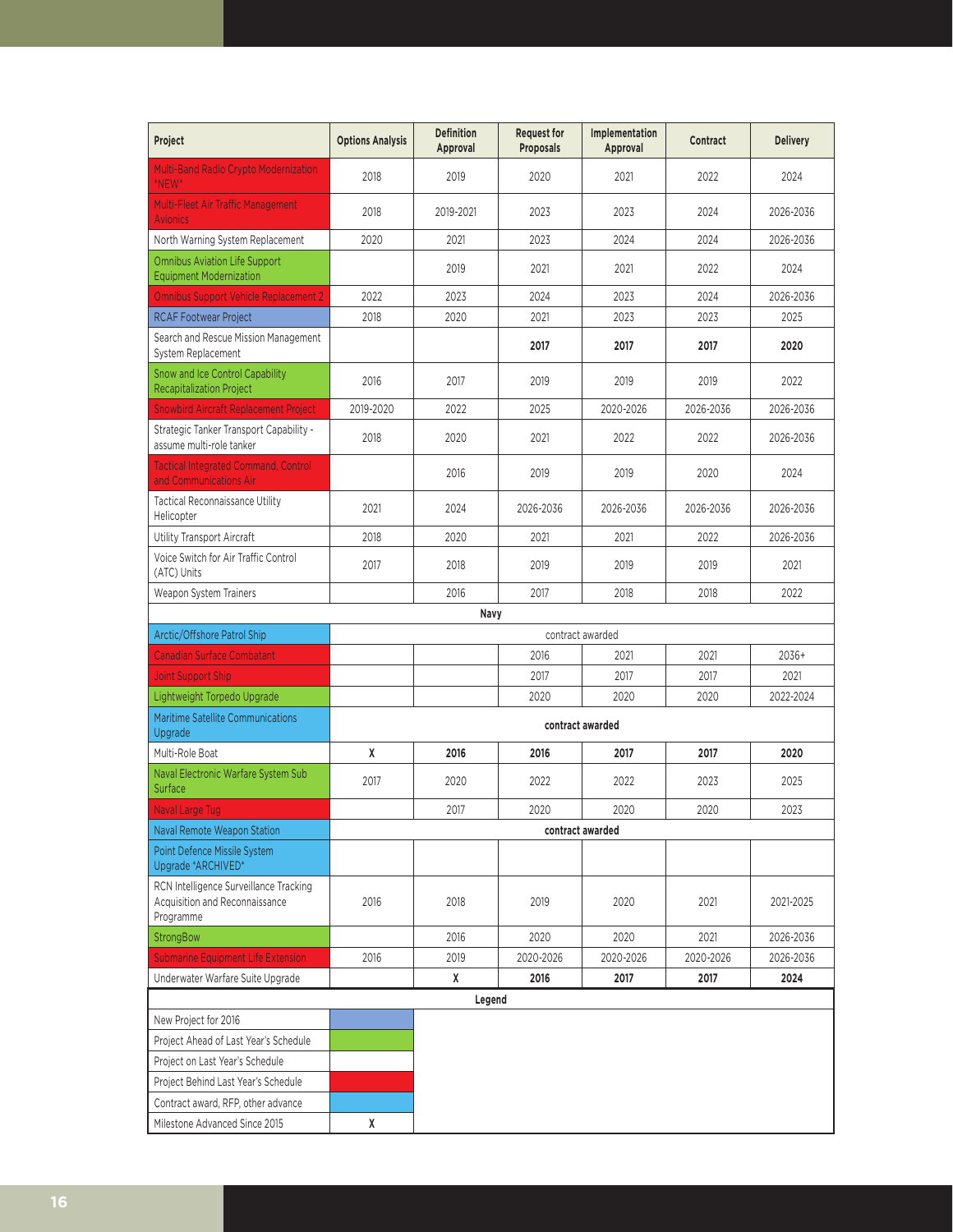



Figure 1: This chart tracks DND spending on Vote 5 capital, adjusted for inflation using the DND economic model. These expenditures are made on a modified cash basis. The captioned activities noted on the graph all created changes to the DND budget on an accrual basis. As the section earlier notes, however, the two sets of financial information are interlinked. The budgets identified below the spending line provided DND with the fiscal base (in accrual terms) that gave individual projects a funding source. This allowed projects to move forward and spend money on a cash basis, which is depited in the graph. After 2010/2011, the real rate of spending on Vote 5 capital has declined. The reduced rate of spending has subsequently delayed the schedule upon which DND must depreciate those assets in its accrual space. The reduced rate of spending on a cash basis has therefore contributed to DND re-profiling its accrual space into future years.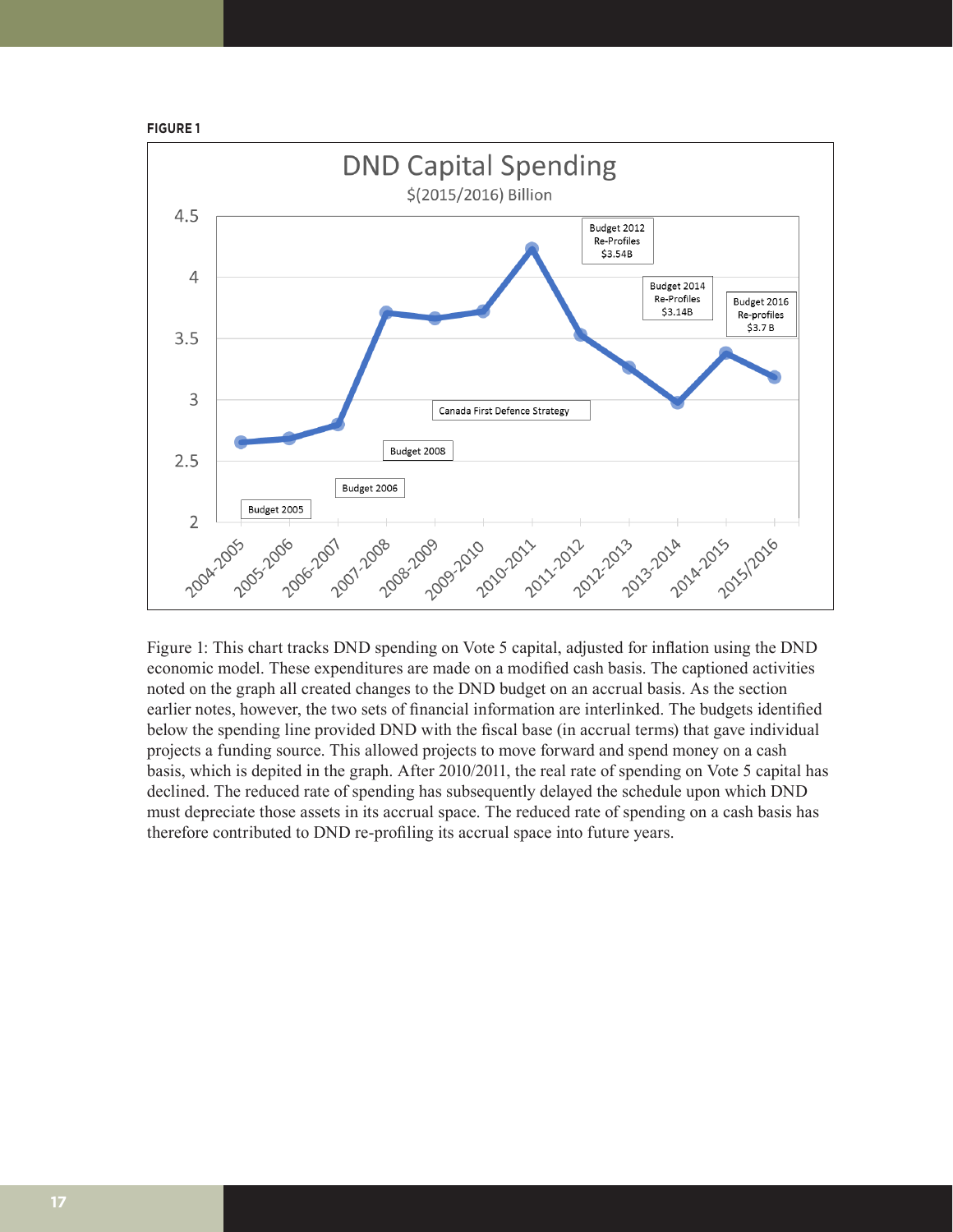

Figure 2: This graphic presents an estimate of the available space in DND's investment plan as of spring 2016, and a high and low estimate for how much demand there was on that available space.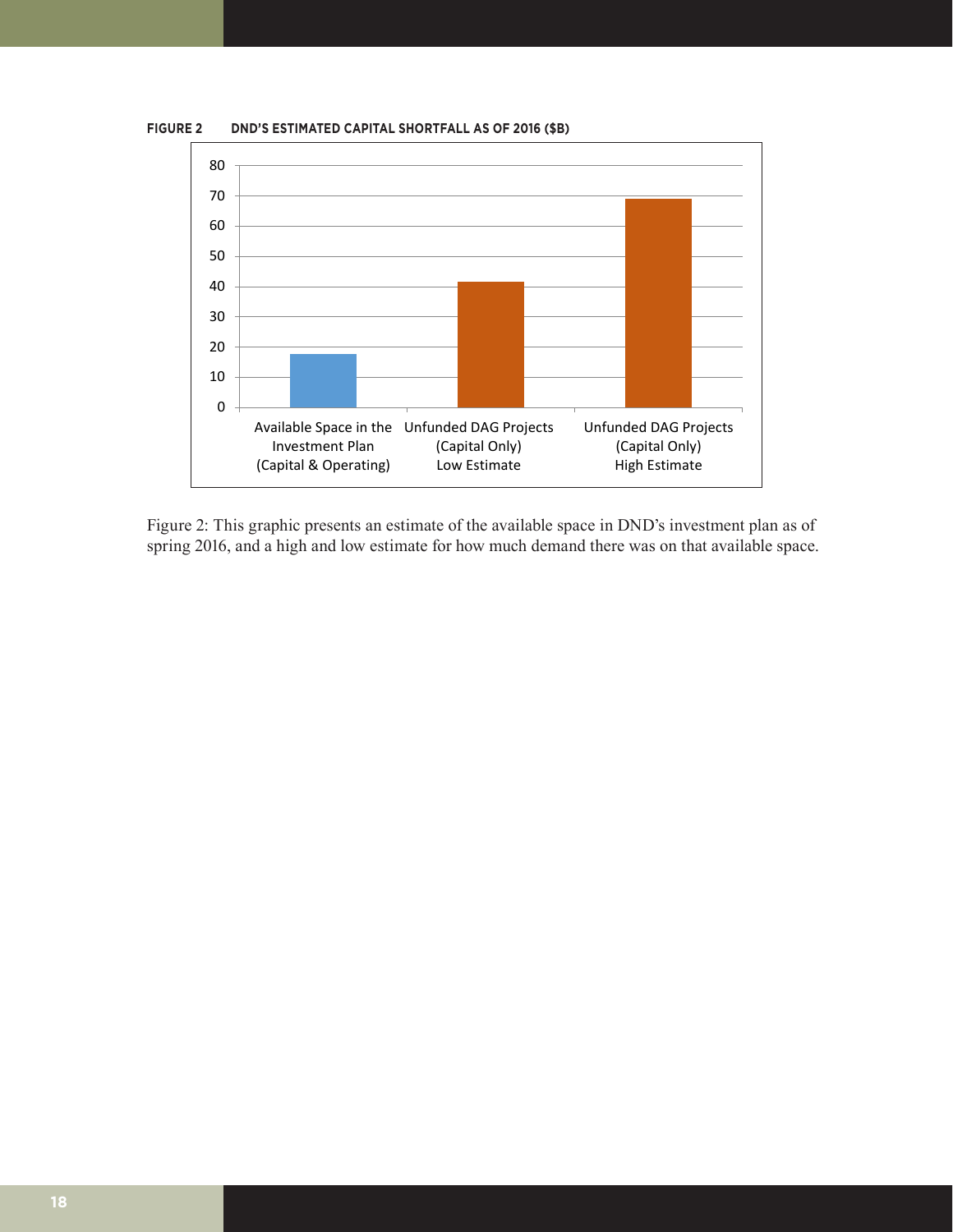#### **ANNEX 1: PROJECTS LISTED IN "STATUS REPORT ON TRANSFORMATIONAL AND MAJOR CROWN PROJECTS" OF DEPARTMENTAL PERFORMANCE REPORT 2015/2016 THAT APPEARED IN A PREVIOUS "STATUS REPORT ON TRANSFORMATIONAL AND MAJOR CROWN PROJECTS".**

- 1. Airlift Capability Project Strategic
- 2. Airlift Capability Project Tactical
- 3. Arctic and Offshore Patrol Ship
- 4. Canadian Cryptographic Modernization Program
- 5. Canadian Search and Rescue Helicopter Project
- 6. Canadian Surface Combatant Project
- 7. CP-140 Aurora Incremental Modernization / Structural Life Extension Projects (New)
- 8. Fixed-Wing Search and Rescue Aircraft Replacement Project
- 9. Force Mobility Enhancement Project
- 10. Future Fighter Capability
- 11. Halifax-Class Modernization/Frigate Life Extension
- 12. Land Forces Intelligence, Surveillance, Target Acquisition and Reconnaissance System
- 13. Joint Support Ship
- 14. Joint Unmanned Surveillance and Target Acquisition System
- 15. Light Armoured Vehicle III Upgrade Project
- 16. Lightweight Towed Howitzer
- 17. Maritime Helicopter Project
- 18. Medium Support Vehicle System Project
- 19. Medium-to-Heavy Lift Helicopter
- 20. Mercury Global
- 21. Protected Military Satellite Communications
- 22. Submarine Capability Life Extension
- 23. Tactical Armoured Patrol Vehicle
- 24. Tank Replacement Project
- 25. Underwater Warfare Suite Upgrade (New)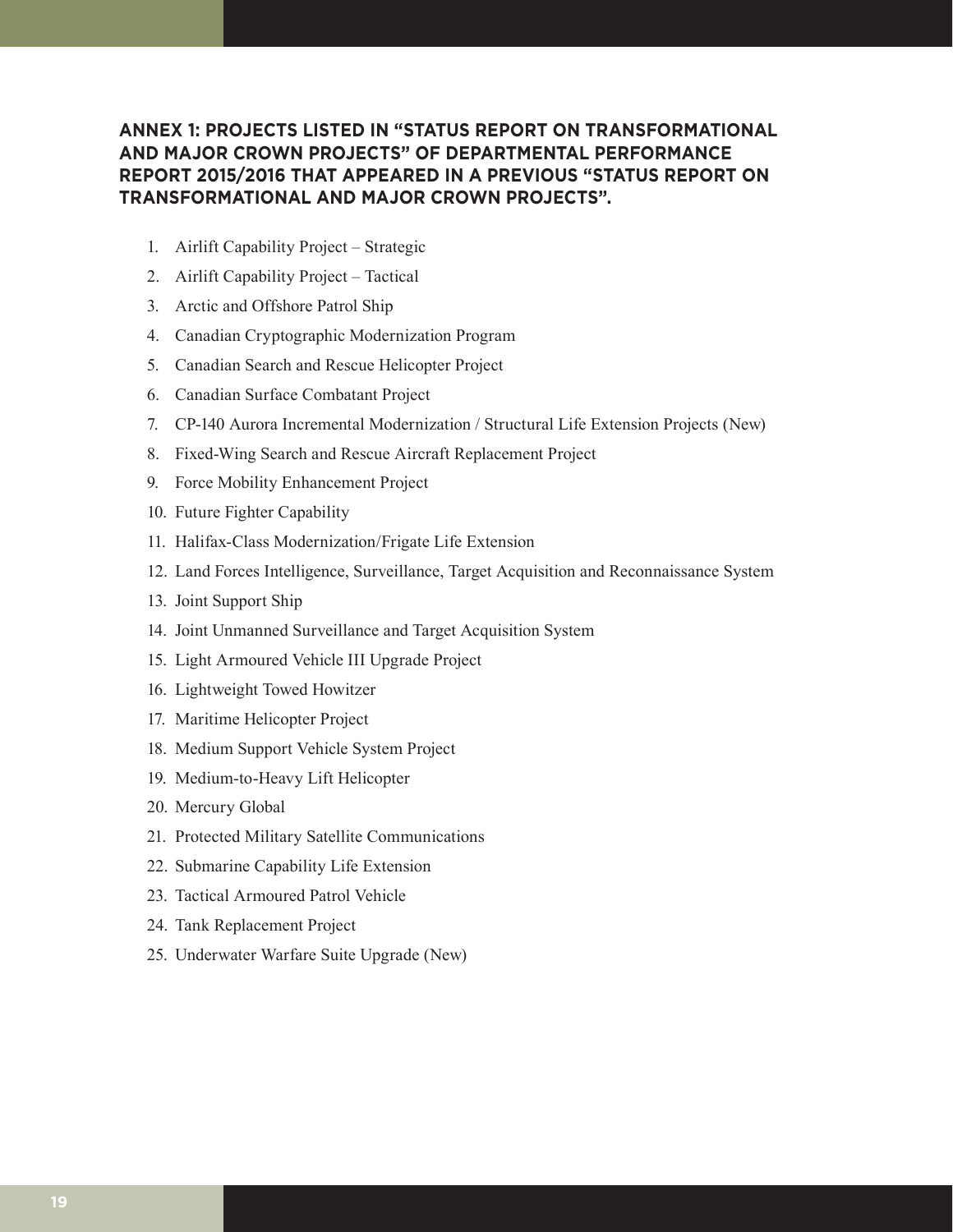#### Airlift Capability Project – Strategic

#### Estimated Total Cost:<sup>51</sup> \$1.807 billion

#### Project Description:

This project originated as a Conservative Party of Canada campaign promise in the 2006 election to acquire "a fleet of at least three strategic lift aircraft."52 That scope was subsequently expanded to acquiring four aircraft. All aircraft were delivered by 2008 and this initial project was closed out after it hit FOC in 2012. The government announced it would acquire a fifth C-17 on Dec. 19, 2014 using the remaining funding from the acquisition budget of the original aircraft purchase which was completed roughly \$415 million under budget.<sup>53</sup>

#### Explanation of Variance:

Delivery of the first four aircraft occurred very quickly, as Canada used the advance contract award notice (ACAN) process, a procedure used to advertise an intent to sole-source a purchase, to procure the C-17 specifically. Canada also bought a virtually unmodified aircraft off an existing American production line, with the U.S. government's concurrence, at a time when Canada needed airlift because of operations in Afghanistan. The project was also a personal priority of thenminister of National Defence Gordon O'Connor, and benefited from the strong working relationship between former chief of defence staff Gen. Rick Hillier and then-deputy minister Ward Elcock.<sup>54</sup> The in-service support (the activities required to sustain the operation of a military fleet over its lifetime) arrangements secured for the fleet tapped into the existing worldwide arrangements established for the American C-17 fleet, facilitating a rapid acquisition.

Despite the speed of implementation, FOC of the original four aircraft was delayed due to complexities associated with transitioning to the in-service support arrangements, which required the full availability of infrastructure at Canadian Forces Base Trenton.<sup>55</sup>

The extremely rapid acquisition of the fifth aircraft is attributable to similar dynamics. Boeing had built 10 additional C-17s, "white-tailed"<sup>56</sup> in that they had no identified customer in mind. Canada therefore purchased an existing aircraft, already produced, without any modifications.

*<sup>51</sup>* This report cites the "estimated total cost" for projects, rather than published project budgets or contract values to provide a standardized set of costs. The government is otherwise inconsistent in delineating what costs are captured in other news releases or backgrounders. Where available, contract costs are also published. All figures are those published as "revised estimated total cost" in the Status Report on Projects Operating with Specific Treasury Board Approval, for 2015/2016**.**  http://www.forces.gc.ca/en/about-reports-pubs-departmental-performance/2016-projects-operating-with-specific-treasuryboard-approval.page Accessed Dec. 1, 2016. This captures the four components of Vote 5 funding: Procurement costs of the acquisition (equipment platform/system/fleet and associated infrastructure); integrated logistics support (nominally twoyear spares initial provisioning, training development, technical data packages, simulators, etc., – will vary from project to project); Project Management Office costs to include project staff SWE /military pay, travel, training, office space, contracted support, etc.; and GST.

*<sup>52</sup>* Conservative Party of Canada, "Conservatives Call for Boost to Canadian Forces," Dec. 19, 2005.

*<sup>53</sup>* Canada, Department of National Defence and the Canadian Armed Forces, "Increased Air Power for the Royal Canadian Air Force - Fifth CC-177 Globemaster to Increase RCAF Airlift Capability," Dec. 19, 2014. http://news.gc.ca/web/article-en. do?nid=916009, DPR 2013/2014

*<sup>54</sup>* Rick Hillier, *A Soldier First,* (Toronto: Harper Collins, 2008).

*<sup>55</sup>* RPP 2010-2011

*<sup>56</sup>* Nigel Pittaway, "Boeing: Five C-17As Still for Sale," *Defence News*, April 23, 2015 http://www.defensenews.com/story/ defense/air-space/support/2015/04/23/australia-c17-boeing-air-force-globemaster/26137493/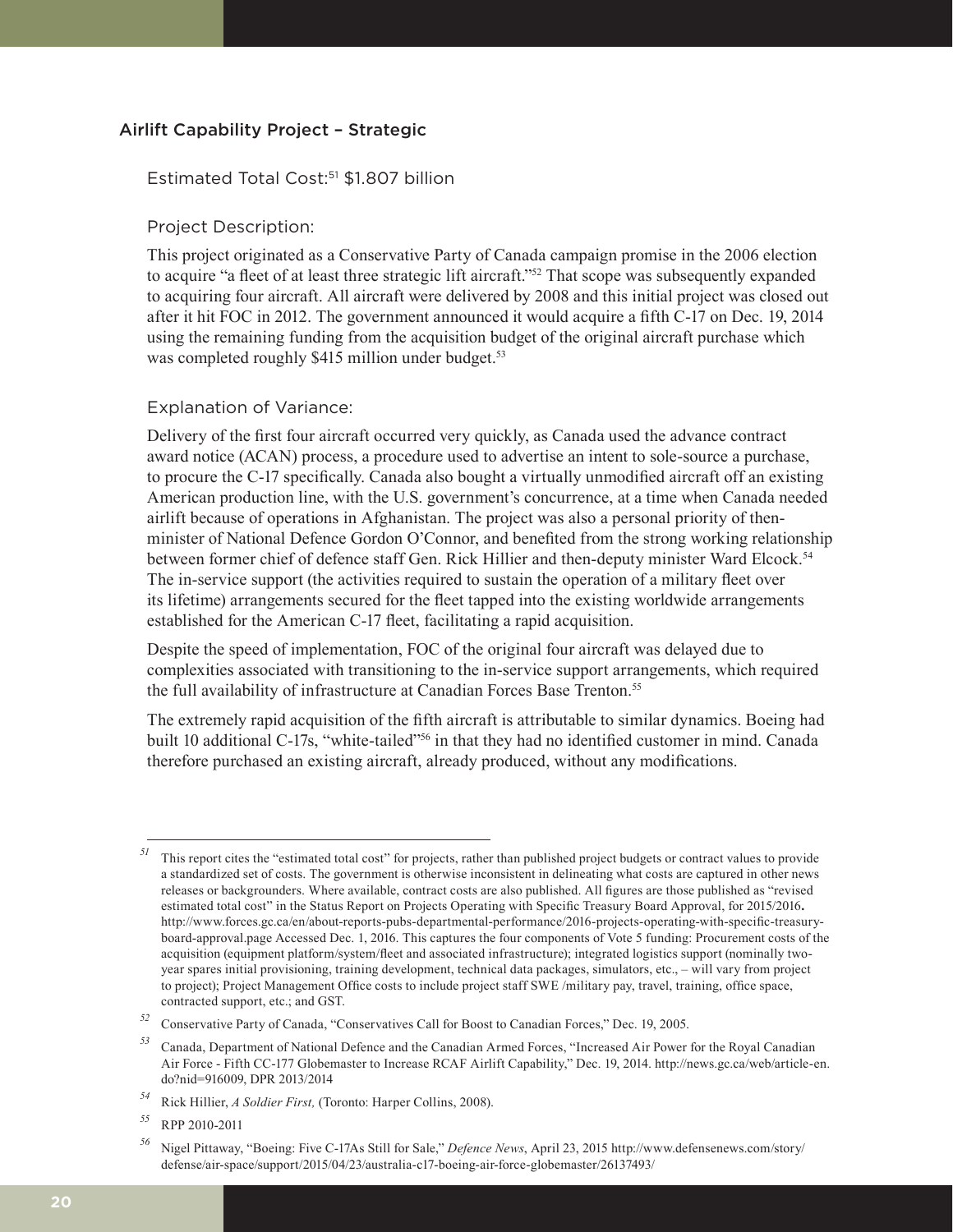| <b>Major Milestones:</b>          | Initial $57$     | 2014         | 2015         | 2016 |
|-----------------------------------|------------------|--------------|--------------|------|
| Memorandum to Cabinet             | <b>June 2006</b> | $\checkmark$ |              |      |
| <b>Effective Project Approval</b> | June 2006        | $\checkmark$ |              |      |
| <b>ACAN Notice July 2006</b>      |                  | $\checkmark$ |              |      |
| Contract Award                    | Feb. 2007        | $\checkmark$ |              |      |
| <b>First Delivery</b>             | Aug. 2007        | $\checkmark$ |              |      |
| <b>IOC</b>                        | Spring 2008      | Oct. 2008    | $\checkmark$ |      |
| <b>FOC</b>                        | Summer 2009      | Dec. 2012    | $\checkmark$ |      |

--------------**The Initial Project Closed After Reaching FOC for the First 4 Aircraft**--------------

| Amended Project Approval     | Dec. $2014^{58}$         |            |              |
|------------------------------|--------------------------|------------|--------------|
| IOC $5th$ Aircraft           | April 2015 <sup>59</sup> | March 2015 | $\checkmark$ |
| FOC 5 <sup>th</sup> Aircraft | Aug. 2015 <sup>60</sup>  | Sept. 2015 | $\checkmark$ |
| Project Close-Out            | Dec. 2015 <sup>61</sup>  | March 2016 | 2021         |

Progress in 2016:

No Information Publicly Available.

*<sup>61</sup>* RPP 2015/2016

*<sup>57</sup>* This Annex is compiled primarily using information provided in the "Status Report on Transformational and Major Crown Projects," section of the Department of National Defence Departmental Performance Report (DPR), supplemented with information from the section by the same name in the Department of National Defence Report on Plans and Priorities (RPP). In the interest of brevity, most citations to these two reports employ the abbreviations RPP or DPR, and indicate the relevant fiscal year. Unless specified by additional footnotes, the information in the column "2014" is from the DPR 2013/2014, that from "2015" from DPR 2014/2015 and "2016" from DPR 2015/2016. Information in the "Initial" column is from the footnote next to the word "Initial", unless otherwise specified. For the Airlift Capability Project – Strategic, the information in the "Initial" column is from DPR 2006/2007, unless otherwise indicated.

*<sup>58</sup>* RPP 2015/2016

*<sup>59</sup>* RPP 2015/2016

*<sup>60</sup>* RPP 2015/2016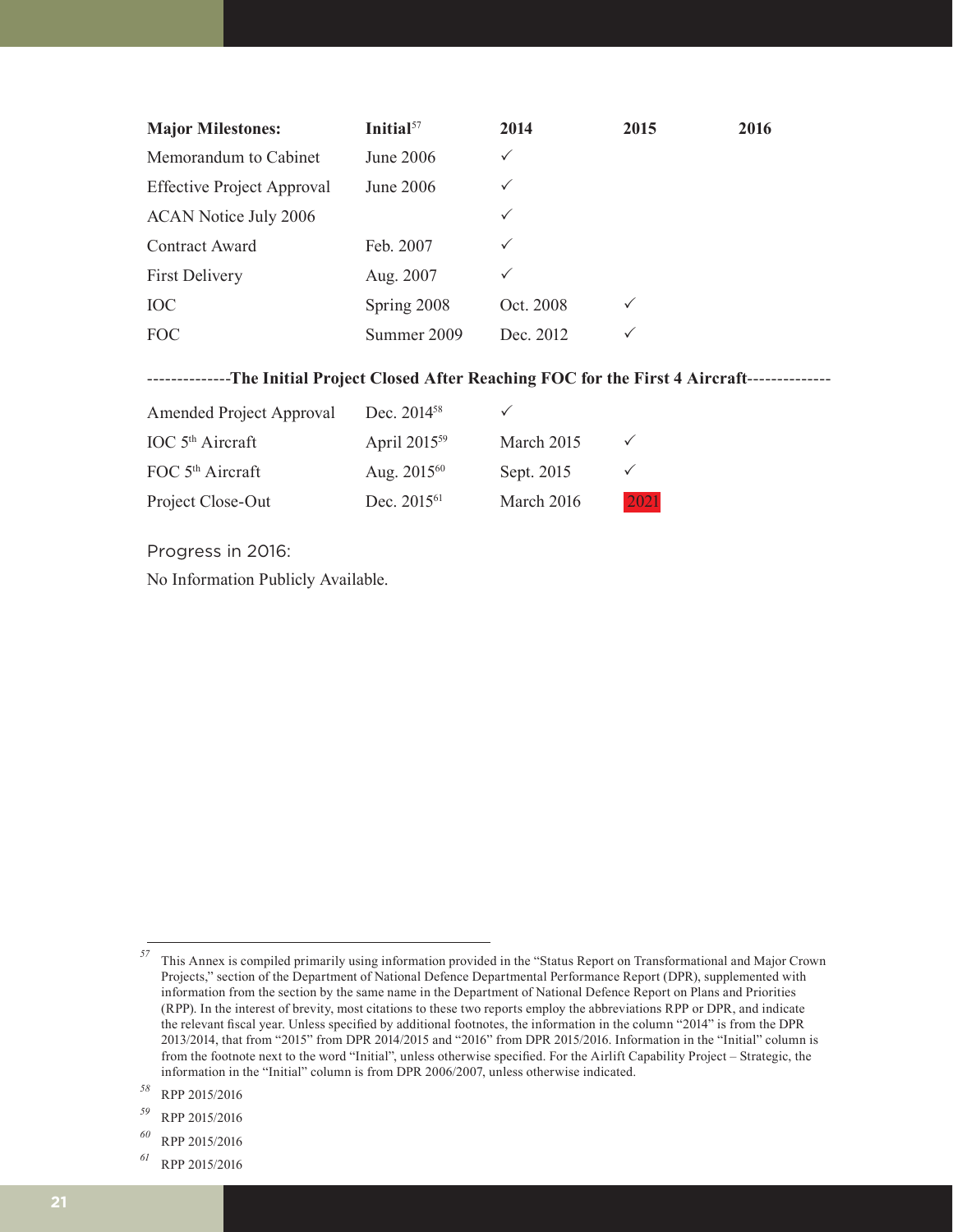#### Airlift Capability Project – Tactical

#### Estimated Total Cost: \$3.068 billion

#### Project Description:

This project replaced the oldest members of the RCAF's fleet of C-130 Hercules aircraft. A commitment to do so first appeared in the 2005 budget, and it was reiterated in the 2005 Defence Policy Statement. It was first brought forward for cabinet approval in the fall of 2005 as a solesource procurement for the C-130J, but this strategy was rejected. $62$ 

This project was named as part of the Conservative Party of Canada's 2006 election platform, which committed to the "replacement of Canada's tactical airlift fleet of C-130 Hercules aircraft".63 The project entered the implementation stage with the December 2007 contract award to Lockheed Martin Corporation for 17 C-130J aircraft. Aircraft deliveries began in May 2010 and were completed by May 2012. The contract was subsequently amended in December 2009 to include provisions for in-service support, in February 2010 for maintenance training systems, and in November 2013 for the Block 7.0 avionics modification required to satisfy final project deliverables.64 The first CC-130J entered the Block 7.0 modification line in January 2015. Fleet embodiment and conversion of the CC-130J training system to the Block 7.0 configuration will progress to completion in the 2016-2017 fiscal year.<sup>65</sup>

#### Explanation of Variance:

The project was initially delayed due to the transition in government after the 2006 election. Thereafter, it had to be reconciled with the Harper government's priorized acquisition of a strategic airlift aircraft. Once the decision was made to proceed with the purchase, it occurred rapidly, in part because the C-130J was determined to be the only qualified aircraft following the solicitation of interest and qualification, a procedure whereby potential bidders are invited to indicate if they are interested and capable of bidding on a procurement. There was also a clear operational need due to the advanced age of the fleet being replaced, and pressing operational demand due to operations in Afghanistan. 66

Delays in achieving IOC, FOC and project close-out appear to be due to longer than expected timelines for establishing contracts for in-service support, maintainer training and upgrading infrastructure at CFB Trenton.<sup>67</sup>

*<sup>62</sup>* Alan Williams, *Reinventing Canadian Defence Procurement*, (Kingston: Breakout Education Network, 2006), 30.

*<sup>63</sup>* Conservative Party of Canada, "Conservatives Call for Boost to Canadian Forces," Dec. 19, 2005.

*<sup>64</sup>* RPP 2015/2016

*<sup>65</sup>* RPP 2016/2017

*<sup>66</sup>* Hillier, *A Soldier First*.

*<sup>67</sup>* DPR 2012/2013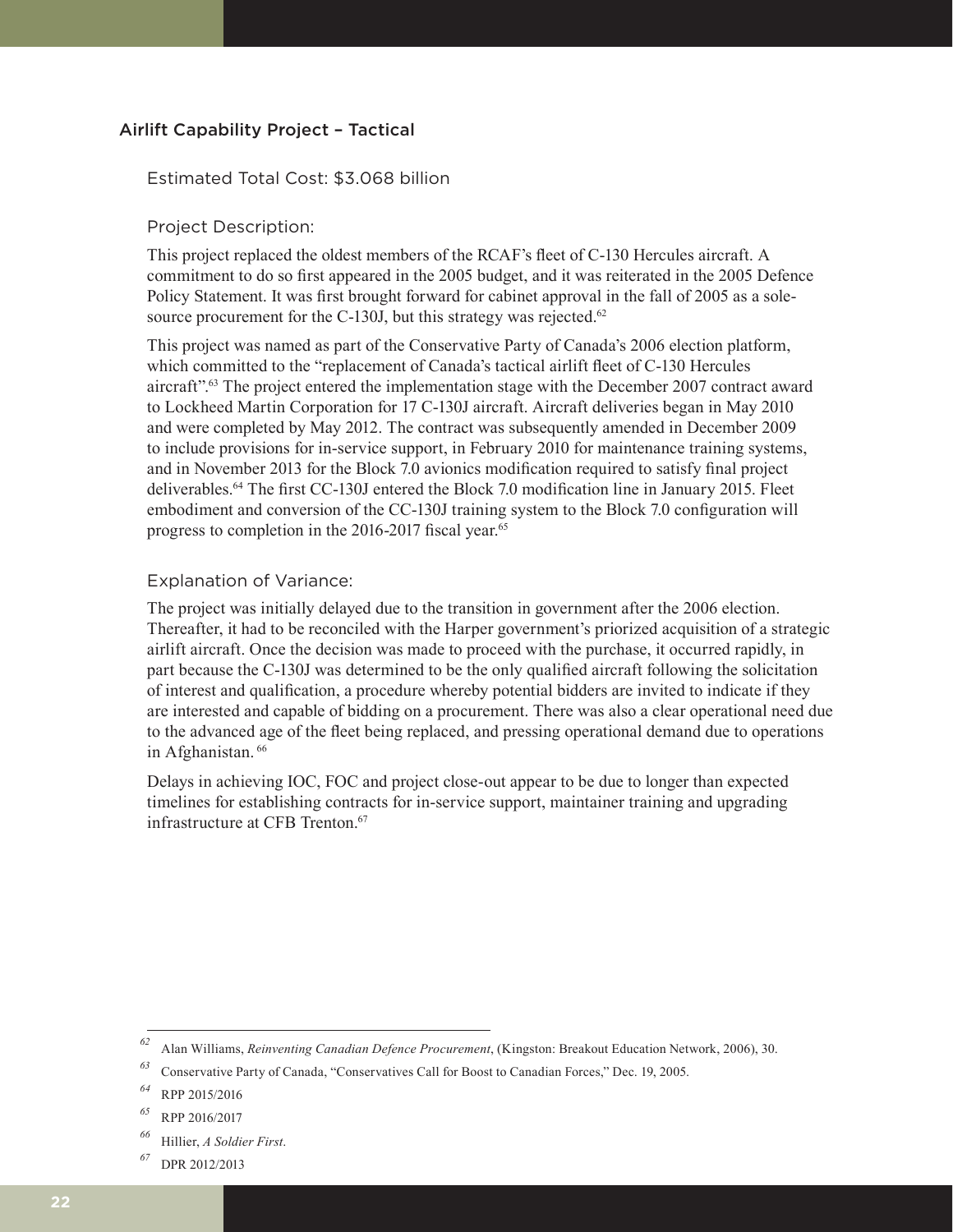| <b>Major Milestones:</b>          | Initial <sup>68</sup> | 2014       | 2015         | 2016       |
|-----------------------------------|-----------------------|------------|--------------|------------|
| Memorandum to Cabinet             | June 2006             | ✓          |              |            |
| Preliminary Project Approval      | June 2006             | ✓          |              |            |
| <b>Effective Project Approval</b> | Fall 2007             | Dec. 2007  | $\checkmark$ |            |
| Contract Award                    | Fall 2007             | Dec. 2007  | $\checkmark$ |            |
| <b>IOC</b>                        | Summer 2011           | Sept. 2013 | ✓            |            |
| <b>FOC</b>                        | Summer 2013           | Sept. 2016 | Dec. 2016    | Dec. 2016  |
| Project Close-Out                 | Winter 2014           | Dec. 2014  | March 2017   | March 2017 |

Progress in 2016:

No Information Publicly Available.

*<sup>68</sup>* DPR2006/2007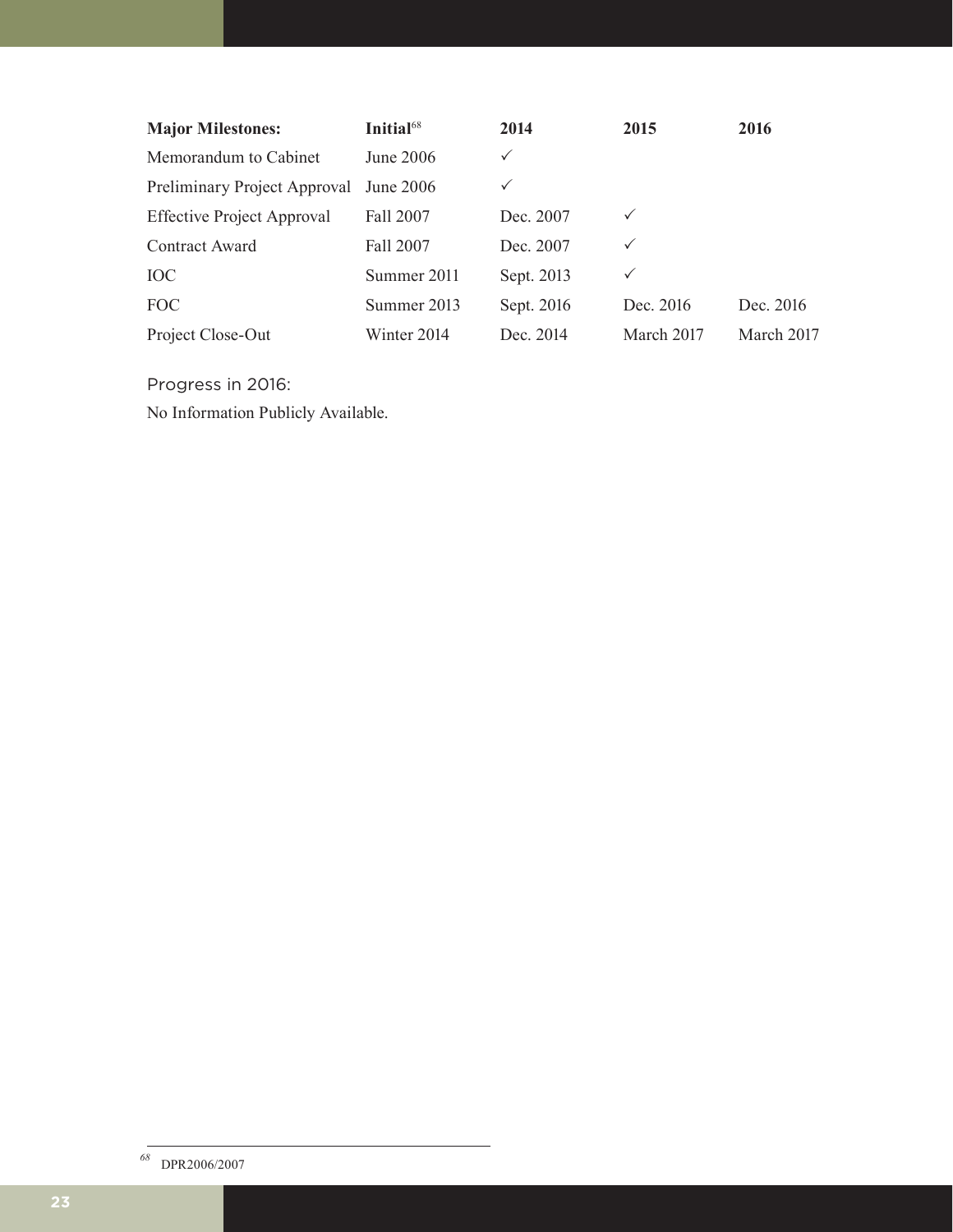#### Arctic and Offshore Patrol Ship

#### Estimated Total Cost: \$3.535 billion

#### Project Description:

This project evolved from the 2006 Conservative Party of Canada election platform commitment to "station three new armed naval heavy icebreakers in the area of Iqaluit."69 Over time this requirement was adapted significantly, and now calls for "an ice-capable ship"70 that will be able to operate year-round in one metre of first-year ice with old ice inclusions, while also being able to operate in the open ocean. The ship will be fitted with a gun system suited for constabulary roles, maintain a speed of 17 knots, operate at a range of 6,800 nautical miles, operate autonomously for up to four months, embark utility helicopters and provide limited support to the CH-148 Cyclone discussed below.

The project originally intended to acquire six to eight vessels, but this changed following a review of the design. The current contract for five to six ships required a project increase of roughly \$300 million.

#### Explanation of Variance:

The Arctic Offshore Patrol Ship Project was delayed by the launch of the National Shipbuilding Procurement Strategy in June 2010. This process required first competitively selecting the winning shipyards that would build the ship (announced Oct. 19, 2011), and then negotiating umbrella agreements with the shipyards that lay out the terms for the overall program (completed in February 2012). Irving Shipyards Inc., awarded the work, subsequently undertook a roughly \$300 million shipyard upgrade which saw the construction of an entirely new shipbuilding facility.

The project has subsequently employed a design-then-build approach which has effectively frontloaded a number of activities into a larger than usual definition contract. This effort resulted in a more costly and longer than normal definition stage designed to help gain a better understanding of the ship design prior to beginning construction in the implementation stage, as well as validating the new shipyard equipment and processes. The Arctic Offshore Patrol Ship Project is also being used to validate the systems and processes to be used for the entire combat work package, including the Canadian surface combatant discussed below.71

*<sup>69</sup>* Conservative Party of Canada, "Defending Sovereignty – Strengthening Canada's Arctic Forces," Dec. 22, 2005.

*<sup>70</sup>* National Defence and the Canadian Armed Forces, Defence Acquisition Guide 2015, last modified June 25, 2014 http://www.forces.gc.ca/en/business-defence-acquisition-guide-2015/index.page

*<sup>71</sup>* Public Works and Government Services Canada, "National Shipbuilding Procurement Strategy (NSPS)" last modified July 14, 2015 http://www.tpsgc-pwgsc.gc.ca/app-acq/sam-mps/nouvelles-news-eng.html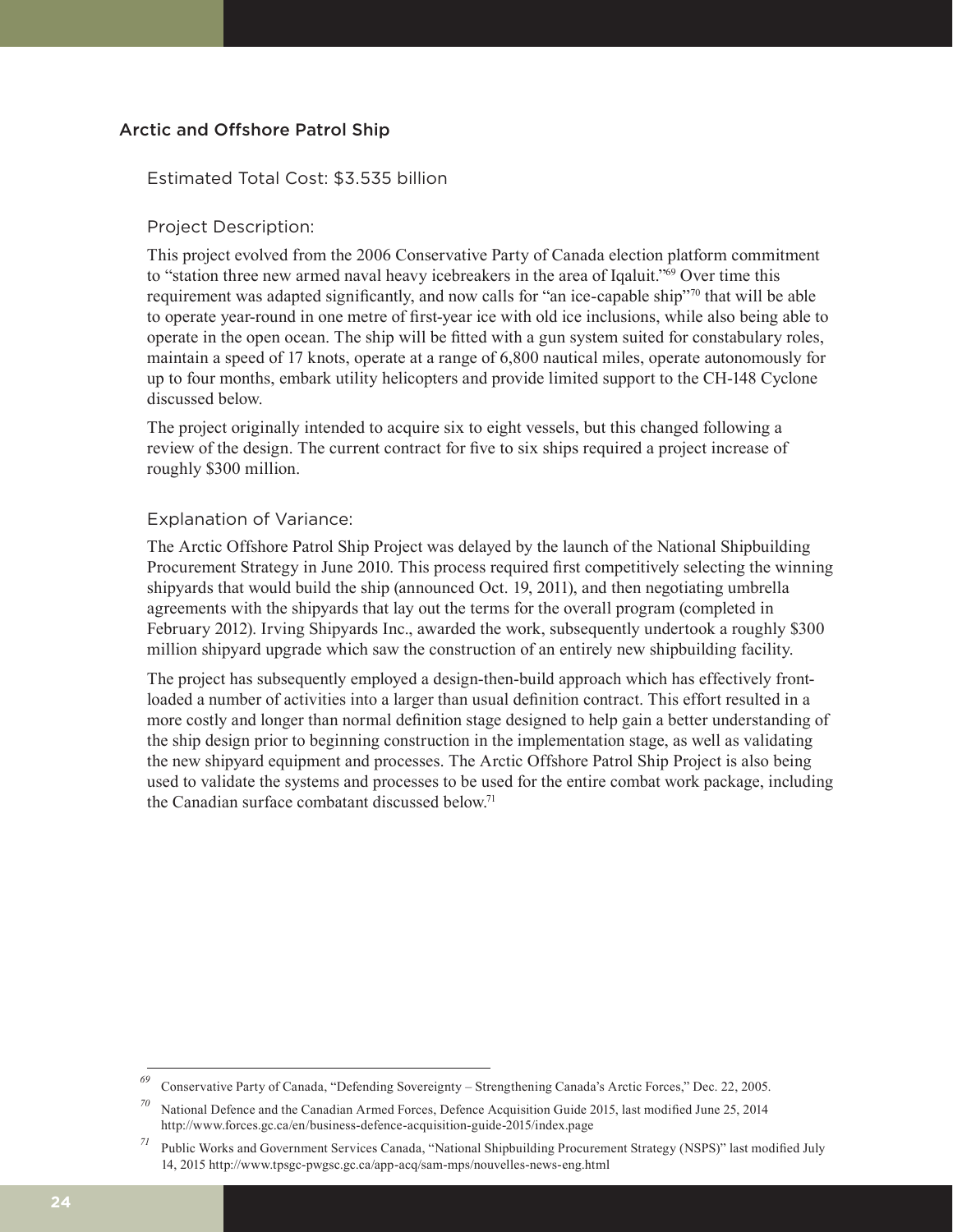| <b>Major Milestones:</b>              | Initial <sup>72</sup> | 2014         | 2015         | 2016      |
|---------------------------------------|-----------------------|--------------|--------------|-----------|
| Memorandum to Cabinet                 | Jan. 2008             | $\checkmark$ |              |           |
| Preliminary Project Approval          | May 2007              | $\checkmark$ |              |           |
| Revised Project Approval Definition 1 |                       | Oct. 2011    | $\checkmark$ |           |
| Revised Project Approval Definition 2 |                       | Dec. 2012    | $\checkmark$ |           |
| <b>Definition Contract</b>            |                       | March 2013   | $\checkmark$ |           |
| <b>Effective Project Approval</b>     | Jan. 2010             | Dec. 2014    | ✓            |           |
| Contract Award (Implementation)       | Jan. 2010             | Jan. 2015    | Dec. 2014    | Jan. 2015 |
| <b>First Delivery</b>                 | Aug. 2013             | 2018         | 2018         | 2018      |
| <b>IOC</b>                            | March 2014            | 2019         | 2019         | 2019      |
| <b>FOC</b>                            | Summer $2013^{73}$    | 2023         | 2023         | 2023      |
| Project Close-Out                     | Winter $2014^{74}$    | 2024         | 2024         | 2024      |

#### Progress in 2016:

In March 2016 the first keel unit for ship 1, the HMCS Harry DeWolf, was moved into place. The second keel unit followed in May. In July the second of four main propulsion diesel engines and generators was installed.75 In July the request for proposals was released for the AOPS/JSS inservice support contract (AJISS) which will support both vessel fleets.<sup>76</sup> In December 2016, Thales Canada was reportedly told it had won the contract.<sup>77</sup>

*<sup>72</sup>* DPR 07/08

*<sup>73</sup>* DPR 2006/2007

*<sup>74</sup>* DPR 2006/2007

*<sup>75</sup>* http://shipsforcanada.ca/timeline#timeline

*<sup>76</sup>* http://news.gc.ca/web/article-en.do?nid=1102479

*<sup>77</sup>* http://news.nationalpost.com/news/canada/liberals-select-french-firm-for-5-2-billion-ship-maintenance-project-but-it-couldcost-more-in-long-run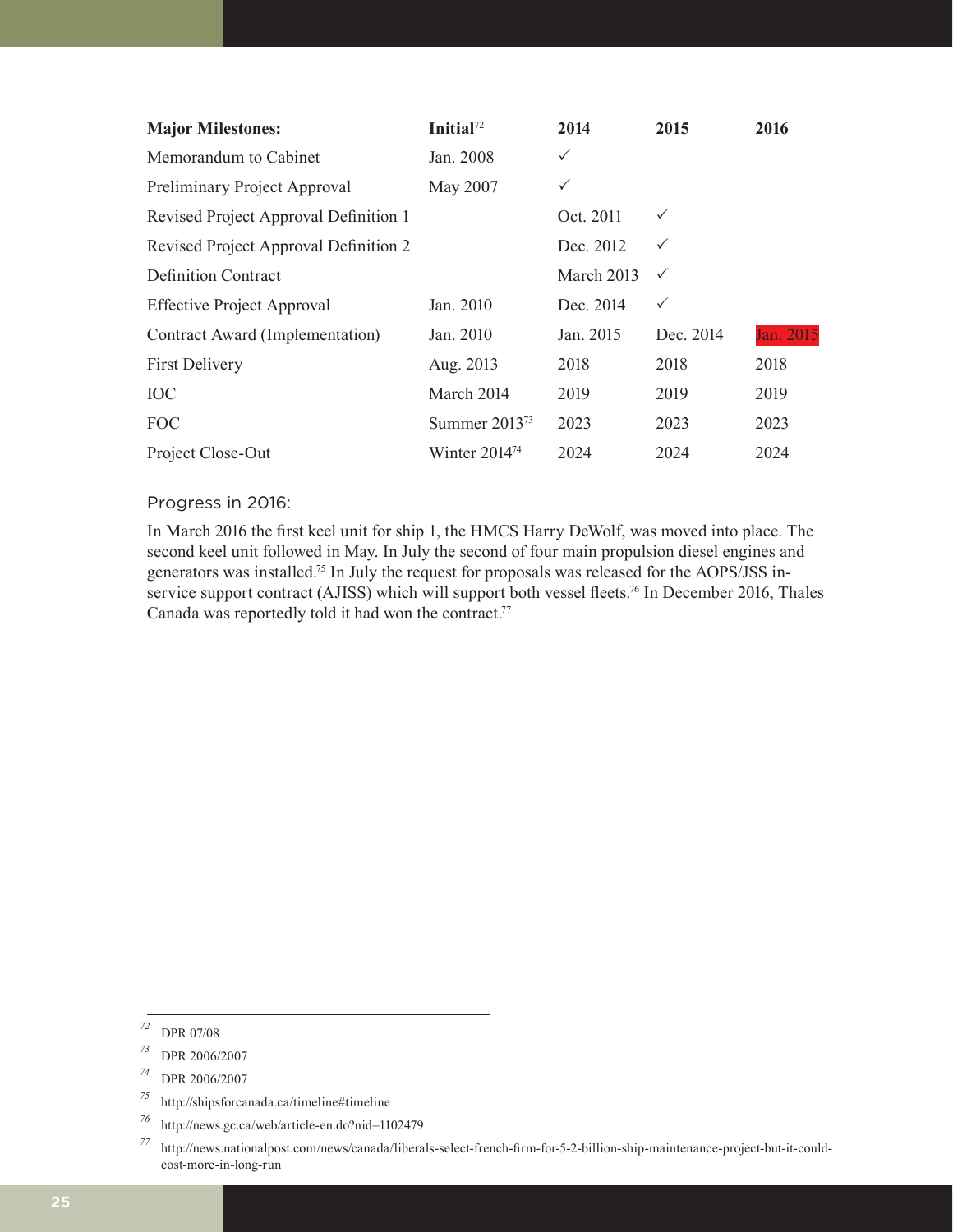#### Canadian Cryptographic Modernization Program

#### Estimated Total Cost: \$426 million

#### Project Description:

The Canadian Cryptographic Modernization Program will modernize the government's cryptographic equipment and infrastructure in order to safeguard classified information and maintain Canada's ability to establish secure communications both nationally and internationally. The CCMP omnibus project includes the following sub-projects:

- Secure Voice / Telephone Re-key Infrastructure
- Secure Voice / Telephone Family
- Classified Security Management Infrastructure
- Combat Identification Family (Identification Friend or Foe (IFF))
- Link Encryption Family
- Network Encryption Family
- Secure Radio Family
- Combat Net Radio Enhancement
- Secure Mobile Environment.

#### Explanations of Variances:

The CCMP is reported to be on budget. Schedule slippage is in part due to its interdependence with the American cryptographic modernization initiative and the key management infrastructure program. Canada's collaboration with the United States allows Canada to leverage American research and development and maintain interoperability with its allies, but as a result the Canadian project's timeliness must align with the American initiative.78 On March 31, 2016, the end date of the program was extended to March 2021.79

*<sup>78</sup>* RPP 2015/2016

*<sup>79</sup>* http://www.forces.gc.ca/en/about-reports-pubs-departmental-performance/2016-status-report-on-transformational-andmajor-crown-projects.page#canadiancryptographicmodernizationprogram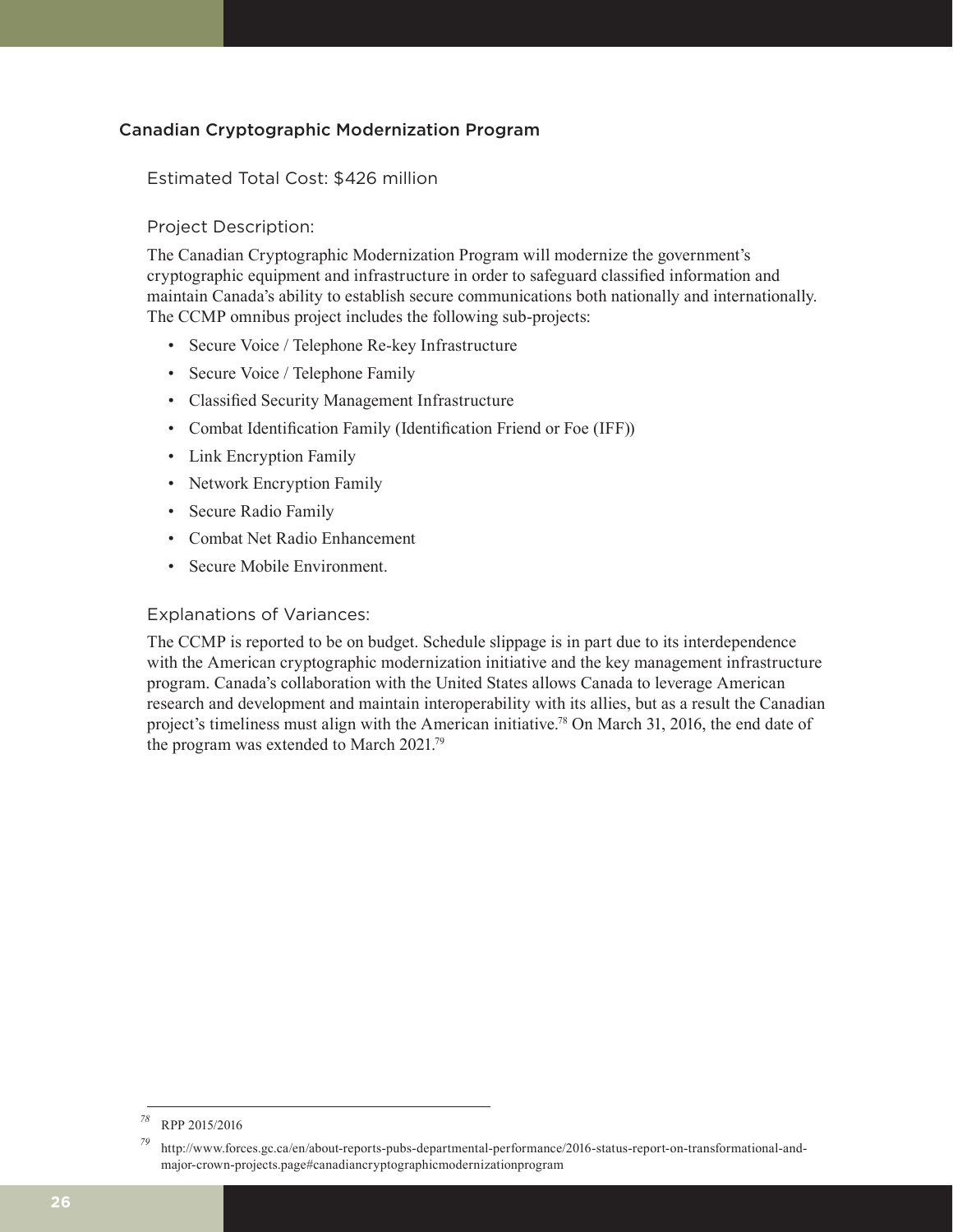| <b>Major Milestones:</b>                                  | Initial <sup>80</sup> | 2014             | 2015         | 2016 |
|-----------------------------------------------------------|-----------------------|------------------|--------------|------|
| Preliminary Project Approval (omnibus)                    | March 2005            | $\checkmark$     |              |      |
| Preliminary Project Approval CSMI                         | Nov. 2006             | $\checkmark$     |              |      |
| Secure Voice / Telephone Re-key Infrastructure            |                       | Sept. 2009       | $\checkmark$ |      |
| Secure Voice / Telephone Family                           |                       | <b>July 2012</b> | $\checkmark$ |      |
| Classified Security Management Infrastructure - Phase 1A  |                       | 2015             | $\checkmark$ | 2017 |
| Classified Security Management Infrastructure - Phase 1B  |                       | March 2012       | $\checkmark$ |      |
| Classified Security Management Infrastructure Phase 2 Def |                       | March 2013       | $\checkmark$ |      |
| Link Encryption Family                                    |                       | 2020             | 2020         | 2020 |
| Secure Mobile Environment (cancelled)                     |                       | 2014             | $\checkmark$ | N/A  |
| Classified Security Management Infrastructure – Phase 2A  |                       | 2017             | 2017         | 2018 |
| Classified Security Management Infrastructure – Phase 2B  |                       | 2019             | 2020         | 2021 |
| Combat Net Radio Enhancement                              |                       | 2016             | 2016         | 2017 |
| <b>Network Encryption Family</b>                          |                       | 2018             | 2018         | 2018 |
| Combat Identification Family (IFF)                        |                       | 2018             | 2018         | 2018 |
| Secure Radio Family                                       |                       | 2019             | 2020         | 2020 |
| Classified Security Management Infrastructure – Phase 3   |                       | 2020             | 2020         | 2021 |

Progress in 2016:

No Information Publicly Available.

*<sup>80</sup>* RPP 2007/2008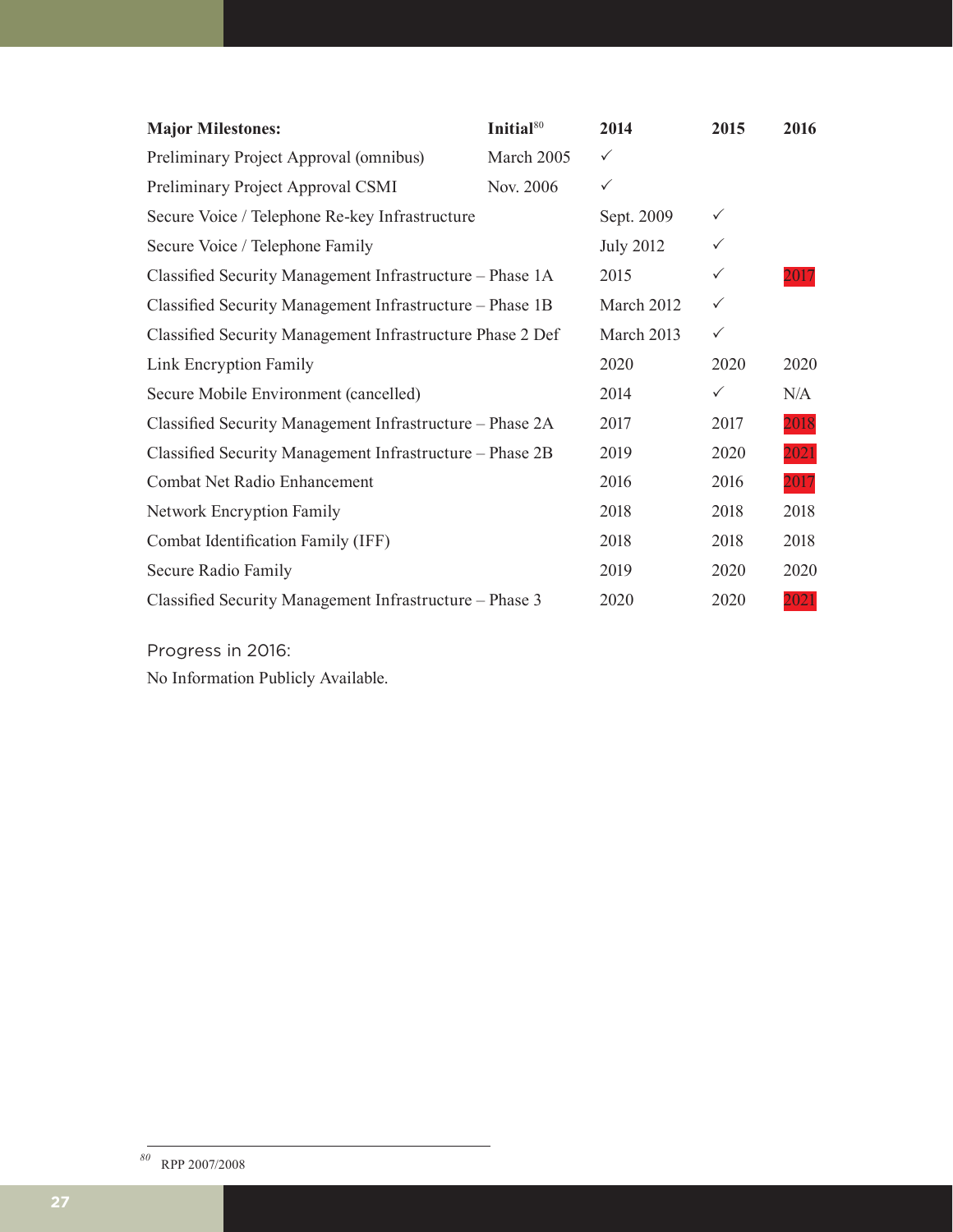#### Canadian Search and Rescue Helicopter Project

#### Estimated Total Cost: \$788 million

#### Project Description:

This project emerged as one-half of the New Shipborne Aircraft Project that the Chrétien government cancelled in 1993, and subsequently split into two separate projects for search and rescue helicopters and maritime helicopters. It replaced the CH-113 Labradors with a fleet of 15 new CH-149 Cormorant helicopters.<sup>81</sup>

#### Explanation of Variances:

Initial delay was the result of the Chrétien decision to cancel the original New Shipborne Aircraft Project. Further delay then resulted from an initial, unchallenged assumption that the requirement could be procured off the shelf. In reality, an assessment found that the final aircraft delivered has less than 30 per cent commonality with the actual consistency – off the shelf variant. This delayed the issuance of airworthiness certification, and contributed to an initial under-resourcing of the Project Management Office.<sup>82</sup>

Effective project closure was achieved on Sept. 15, 2004, but work is ongoing to achieve project close-out. A three-year technical publication revision service was required to progress towards FOC, which did not begin until 2007-2008.<sup>83</sup> The work remaining is related to a minor retrofit after delivery, to conform to design specification, which is completed when major maintenance is conducted on the fleet and documentation in support of aircrew training is provided.

| <b>Major Milestones:</b>          | Initial <sup>84</sup>   | 2014             | 2015         | 2016             |
|-----------------------------------|-------------------------|------------------|--------------|------------------|
| Preliminary Project Approval      | Nov. 1995               |                  |              |                  |
| Request for Proposal              | Nov. 1996               |                  |              |                  |
| <b>Effective Project Approval</b> | April 1998              | $\checkmark$     |              |                  |
| Contract Award                    | April 1998              | $\checkmark$     |              |                  |
| <b>First Delivery</b>             | June 2000               | Sept. 2001       | $\checkmark$ |                  |
| Final Delivery                    | July 2002 <sup>85</sup> | <b>July 2003</b> | $\checkmark$ |                  |
| Project Completion (effective)    | July 2004 <sup>86</sup> | Sept. 2004       | $\checkmark$ |                  |
| Project Close-Out                 | Winter $2014^{87}$      | 2015             | 2016         | <b>Fall 2017</b> |

#### Progress in 2016:

Five additional milestones were completed in FY 2015-2016 (but it is unclear which occurred during calendar year 2016).

*<sup>81</sup>* Aaron Plamondon, *The Politics of Procurement*, (Vancouver: UBC Press, 2010).

*<sup>82</sup>* Chief Review Services, *Review of the Canadian Search and Rescue Helicopter Acquisition (Cormorant)* (Ottawa: Department of National Defence, 2007).

*<sup>83</sup>* DPR 2006/2007

*<sup>84</sup>* RPP 1998/1999, 88-89.

*<sup>85</sup>* RPP 1999/2000, 33.

*<sup>86</sup>* RPP 1998/1999, 89.

*<sup>87</sup>* DPR 2006/2007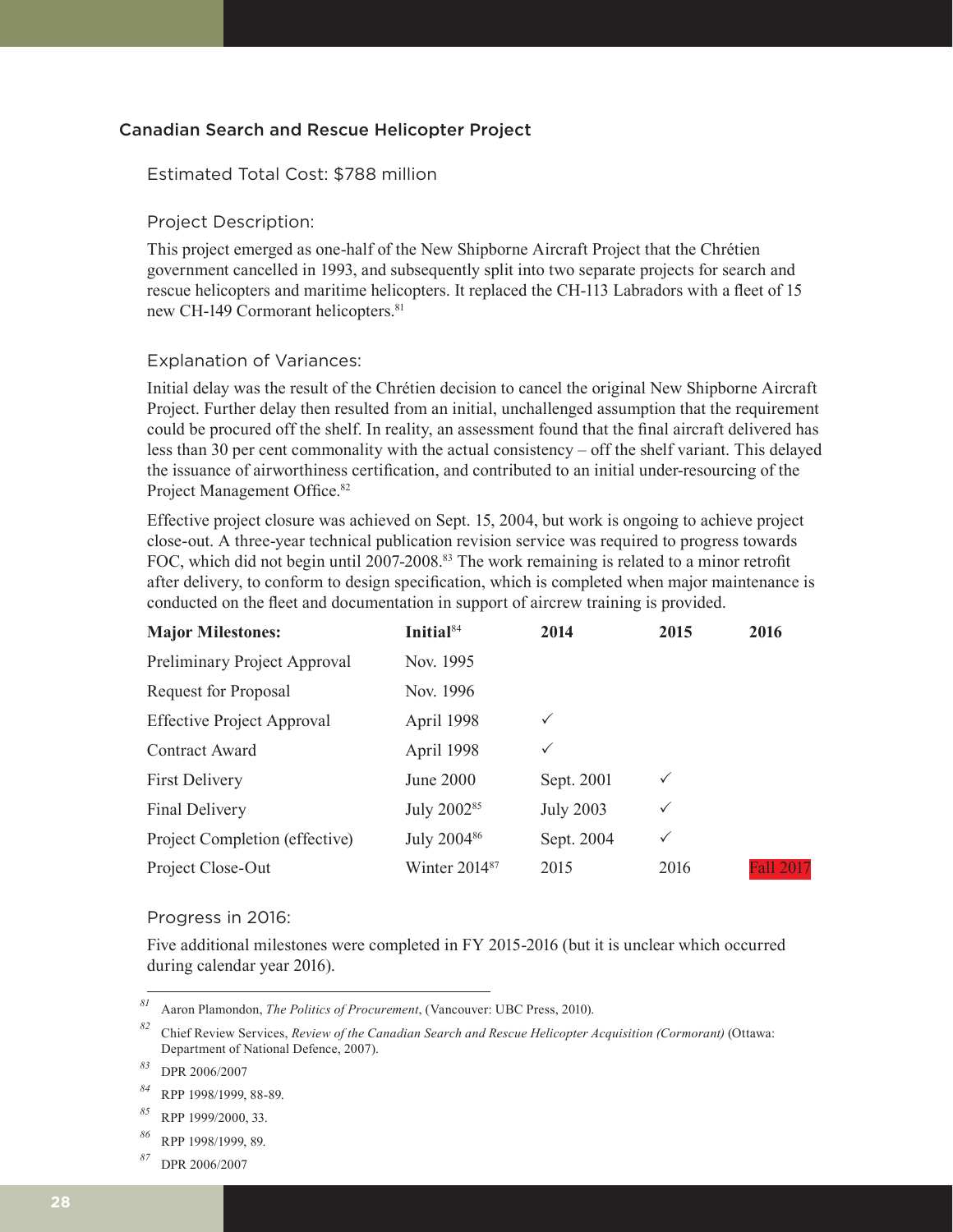#### Canadian Surface Combatant Project

#### Estimated Total Cost: Originally \$26.2 billion.<sup>88</sup>

#### Project Description:

The Canadian surface combatant project originally intended to recapitalize Canada's naval fleet through two variants: An area air defence and task group command and control variant and a general purpose variant. This was first discussed in the 2005 *Defence Policy Statement* which pledged to "Begin to define the requirements for a new class of surface ship to replace the current destroyers and frigates."89 The project formed part of the 2006 Conservative Party's election platform, which committed to "initiating a longer-term frigate/destroyer replacement program,"<sup>90</sup> and was included in the 2008 *Canada First Defence Strategy*. Whether the project will produce two variants or one, has not been discussed publicly. The project was originally set to acquire 15 vessels, but this was later revised to "up to 15"91 vessels.92 The government is examining a batching strategy that could see the procurement broken into contracts for fewer than 15 ships at a time.<sup>93</sup>

#### Explanation of Variance:

The project is part of the National Shipbuilding Procurement Strategy, and progress on the Canadian surface combatant has been dependent upon progress on the other aspects of that wider strategy, detailed above. The project experienced significant delay in selecting the final procurement strategy, which was originally supposed to occur in the summer of 2013. The use of 15 industry engagement sessions since 2012 is reflective of a commitment to engaging with industry, but at the same time contributed to a delay in announcing a "most competitive procurement strategy" in May 2015. As a result, a gap of almost two years between the completion of the ASOP project and the start of CSC project construction had emerged. The revised procurement strategy that would see a military offthe-shelf design procured is intended to reduce this gap as much as possible.

*<sup>88</sup>* Strong Secure Engaged pegged the new project cost for the acquisition of these ships at \$56-60B.

*<sup>89</sup>* Department of National Defence, *Defence Policy Statement*. (Ottawa: 2005), 14. All subsequent references to the *Defence Policy Statement* refer to this document*.* 

*<sup>90</sup>* Conservative Party of Canada, "Conservatives will Boost Defence on West Coast to Protect Canadian Sovereignty," Dec. 27, 2015.

*<sup>91</sup>* Public Works and Government Services Canada, "National Shipbuilding Procurement Secretariat," July 14, 2015 http://www.tpsgc-pwgsc.gc.ca/app-acq/sam-mps/snacn-nsps-eng.html

*<sup>92</sup>* Strong Secure Engaged put the future fleet number at 15.

<sup>&</sup>lt;sup>93</sup> Evidence, House of Commons Standing Committee on National Defence. 42<sup>nd</sup> Parliament, 1<sup>st</sup> Session, No. 28. Nov. 17, 2016.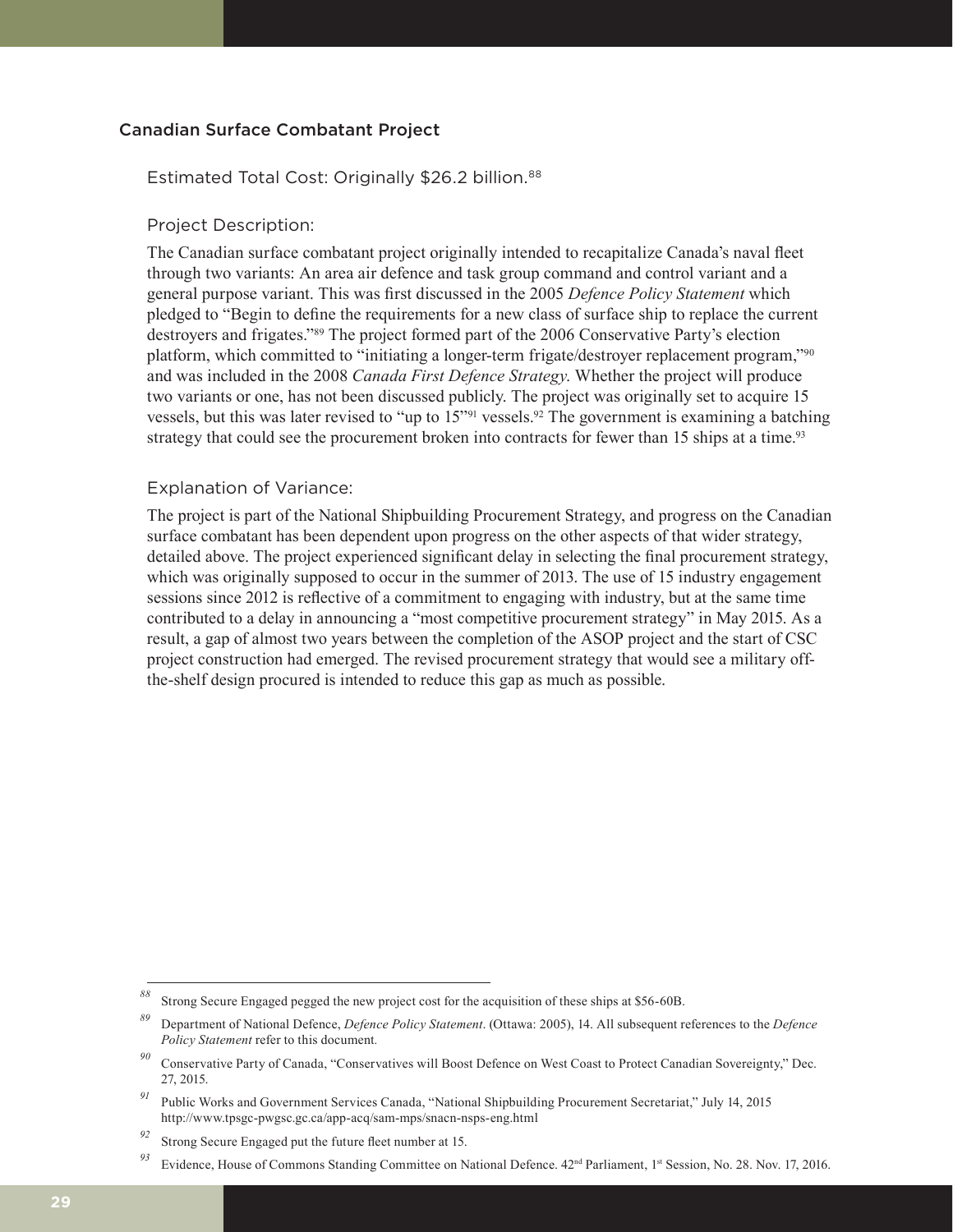| <b>Major Milestones:</b>             | Initial <sup>94</sup>   | 2014      | 2015         | 2016         |
|--------------------------------------|-------------------------|-----------|--------------|--------------|
| <b>Identification Phase Approval</b> | July 2007 <sup>95</sup> |           |              |              |
| Preliminary Project Approval         | 2011                    |           |              |              |
| Definition Phase 1                   |                         | June 2012 | $\checkmark$ |              |
| Definition Phase 2                   |                         | Oct. 2014 | 2017         | 2017         |
| <b>Definition Contract</b>           |                         | 2016      | 2017         | 2017         |
| <b>Effective Project Approval</b>    |                         | 2019      | Early 2020s  | Early 2020s  |
| <b>Implementation Contract Award</b> | 2015                    | 2019      | Early 2020s  | Early 2020s  |
| <b>First Delivery</b>                |                         | 2025      | Late $2020s$ | Late $2020s$ |
| <b>IOC</b>                           | 2021                    | 2026      | Late 2020s   | Late $2020s$ |
| <b>FOC</b>                           | 2036                    | 2042      | $Mid-2040s$  | Early 2040s  |
| Project Close-Out                    | 203796                  | 2043      | Late $2040s$ | Early 2040s  |

#### Progress in 2016:

In February a proposed change in the procurement strategy was announced to selecting an existing warship design. This decision was confirmed in June. The shift followed a requirements reconciliation process the RCN undertook in the summer of 2015, which resulted in a modified set of requirements that can be met by adapted existing ship designs.<sup>97</sup> Over the summer of 2016, Canadian industry and the pre-qualified short-listed respondents were also engaged on the draft request for proposals. On Oct. 27, the request for proposals was released to pre-qualified companies.<sup>98</sup>

*<sup>94</sup>* RPP 2011/2012

*<sup>95</sup>* DPR 2010/2011

*<sup>96</sup>* RPP 13/14

*<sup>97</sup>* http://news.gc.ca/web/article-en.do?nid=1083659

*<sup>98</sup>* http://news.gc.ca/web/article-en.do?nid=1143299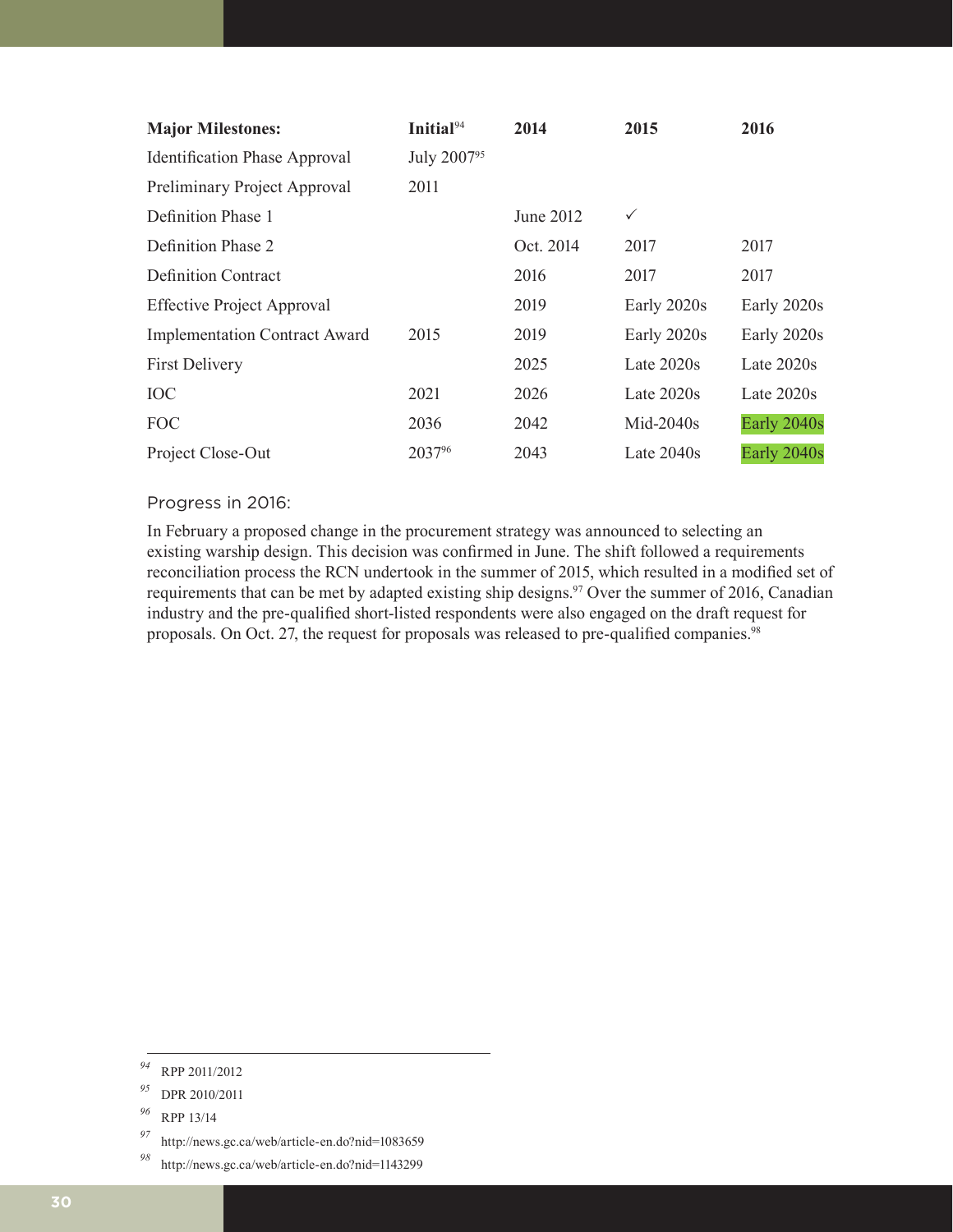#### CP-140 Aurora Incremental Modernization / Structural Life Extension Projects (New)

Estimated Total Cost: \$1,566 million (AIMP) + \$421 million (ASLEP)

#### Project Description:

To deliver 14 modernized and life-extended CP-140 Aurora aircraft to the RCAF through four aircraft installation blocks.

#### Explanation of Variance:

To date, the Aurora Incremental Modernization Project has delivered a modernized navigation and communication capability to the RCAF and has updated the mission computer and sensors on nine of 14 aircraft, of which six have also had a structural life extension. The modernized Aurora aircraft have restored Canada's airborne maritime surveillance capabilities while providing significant enhancements to its overland surveillance ability with its world-class integrated mission systems capabilities as demonstrated during domestic and international surveillance missions. The next block of the modernization was contracted with General Dynamics Mission Systems-Canada in October 2015 to further enhance the Aurora's capabilities and to maintain its operational relevance to its eventual retirement in the 2030 timeframe. By the end of 2016, 11 of 14 aircraft were to have been modernized; of which 10 will have also had a structural life extension.

| <b>Major Milestones:</b>               | <b>Initial99/2015</b> | 2016         |
|----------------------------------------|-----------------------|--------------|
| <b>Block 4 Definition Approved</b>     | Oct. 2013             | $\checkmark$ |
| <b>Block 4 Implementation Approved</b> | June 2015             | $\checkmark$ |
| Contract Award                         | Oct. 2015             | $\checkmark$ |
| Initial Operational Capability         | Dec. 2018             | Dec. 2018    |
| 14th Modified Aircraft Delivered       | June 2020             | June 2020    |
| Contract Close-Out                     | Dec. 2020             | Dec. 2020    |

*<sup>99</sup>* DPR 2014/2015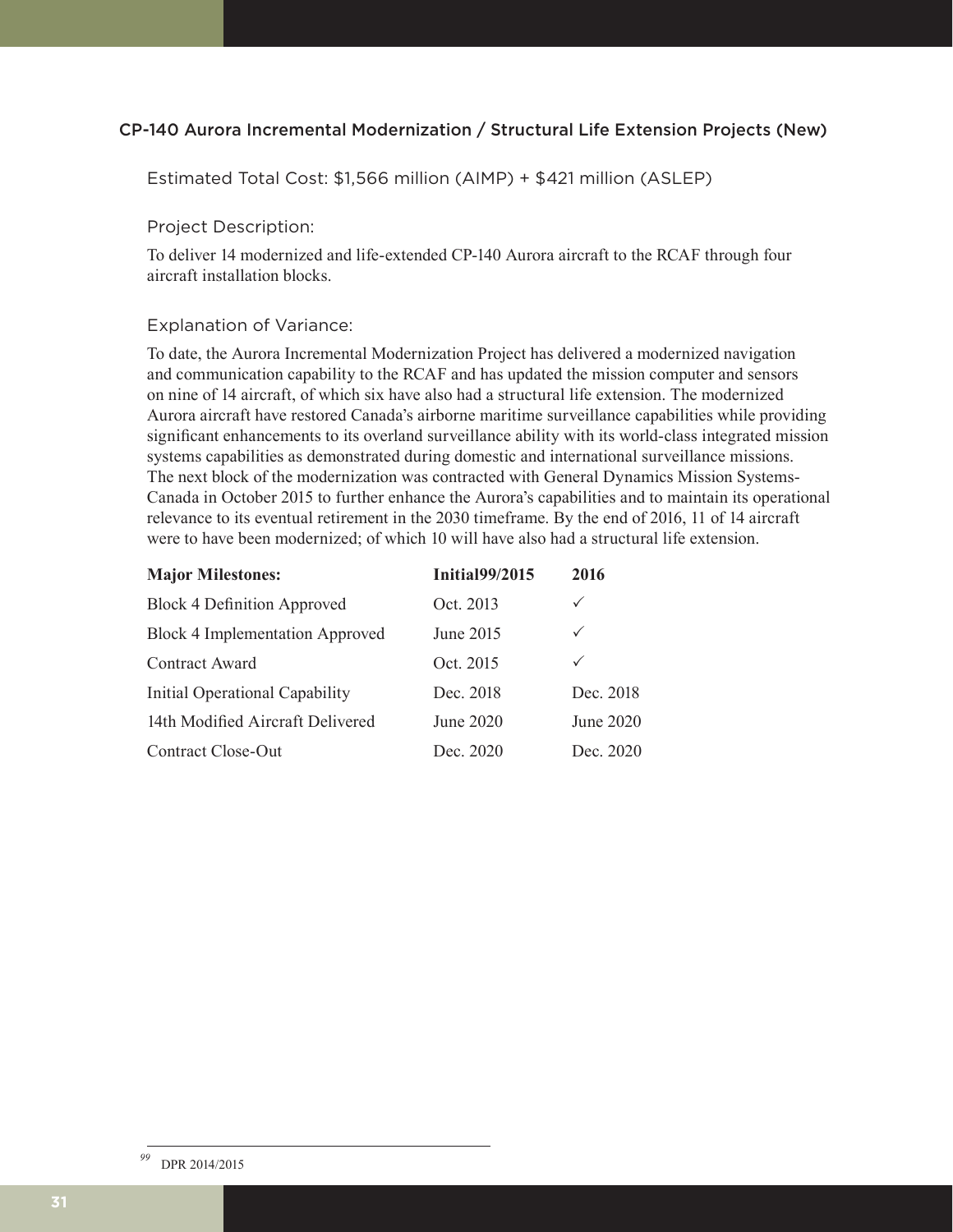#### Fixed-Wing Search and Rescue Aircraft Replacement Project

#### Estimated Total Cost:

Previously \$1.45 billion. A contract was announced in December 2016 valued at up to \$4.7 billion, including option years for maintenance and support through 2043.<sup>100</sup>

#### Project Description:

This project will replace the fixed-wing component of the RCAF's search and rescue fleet. In 2004, the Martin government provided money in its budget to accelerate the replacement of search and rescue airplanes; it was mentioned specifically in the 2005 *Defence Policy Statement*, and was first brought forward for cabinet approval in the fall of 2005, but not approved.<sup>101</sup> The project also appeared in the 2006 Conservative Party campaign platform, and was specifically mentioned in the 2008 *Canada First Defence Strategy*.

#### Explanation of Variance:

An internal DND audit of the project noted initial delay following the 2004 budget related to a lack of external endorsement of the project's procurement strategy, problems with the project's life cycle costing, as well as an issue with its proposal for in-service support.102 Alan Williams described the former problem as related to the RCAF's statement of operational requirement, which he contends the RCAF wrote to favour the Alenia C27J.103

The issue lingered for several years, until Public Works and Government Services Canada (PWGSC) asked the National Research Council to review the project's requirements in 2009. It reported in March 2010 that "The [statement of operational requirement] as written is overconstrained."104 A revised document was finalized in December 2010, and a PWGSC-led secretariat was established to provide project governance in February 2012. Changes to the final request for proposals were also created by introducing a requirement for a Canadian in-service support integrator to maximize the industrial benefits accruing to Canadian industry from the project's inservice support arrangements.<sup>105</sup>

*<sup>100</sup>* http://www.tpsgc-pwgsc.gc.ca/app-acq/amd-dp/air/arsvf-fwsar/index-eng.html

*<sup>101</sup>* Williams, *Reinventing Defence Procurement.*

<sup>&</sup>lt;sup>102</sup> Chief Review Services, "Audit of the Fixed Wing Search and Rescue Project (FWSAR),"(Ottawa: Department of National Defence, May 2009).

*<sup>103</sup>* Williams, 40.

*<sup>104</sup>* National Defence and the Canadian Armed Forces, "Review of the Statement of Operational Requirement for the Fixed Wing Search and Rescue Aircraft," March 12, 2010 http://www.forces.gc.ca/en/about-reports-pubs/fixed-wing-searchrescue-aircraft-2010.page

*<sup>105</sup>* Public Works and Government Services Canada, "Fixed-Wing Search and Rescue Aircraft Replacement (FWSAR) Project: FWSAR Project - Independent Review of Evaluation Plans, Methods and Tools" April 2, 2015, Accessed Oct. 17, 2015. http://www.tpsgc-pwgsc.gc.ca/app-acq/stamgp-lamsmp/svtvnpro-rscfwpro-eng.html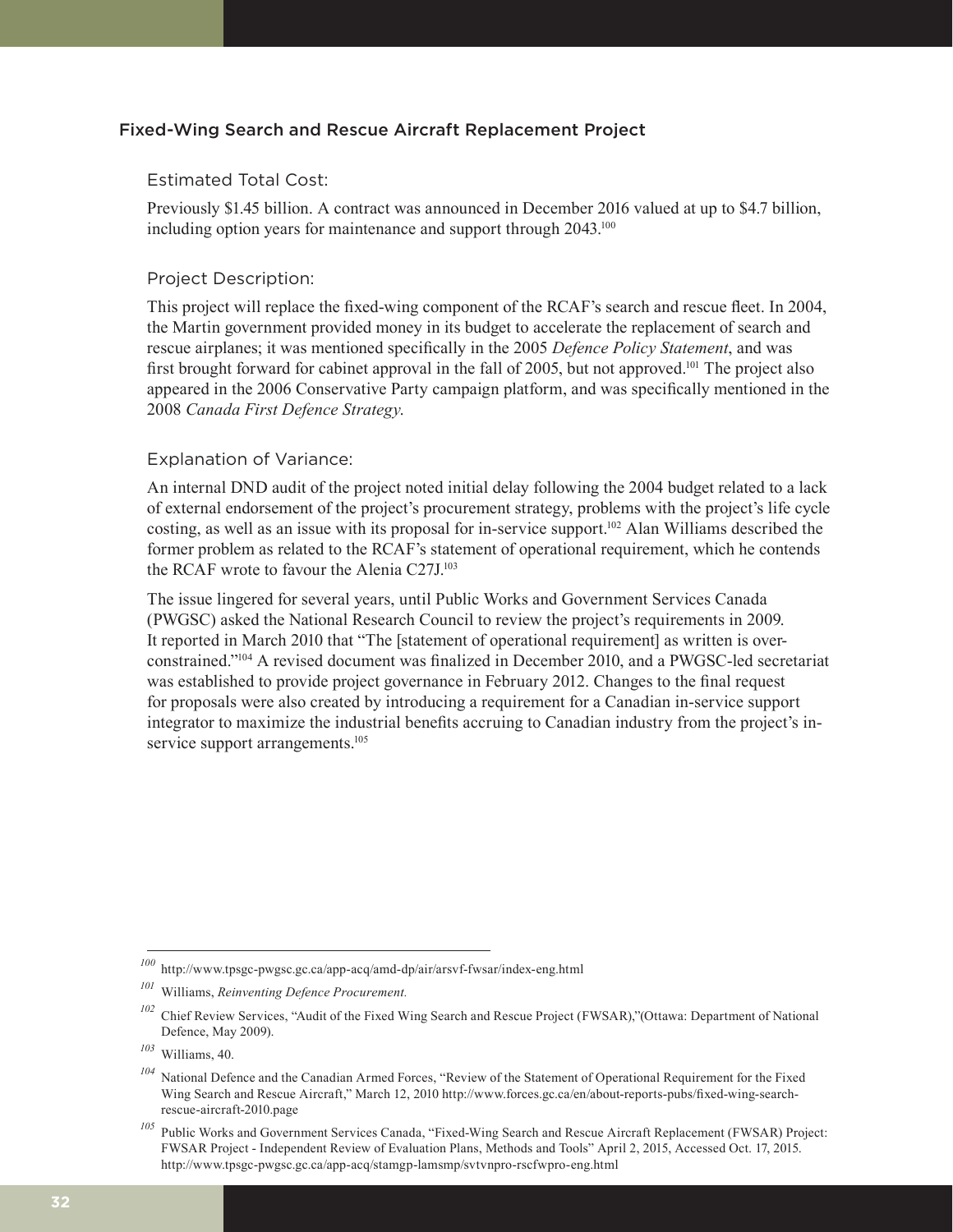| <b>Major Milestones:</b>           | <b>Initial</b>                    | 2014       | 2015         | 2016         |
|------------------------------------|-----------------------------------|------------|--------------|--------------|
| <b>DND</b> Identification Approval | Nov. 2002                         |            |              |              |
| Preliminary Project Approval       | Spring/Summer 2009 <sup>106</sup> |            |              |              |
| Expenditure Authority – Def        | March 2012 <sup>107</sup>         | March 2012 | $\checkmark$ |              |
| Project Approval – Def             | 2014108                           | 2014       | March 2015   | $\checkmark$ |
| <b>Effective Project Approval</b>  | Spring 2010 <sup>109</sup>        | 2015       | 2016         |              |
| Contract Award                     | Spring/Summer $2010^{110}$        | 2015       | 2016         | $\checkmark$ |
| <b>First Delivery</b>              | March-Sept. 2005 <sup>111</sup>   | 2018       | 2019         | 2019         |
| <b>IOC</b>                         | 2018112                           | 2019       | 2020         | 2020         |
| <b>FOC</b>                         | 2019113                           | 2021       | 2022         | 2022         |
| Project Close-Out                  | Spring/Summer $2017^{114}$        | 2022       | 2023         | 2023         |

### Progress in 2016:

The government awarded a contract to Airbus Defence and Space on Dec. 1, 2016.

This contract includes delivery of 16 C295W aircraft; infrastructure and set-up activities, such as training and engineering services; construction of a new simulator-equipped training centre in Comox, B.C.; and maintenance and support services.

- *<sup>108</sup>* DPR 2014/2015
- *<sup>109</sup>* RPP 2009/2010
- *<sup>110</sup>* RPP 2009/2010
- *<sup>111</sup>* Canada, Department of Finance, *Budget Plan 2004* (Ottawa: 2004), 194.
- *<sup>112</sup>* DPR 2011/2012
- *<sup>113</sup>* DPR 2011/2012
- *<sup>114</sup>* RPP 2009/2010

*<sup>106</sup>* RPP 2009/2010

*<sup>107</sup>* DPR 2014/2015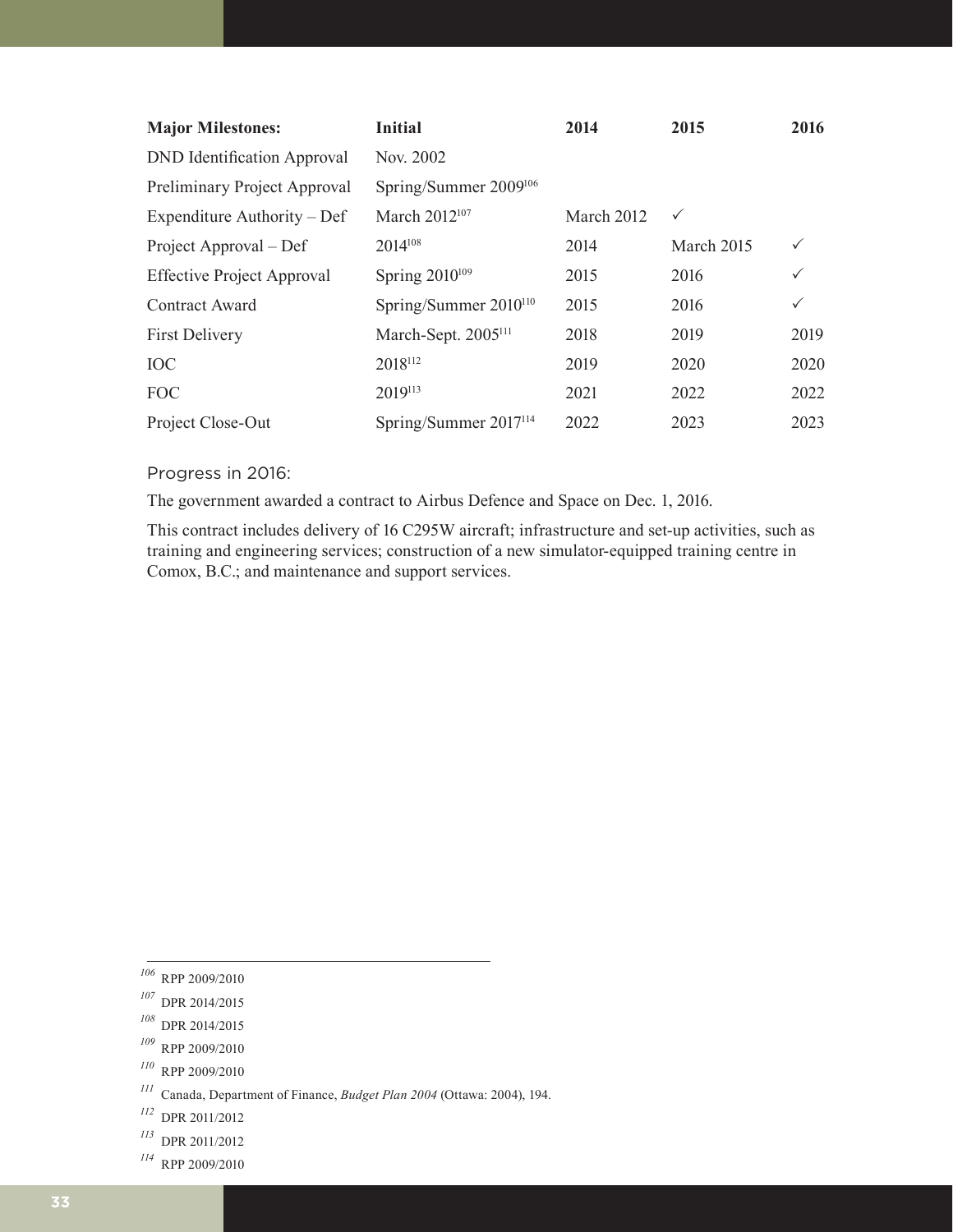#### Force Mobility Enhancement Project

#### Estimated Total Cost: \$356 million

#### Project Description:

The Force Mobility Enhancement Project is a two-phase project. In Phase 1, the project will replace Canada's aging Leopard 1 armoured engineer vehicle Badger fleet with a heavily protected and mobile platform capable of supporting the newly acquired Leopard 2 main battle tank until 2035. The project will then acquire 13 Leopard 2-based armoured engineer vehicles, with an option of an additional five, including engineering implements for the armoured engineer vehicle. In Phase 2, the project will acquire tactical mobility implements for the in-service Leopard 2 main battle tank. Tactical mobility implements could include, but are not limited to, mine rollers, mine ploughs and dozer blades. The project will also seek to acquire two Leopard 2-based armoured recovery vehicles, with an option of an additional two, as support variants for the armoured engineer vehicle. The armoured recovery vehicles will be acquired by exercising contract options from the tank replacement project.

#### Explanations of Variances:

On Dec. 10, 2013, the contractor informed DND that IOC would be postponed for seven months from February 2015 to September 2015 due to delays in the design and delivery of the casted chassis modules. On Aug. 26, 2014, DND was notified of a second delay to meeting IOC. This second delay is due to the postponement of ballistic testing by eight months.<sup>115</sup>

Canada has accepted the first three AEVs and all four of the ARVs have been delivered. Ten mine roller systems have been delivered, while dozer blades and mine ploughs are scheduled for delivery in 2016. Modifications to the Leopard 2 MBT fleets are currently underway, with 18 vehicles completed.

The Senior Review Board (SRB) meeting on Feb. 5, 2016 endorsed revisions to the IOC date for Phase I to March 2017 and IOC date for Phase 2 to October 2016. The changes were due to the availability of the Canadian Army to conduct training.116

*<sup>115</sup>* RPP 2015/2016

*<sup>116</sup>* DPR 2015/2016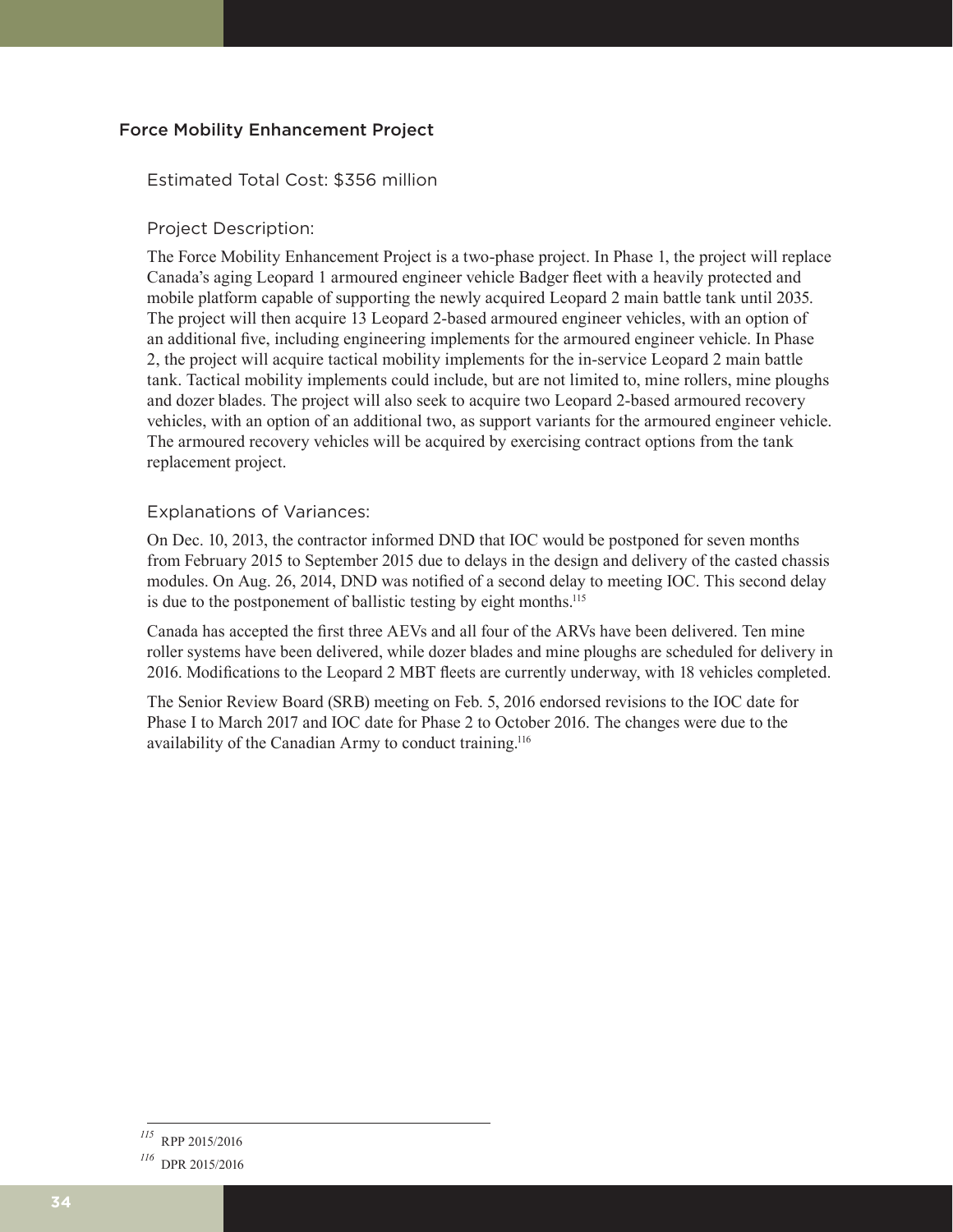| <b>Major Milestones:</b>                  | Initial <sup>117</sup>    | 2014         | 2015         | 2016         |
|-------------------------------------------|---------------------------|--------------|--------------|--------------|
| Preliminary Project Approval - Def.       | June 2009 <sup>118</sup>  | ✓            |              |              |
| RFP Phase 1                               | Oct. 2010                 | $\checkmark$ |              |              |
| RFP Phase 2                               | June 2011                 | $\checkmark$ |              |              |
| <b>Effective Project Approval</b>         | April 2014 <sup>119</sup> |              |              |              |
| Effective Project Approval Phase 1        |                           | March 2012   | $\checkmark$ |              |
| <b>Effective Project Approval Phase 2</b> | Feb. 2012                 | Nov. 2013    | $\checkmark$ |              |
| Contract Award Phase 1                    | Nov. 2011                 | Apr. 2012    | $\checkmark$ |              |
| Contract Award Phase 2                    | March 2012                | Nov. 2013    | Dec. 2013    | $\checkmark$ |
| <b>IOC</b> Phase 1                        | April 2014                | Dec. 2015    | Oct. 2016    | March 2017   |
| <b>IOC</b> Phase 2                        | Dec. 2013                 | Aug. 2015    | Aug. 2015    | Oct. 2016    |
| <b>FOC</b>                                | 2015 <sup>120</sup>       | Dec. 2016    | Dec. 2017    | Dec. 2017    |
| Project Close-Out                         | 2017 <sup>121</sup>       | 2017         | April 2018   | March 2018   |

Progress in 2016:

No Information Publicly Available

- *<sup>117</sup>* DPR 2010/2011
- *<sup>118</sup>* RPP 2010/2011
- *<sup>119</sup>* RPP 2010/2011
- *<sup>120</sup>* RPP 2010/2011
- *<sup>121</sup>* RPP 2010/2011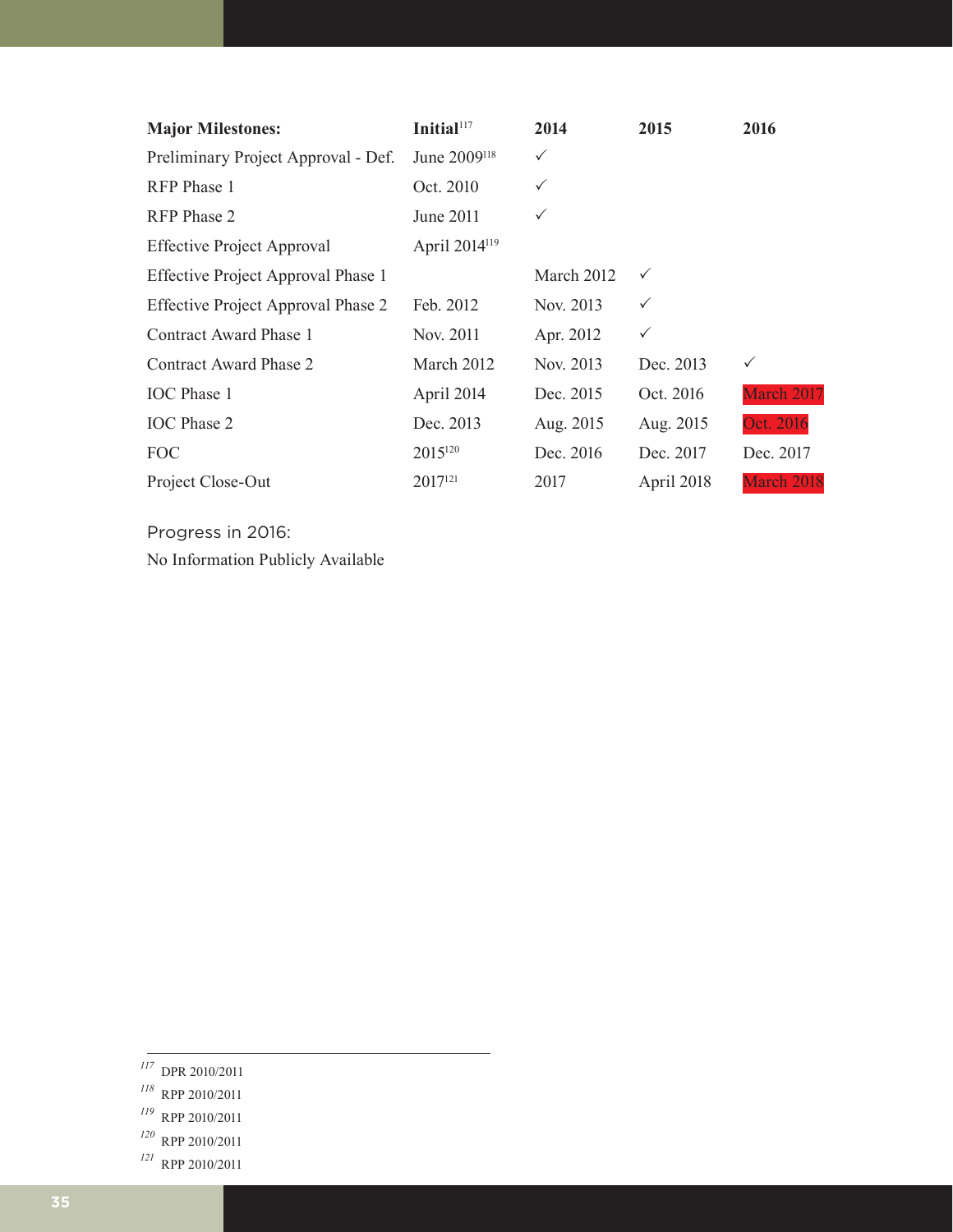#### Future Fighter Capability

#### Estimated Total Cost:

N/A.<sup>122</sup> The prior Next Generation Fighter Capability Project to acquire the joint strike fighter had its acquisition envelope frozen at \$8.990 billion.<sup>123</sup>

#### Project Description:

The objective of the Future Fighter Capability Project is to replace the CF-18 fleet upon its retirement. Canada initially joined the concept demonstration phase of the joint strike fighter consortium in 1997, and subsequent phases of the project in 2002 and 2006. The 2008 *Canada First Defence Strategy* committed to purchasing "starting in 2017, 65 next-generation fighter aircraft to replace the existing fleet of CF-18s."124 In June 2010 the government announced that Canada would purchase the joint strike fighter.<sup>125</sup>

The Trudeau government has directed that as a matter of policy, Canada's fighter fleets must be ready to meet Canada's NATO and NORAD commitments simultaneously. The commander, RCAF, has stated that this policy "would mean that 65 aircraft aren't sufficient as the final size of the fleet."<sup>126</sup>

#### Explanation of Variance:

In March 2011, the Parliamentary Budget Officer released a report indicating that the cost of acquiring the aircraft exceeded those released publicly and in April 2012, a report from the auditor general similarly presented a higher cost estimate and also indicated several problems with the process used to decide to purchase the F-35. On April 3, 2012, the government announced a comprehensive response to the auditor general's report, including a seven-point plan to address the auditor general's recommendation. As a result, the National Fighter Procurement Secretariat was established to provide oversight and co-ordination among the departments involved with the implementation of the seven-point plan, and the procurement was reset. All of the work associated with the seven-point plan was completed in December 2014.

During the 2015 federal election, the Liberal Party stated that "we will not buy the F-35," and instead "immediately launch an open and transparent competition to replace the CF-18 fighter aircraft."127 Sajjan's mandate letter instructed him to "launch an open and transparent competition to replace the CF-18 fighter aircraft, focusing on options that match Canada's defence need."

*<sup>122</sup>* Strong Secure Engaged pegged the project budget for future fighters at \$15-18B

*<sup>123</sup>* http://www.forces.gc.ca/sites/FORCES\_Internet/about-reports-pubs/next-gen-fighter-independent-review-2014.page

*<sup>124</sup>* Department of National Defence. *Canada First Defence Strategy,* 17.

*<sup>125</sup>* Office of the Auditor General of Canada, *2012 Spring Report of the Auditor General of Canada: Chapter 2—Replacing Canada's Fighter Jets* (Ottawa: Spring 2012).

*<sup>126</sup>* Evidence, Standing Senate Committee on National Security and Defence Nov. 28, 2016 http://www.parl.gc.ca/Content/SEN/ Committee/421/secd/09ev-52940-e.htm

*<sup>127</sup>* Liberal Party of Canada, *A New Plan for a Strong Middle Class* (Ottawa: 2015), 70.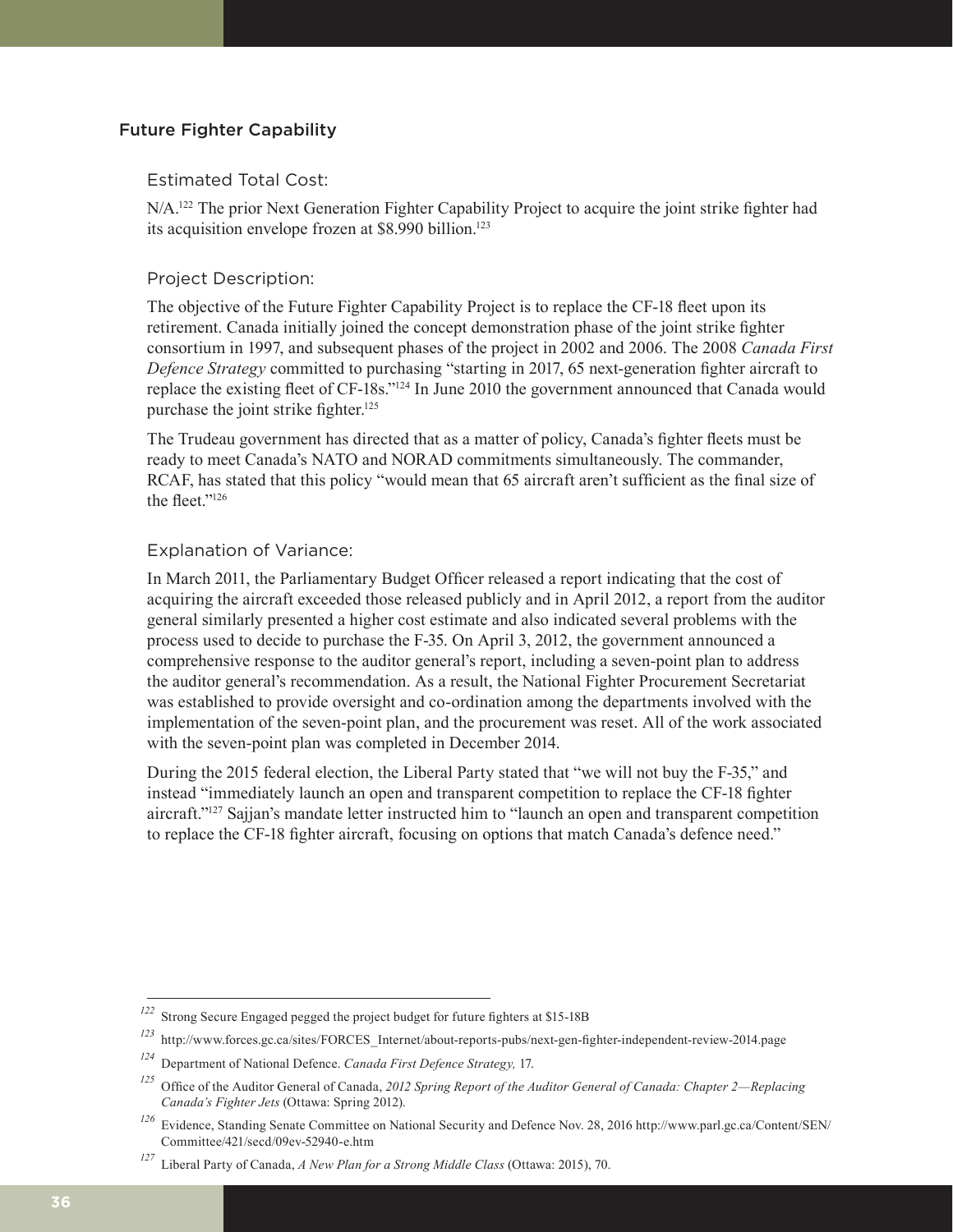| <b>Major Milestones:</b>             | Initial <sup>128</sup> | 2014129      | 2015 | 2016 |
|--------------------------------------|------------------------|--------------|------|------|
| <b>Identification Phase Approval</b> | Jan. 2010              | $\checkmark$ |      |      |
| <b>First Procurement Request</b>     | Jan. 2012              |              |      |      |
| <b>First Delivery</b>                | Dec. 2016              |              |      |      |
| <b>IOC</b>                           | May 2020               |              |      |      |
| <b>FOC</b>                           | Sept. 2025             |              |      |      |
| Project Close-Out                    | Dec. 2027              |              |      |      |
|                                      |                        |              |      |      |

#### **In April 2012, a complete review of the project was announced.**

**------------------------------------------------------------------------------------------------------------**

#### **On Nov. 22, 2016, a revised approach was announced.**

#### Progress in 2016:

In July, the government of Canada launched a round of industry engagement with interested suppliers of fighter aircraft.<sup>130</sup> On Nov. 22, the government announced a revised approach to acquiring fighter aircraft. It will first discuss with the U.S. government and Boeing a potential procurement of 18 Super Hornet aircraft for use over an interim period to determine if they can be provided "at a cost, time, level of capability, and economic value that are acceptable to Canada."<sup>131</sup>

At the same time, the Liberals also announced that they "will, within the current mandate, launch an open competitive procurement process to permanently replace the CF-18 fighter aircraft."<sup>132</sup> This effort will be informed by the results of the Defence Policy Review, and the government "will develop its purchasing requirements for the aircraft, everything from the number of aircraft needed to defend Canadians and in-service support requirements, to economic benefits to Canada, to the estimated time of delivery."133

*<sup>128</sup>* DPR 2010/2011

*<sup>129</sup>* DPR 2013/2014

*<sup>130</sup>* http://www.forces.gc.ca/en/business-equipment/next-gen-fighter.page

*<sup>131</sup>* http://news.gc.ca/web/article-en.do?mthd=tp&crtr.page=1&nid=1158689&crtr.tp1D=930

*<sup>132</sup>* Ibid.

*<sup>133</sup>* http://news.gc.ca/web/article-en.do?mthd=tp&crtr.page=1&nid=1158689&crtr.tp1D=930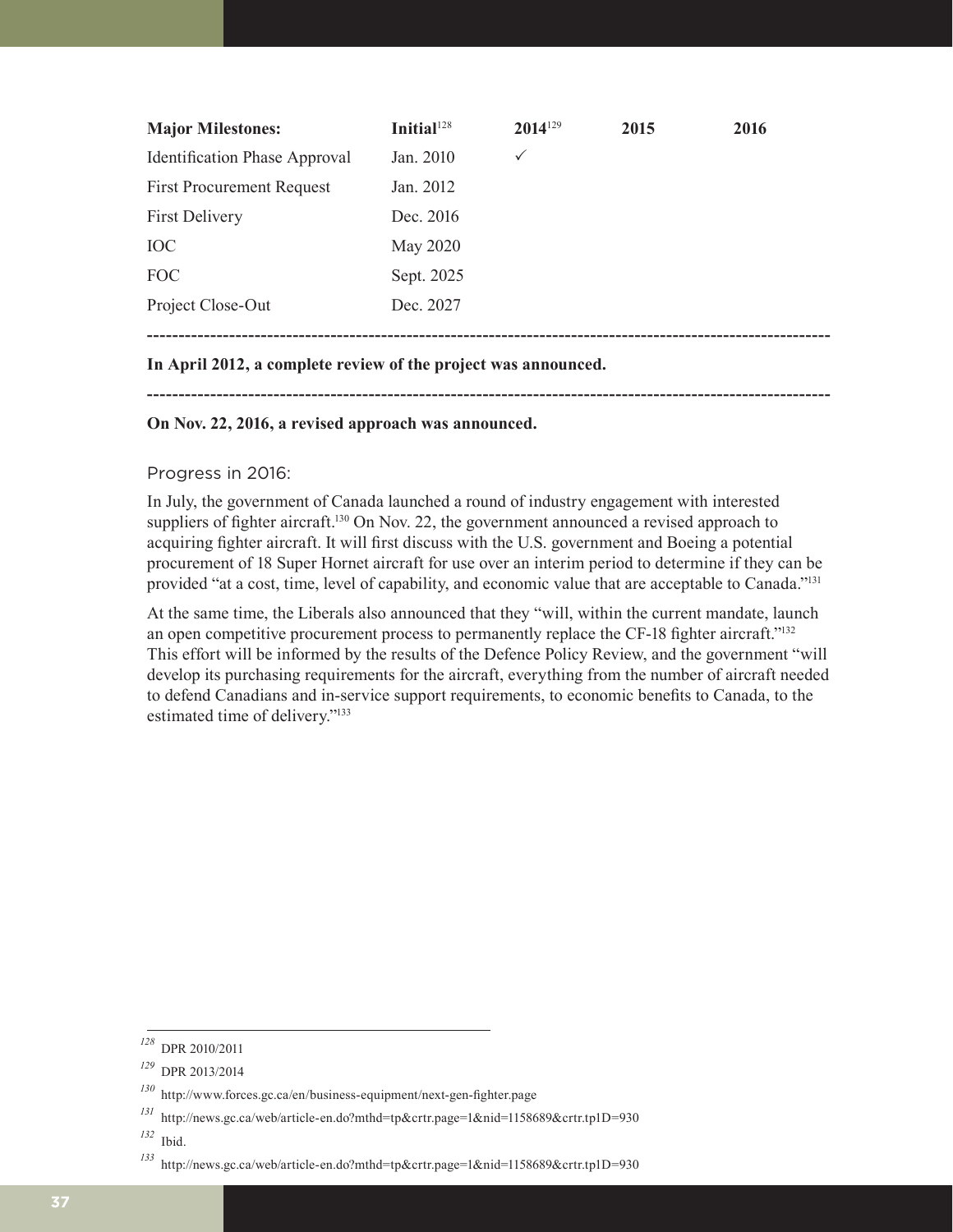#### Halifax-Class Modernization/Frigate Life Extension

#### Estimated Total Cost:

\$2.758 billion (Other cost breakdowns cite a total of \$4.3 billion<sup>134</sup>)

#### Project Description:

This project is both modernizing and life-extending all 12 Halifax-class frigates, commissioned between 1992 and 1996. It began as a life extension only (FELEX in the proceeding page), but this was combined in 2005 to include a number of capability upgrades (HCM/FELEX). This was pledged in the 2005 *Defence Policy Statement*135 and mentioned in the 2006 Conservative Party platform.136 The ships were originally designed for anti-submarine warfare and anti-surface warfare in the open ocean environment, while the fleet's operational activities have shifted increasingly to littoral regions. The project is providing enhancements to both sensors and weapons as well as life-extending critical equipment. This includes a new combat management system; radar suite; interrogator friend or foe mode S/5; internal communications system upgrade; Harpoon missile system upgrade; electronic warfare system upgrade; long-range infrared search and track system; modification to the gun; and replacement of the Shield II missile decoy countermeasures system, integrated machinery control system and navigation radars.137 A limited capability to embark a task group commander has been added to four of the ships as well.<sup>138</sup>

#### Explanation of Variance

The project is extremely complex, involving major changes to the ships' systems, with work occurring in two separate shipyards, with a separate contract for the combat systems integration, internal communications system and weapons control system. The project was led by an innovative management arrangement which created a committee of sponsors including the assistant deputy minister materiel, the commander, RCN, the assistant deputy minister acquisitions from Public Works and Government Services Canada, as well as the chief executive officers from each of the principal contractors to establish collaborative working relations from the beginning of the project.139 This arrangement was crucial to resolving schedule issues and controlling costs, and was facilitated by continuity in key staff positions. <sup>140</sup>

*<sup>134</sup>* http://news.gc.ca/web/article-en.do?mthd=index&crtr.page=1&nid=1059339

*<sup>135</sup>* Department of National Defence, *Defence Policy Statement*, 14.

<sup>&</sup>lt;sup>136</sup> Conservative Party of Canada, "Conservatives will Boost Defence on West Coast to Protect Canadian Sovereignty," Dec. 27, 2015.

*National Defence and the Canadian Armed Forces, "Halifax-Class Modernization (HCM) / Frigate Life Extension* (FELEX)," Nov. 24, 2014 http://www.forces.gc.ca/en/news/article.page?doc=halifax-class-modernization-hcm-frigate-lifeextension-felex/hkm9beb0

*<sup>138</sup>* RPP 2015/2016

*<sup>139</sup>* Chief Review Services. *Audit of the Halifax-Class Modernization / Frigate Life Extension (HCM/FELEX) Project. (*Ottawa: Department of National Defence , 2011).

*<sup>140</sup>* Doug Dempster, "Navigating Complexity," *Vanguard*, September/October 2015.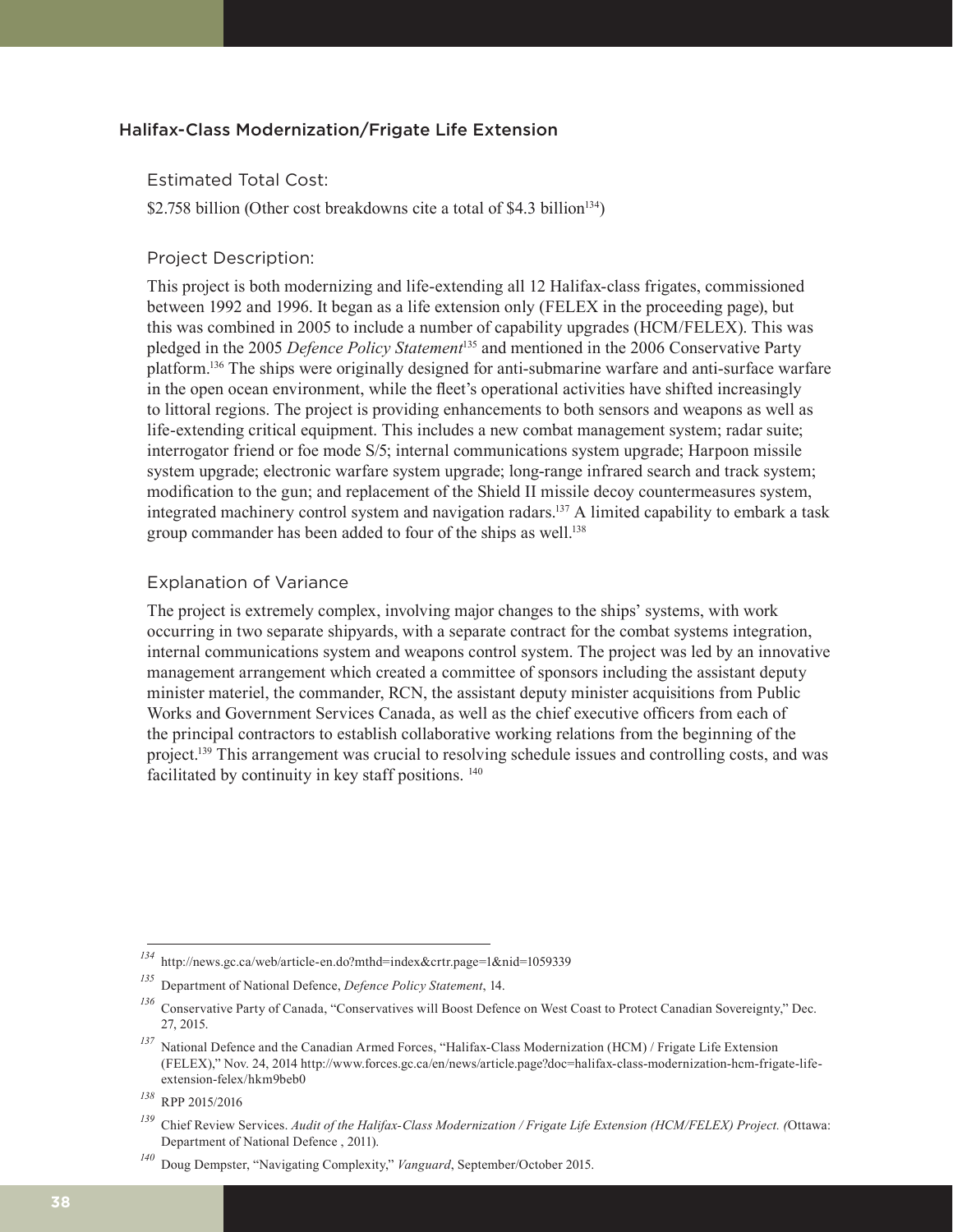| <b>Major Milestones:</b>             | Initial <sup>141</sup>   | 2014         | 2015         | 2016      |
|--------------------------------------|--------------------------|--------------|--------------|-----------|
| Preliminary Project Approval (FELEX) | Feb. 2005                | $\checkmark$ |              |           |
| Preliminary Project Approval (HCM)   | Feb. 2007                | $\checkmark$ |              |           |
| <b>Effective Project Approval</b>    | April 2008               | Sept. 2008   | ✓            |           |
| Multi-Ship Contract Awards           | Oct. 2007                | March 2008   | $\checkmark$ |           |
| Combat System Integration Contract   | Sept. 2008               | Nov. 2008    | $\checkmark$ |           |
| <b>Refits Start</b>                  | April 2010               | Oct. 2010    | $\checkmark$ |           |
| <b>IOC</b>                           | Jan. 2015 <sup>142</sup> | Jan. 2015    | $\checkmark$ |           |
| <b>FOC</b>                           | Jan. 2018 <sup>143</sup> | Jan. 2018    | Jan. 2018    | Jan. 2018 |
| Project Close-Out                    | April 2018               | Jan. 2019    | Jan. 2019    | Jan. 2019 |

Progress in 2016:

The last frigate to go through the process, HMCS Toronto, completed its upgrade on schedule, in November 2016.

*<sup>141</sup>* DPR 2006/2007

*<sup>142</sup>* RPP 2014/2015

*<sup>143</sup>* RPP 2009/2010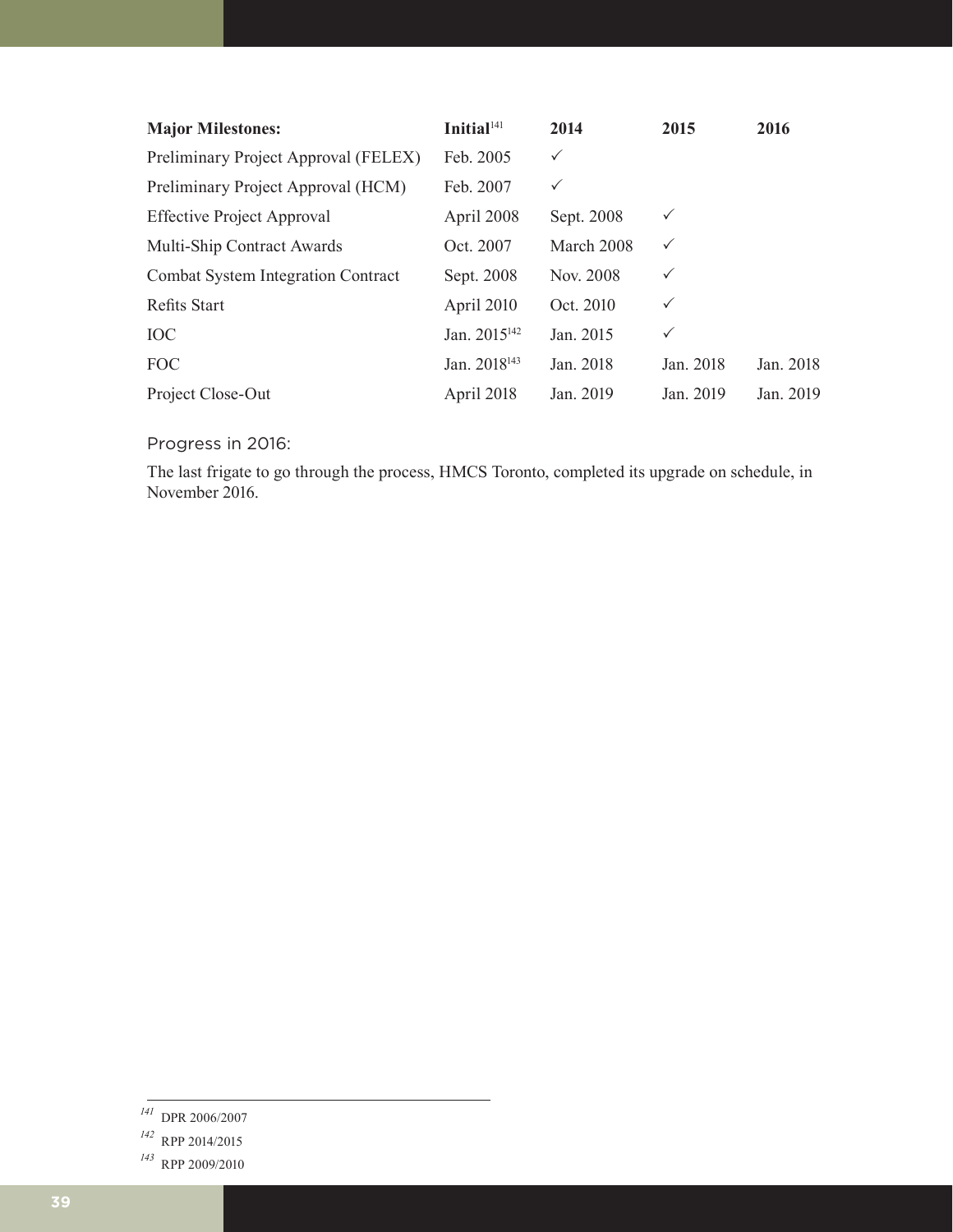Land Forces Intelligence Surveillance, Target Acquisition and Reconnaissance System

#### Estimated Total Cost: \$672 million<sup>144</sup>

#### Project Description:

This project is providing an integrated, interoperable, intelligence surveillance, target acquisition and reconnaissance capability that will improve commanders' ability to visualize the operational area, manage sensors and information collection resources, and to plan and implement actions to successfully complete operational missions. It will enhance existing capabilities and acquire new ones in the areas of communications, command and control and sensors. The project includes the acquisition of unmanned aerial vehicles (UAV), weapon-locating sensors (WLS) and transformation or enhancement of existing sensor platforms to include electronic warfare (EW). In support of Operation Athena in the 2003/2004 timeframe, the project delivered equipment in the areas of command and control, tactical unmanned aerial vehicles (TUAV), weaponslocating sensors and electronic warfare capabilities as "unforecasted operational requirements." Early deliveries of elements of the unmanned aerial vehicles, electronic warfare and data link communications sub-projects continued during 2006 for Operation Archer. As well, urgently required systems, in particular the acoustic weapons locating system, the lightweight counter mortar radar system, and additional electronic warfare systems were fielded in 2007.

#### Explanations of Variances:

Initial deliveries were estimated to occur in 2005-2006, but the unforecasted operational requirement for a UAV and other sensor upgrades resulted in the delivery of a partial tactical UAV and electronic warfare capability in Afghanistan in 2003-2004. The implementation of the other subprojects was delayed as the project team delivered numerous other aspects of the projects that were also unforecasted operational requirements to Afghanistan.145 Current estimates are that the project will be completed in 2018. This delay is associated with the U.S. government's contracting delays for equipment acquired through foreign military sales and by other delays incurred in deliveries.<sup>146</sup> The project benefited from the ability to make maximum use of its project management resources and reallocate project staff towards urgent requirements quickly as well as project management continuity. 147 The medium-range radar contract was awarded in summer 2015 for initial delivery in June 2017 (first radar), the man-portable surveillance and target acquisition radar (MSTAR) and remote viewing terminal will start delivery in early FY 2016-2017, and the ISTAR C2 will continue to deliver the final items of the advance patrol collection kit until the end of 2017.<sup>148</sup>

This estimate is for the LF ISTAR Omnibus project.

*<sup>145</sup>* RPP 2014/2015

*<sup>146</sup>* RPP 2015/2016

*<sup>147</sup>* Dempster, "Navigating Complexity," *Vanguard*.

*<sup>148</sup>* http://www.forces.gc.ca/en/about-reports-pubs-departmental-performance/2016-status-report-on-transformational-andmajor-crown-projects.page#futurefightercapability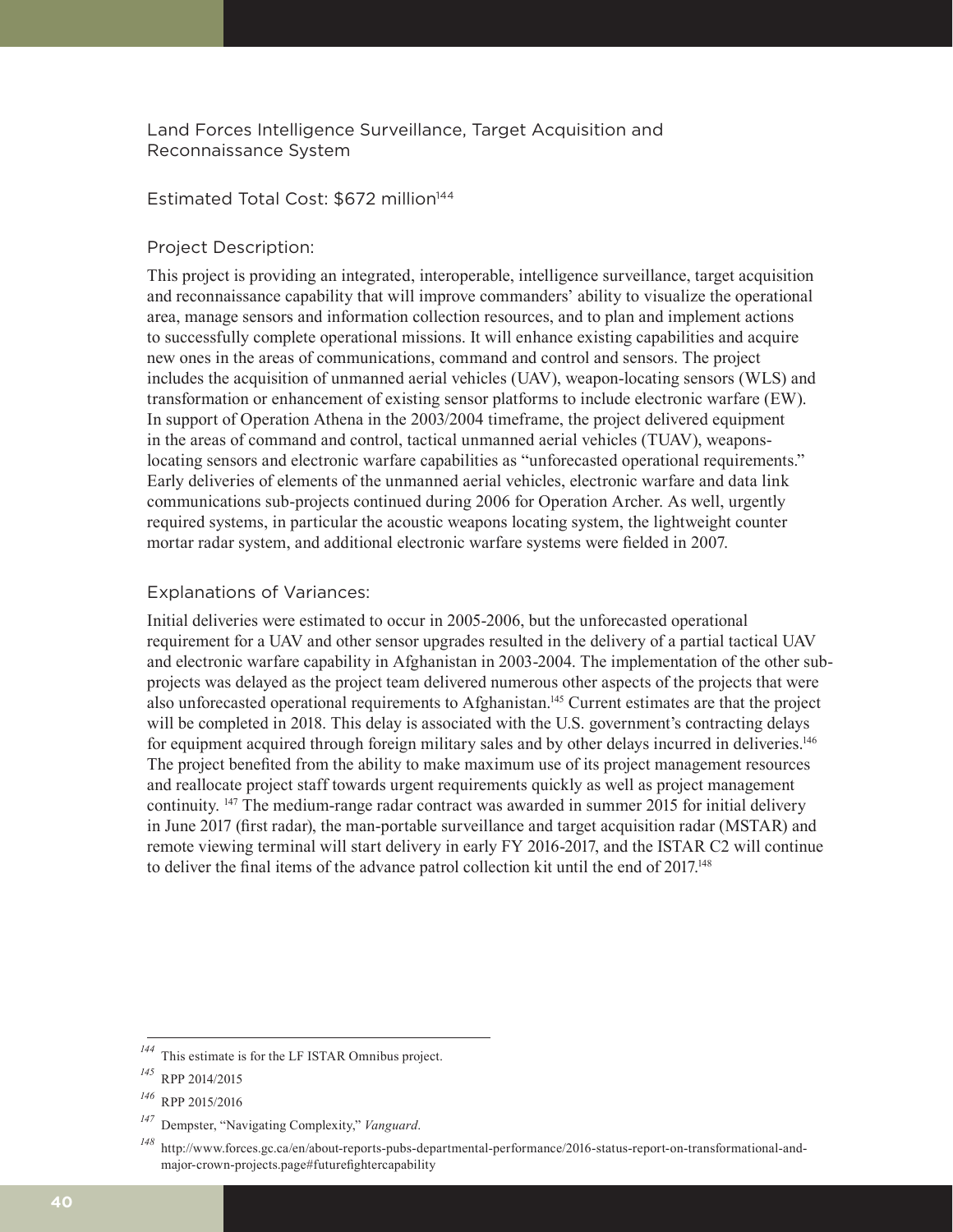| <b>Major Milestones:</b>                        | Initial <sup>149</sup> | 2014       | 2015       | 2016             |
|-------------------------------------------------|------------------------|------------|------------|------------------|
| Preliminary Project Approval                    | April 3, 2003          | ✓          |            |                  |
| TUAV Unforecasted Operational Requirement (UOR) |                        |            |            |                  |
| Minister of National Defence Approval           |                        | May 2003   | ✓          |                  |
| <b>FOC</b>                                      |                        | Dec. 2005  | ✓          |                  |
| Emergency Beyond Line-of-Sight Communication    |                        |            |            |                  |
| <b>Effective Project Approval</b>               |                        | Nov. 2005  | ✓          |                  |
| <b>FOC</b>                                      |                        | March 2010 | ✓          |                  |
| Communications & Data Link Component            |                        |            |            |                  |
| <b>Effective Project Approval</b>               |                        | Dec. 2006  | ✓          |                  |
| <b>FOC</b>                                      |                        | Dec. 2014  | March 2015 | <b>June 2015</b> |
| Command and Control (C2)                        |                        |            |            |                  |
| <b>Effective Project Approval</b>               |                        | Feb. 2008  | ✓          |                  |
| <b>FOC</b>                                      |                        | Nov. 2015  | Nov. 2015  | Nov. 2011        |
| Electronic Warfare Warning (EW) Sensors         |                        |            |            |                  |
| <b>Effective Project Approval</b>               |                        | Nov. 2005  | ✓          |                  |
| <b>FOC</b>                                      |                        | June 2015  | June 2015  | ✓                |
| <b>In-Service Sensors Enhancement</b>           |                        |            |            |                  |
| <b>Effective Project Approval</b>               |                        | Jan. 2012  | ✓          |                  |
| <b>FOC</b>                                      |                        | March 2016 | March 2016 | March 2018       |
| Weapon-Locating Sensors (WLS) Acoustic Sensor   |                        |            |            |                  |
| <b>Effective Project Approval</b>               |                        | Nov. 2005  | ✓          |                  |
| <b>FOC</b>                                      |                        | April 2010 | ✓          |                  |
| Family of UAV                                   |                        |            |            |                  |
| Effective Project Approval – UOR                |                        | Nov. 2005  | ✓          |                  |
| <b>FOC</b>                                      |                        | March 2016 | March 2016 | March 2018       |
| Light Weight Counter Mortar Radar               |                        |            |            |                  |
| <b>Effective Project Approval</b>               |                        | March 2007 | ✓          |                  |
| <b>FOC</b>                                      |                        | Dec. 2015  | Dec. 2015  | <b>July 2016</b> |

*<sup>149</sup>* DPR2006/2007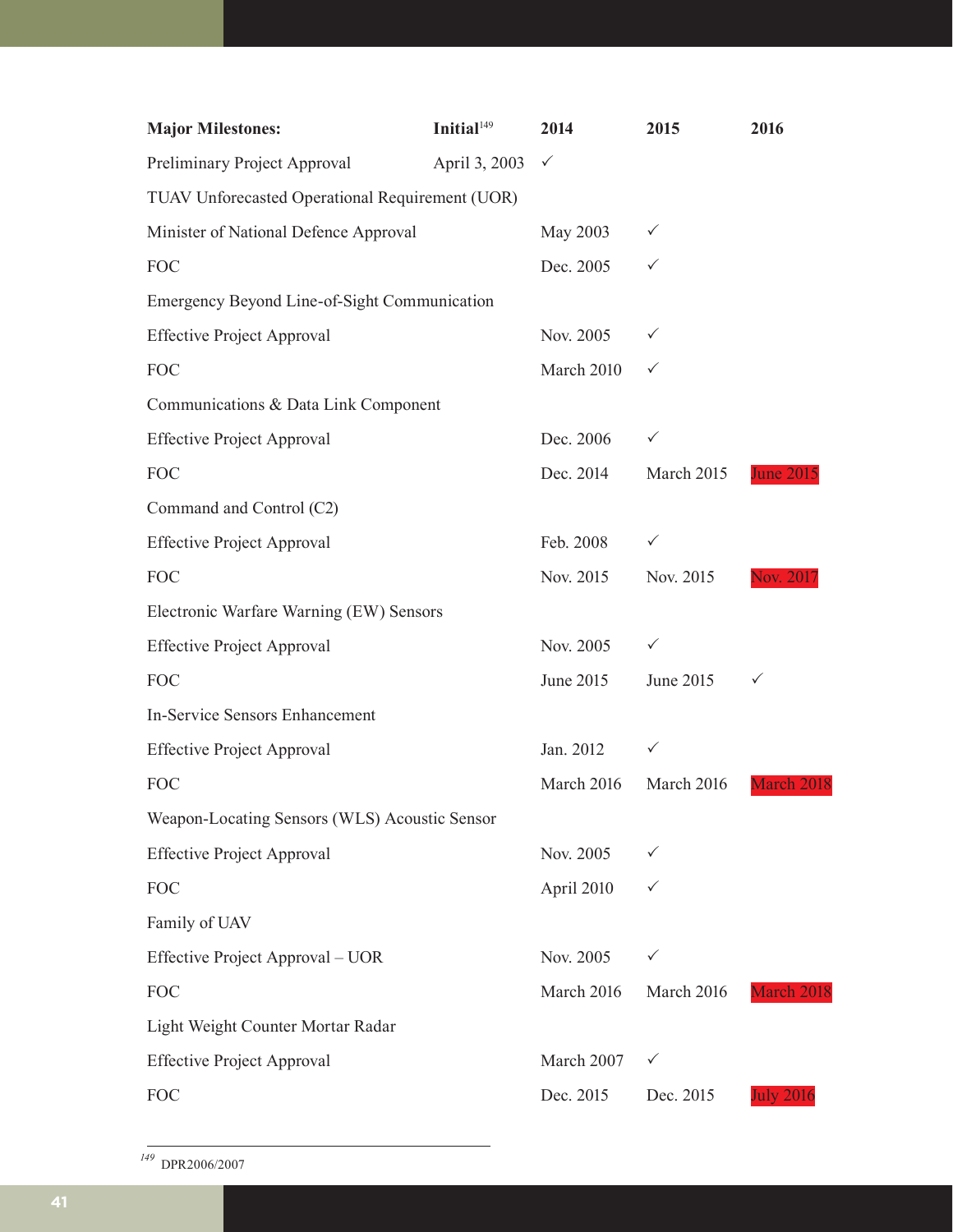Medium-Range Radar Effective Project Approval Jan. 2012  $\checkmark$ IOC June 2017 June 2017 July 2017 FOC Dec. 2017 Dec. 2017 Dec. 2017 June 2018 Deliveries on All Sub-projects 2012 May 2018 May 2018 May 2018 May 2018 Project Close-Out March 2013 March 2018 Sept. 2018 Sept. 2018

#### Progress in 2016:

In August 2016 the government announced that it would be purchasing a small unmanned aerial vehicle from the United States Navy through a foreign military sale. The sale includes five unmanned aircraft, two ground control stations and one launch and recovery system for \$14.2 million, to be delivered in 2017.<sup>150</sup>

*<sup>150</sup>* http://news.gc.ca/web/article-en.do?nid=1117239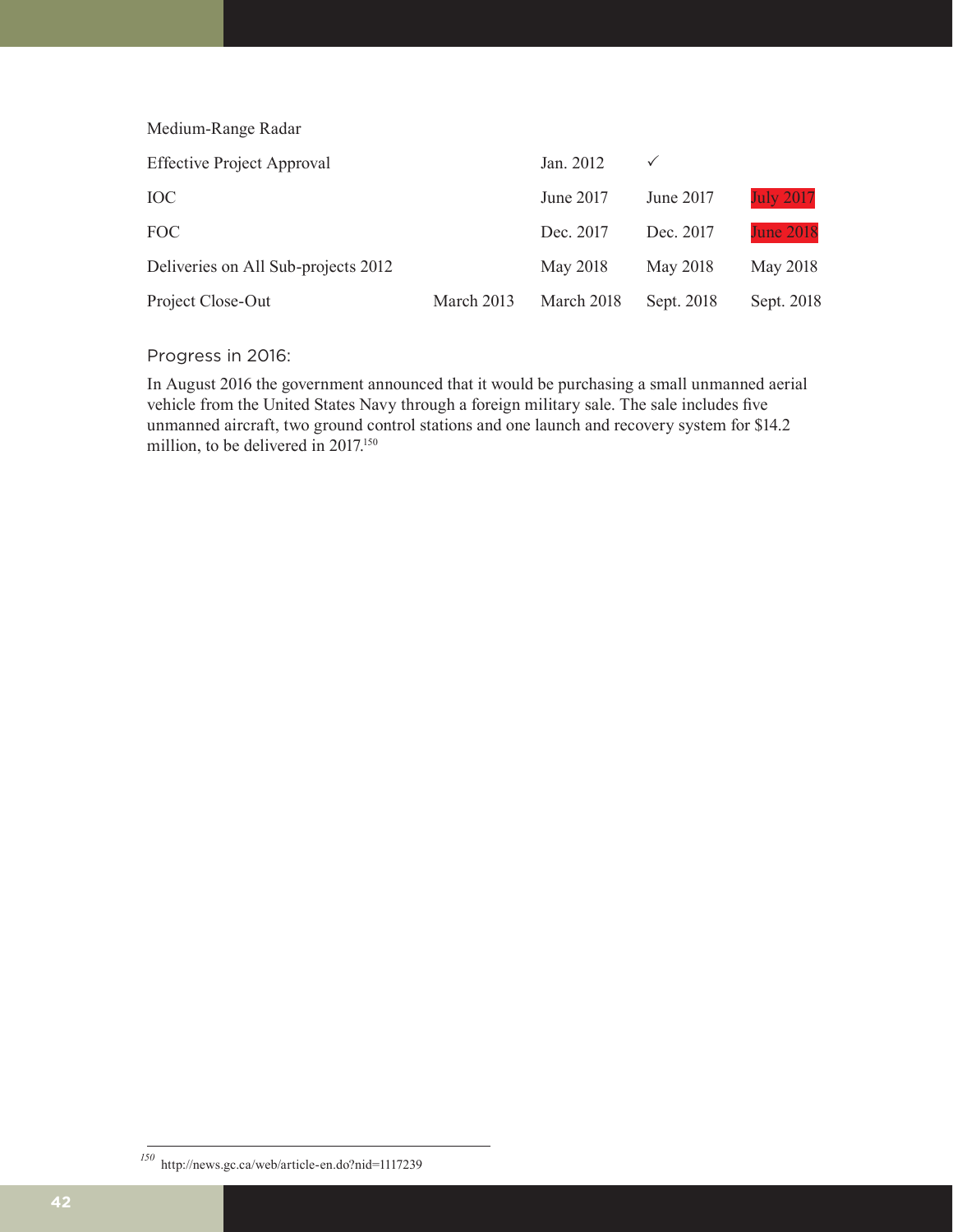#### Joint Support Ship

#### Estimated Total Cost: \$2.329 billion

#### Project Description:

This project is replacing the RCN's auxiliary oiler replenishment vessels. It was first discussed in the 1994 white paper,<sup>151</sup> and the Liberal Party committed to purchase the vessels in its 2004 campaign, as did the Conservative Party in 2006.152 Early iterations of the project envisioned a vessel that would replace the existing capability and provide significant additional joint capabilities in the form of command and control, sealift and medical facilities. In August 2008, the project was cancelled when both submitted bids were "significantly over the established budget provisions."<sup>153</sup> The failure of this project and one for the Canadian Coast Guard spurred the establishment of the National Shipbuilding Procurement Strategy, launched June 3, 2010.<sup>154</sup> The ships will be based on an adaptation of the German navy's Berlin-class.

#### Progress Report and Explanations of Variances:

The initial delay in acquiring this project was attributable to a shortage of capital funds in the 1990s. Subsequently, the first iteration of the project failed due to a significant deterioration of the government's knowledge of the Canadian shipbuilding industry, and the industry's condition by the mid-2000s. As with the other projects of the National Shipbuilding Procurement Strategy, this one was delayed as the overall strategy was implemented. The Joint Support Ship Project will be the third class of ship built at the Seaspan Vancouver shipyards, following three offshore fisheries science vessels and then an offshore oceanographic science vessel for the Canadian Coast Guard. An agreement in principle for the construction of the first class was only reached and first steel cut in June 2015. Their production was originally to take until 2017, to be followed by the second class, and only then will work start on the joint support ship. While work is progressing on the vessels' initial design review, the project is impacted both by delays associated with the earlier projects that precede it, and the resource-intensive efforts to make progress on those same projects by both the shipyard and Canada.155 On June 23, 2015 the government announced that it was pursuing an interim auxiliary oiler replenishment capability to be used until the joint support ship is delivered. In November the assistant deputy minister of materiel stated that a build contract was 12 to 14 months away and the first steel would be cut on the project in 2019.<sup>156</sup>

*<sup>151</sup>* Department of National Defence, *1994 White Paper*. (Ottawa: 1994). http://www.forces.gc.ca/admpol/downloads/1994%20 White%20Paper%20on%20Defence.pdf

<sup>&</sup>lt;sup>152</sup> Conservative Party of Canada, "Conservatives will Boost Defence on West Coast to Protect Canadian Sovereignty," Dec. 27, 2015.

*<sup>153</sup>* Government of Canada, "Archived - Bidders fail to meet budget requirements," Aug. 22, 2008 http://news.gc.ca/web/articleeng.do?crtr.sj1D=&mthd=tp&crtr.mnthndVl=&nid=416189

*<sup>154</sup>* Public Works and Government Services Canada, "National Shipbuilding Procurement Secretariat."

*<sup>155</sup>* Royal Canadian Navy, Joint Support Ship, last modified June 10, 2015 http://www.navy-marine.forces.gc.ca/en/fleet-units/ jss-home.page

<sup>&</sup>lt;sup>156</sup> Evidence, House of Commons Standing Committee on National Defence. 42<sup>nd</sup> Parliament, 1<sup>st</sup> Session, No. 28. Nov. 17, 2016. His chief of staff cited 2018 as the start date for construction in separate testimony, however. http://www.parl.gc.ca/content/ sen/committee/421/NFFN/52946-E.HTM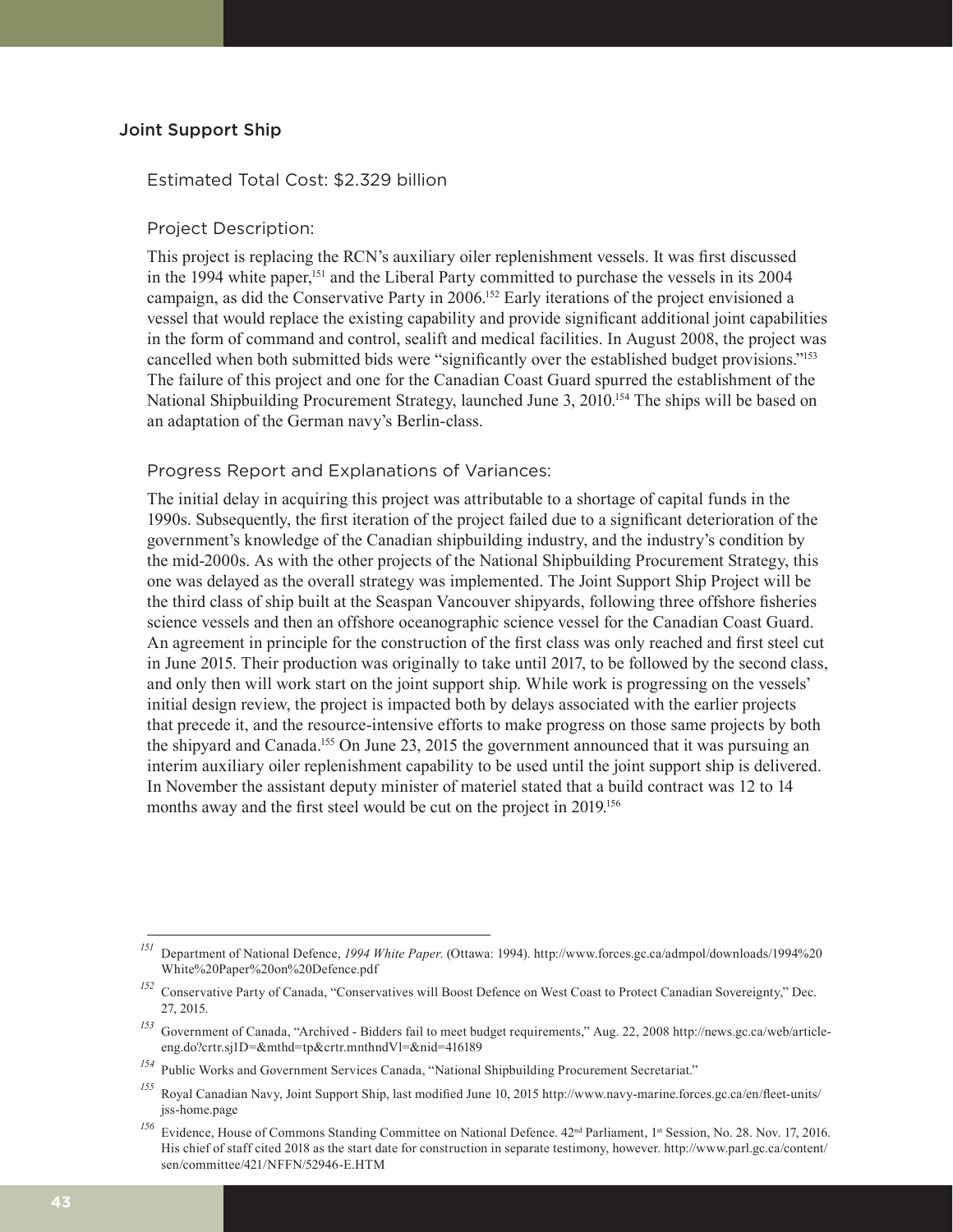| <b>Major Milestones:</b>           | Initial $157$ | 2014 | 2015 | 2016 |
|------------------------------------|---------------|------|------|------|
| Memorandum to Cabinet              | April 2004    |      |      |      |
| Preliminary Project Approval       | Nov. 2004     |      |      |      |
| <b>Project Definition Contract</b> | Dec. 2006     |      |      |      |
| <b>Effective Project Approval</b>  | 2008          |      |      |      |
| <b>First Delivery</b>              | 2012          |      |      |      |
| <b>IOC</b>                         | 2013          |      |      |      |
| FOC                                | 2016          |      |      |      |
|                                    |               |      |      |      |

#### ---------------------------------**Project was cancelled and re-launched**---------------------------------

| Revised Preliminary Project Approval | June 2010 <sup>158</sup>   | $\checkmark$ |           |           |
|--------------------------------------|----------------------------|--------------|-----------|-----------|
| <b>Effective Project Approval</b>    | Feb. 2013 <sup>159</sup>   | 2016         | Fall 2017 | Fall 2017 |
| <b>Implementation Contract</b>       | March 2013 <sup>160</sup>  | 2016         | Fall 2017 | Fall 2017 |
| <b>IOC</b>                           | Spring 2018 <sup>161</sup> | 2019         | 2020      | 2021      |
| FOC                                  | Fall 2019 <sup>162</sup>   | 2020         | 2021      | 2022      |
| Project Close-Out                    |                            | 2020         | 2022      | 2022      |

#### Progress in 2016

In March 2016 a contract was announced for long lead items for JSS. This \$35.4 million (including taxes) contract will enable Vancouver Shipyards Co. Ltd. to engage suppliers and select the equipment needed to finalize the design and to build the JSS. The contract value will increase as the design progresses and additional commitments are made regarding equipment purchases. The first group of long lead items includes propulsion systems, generators, switchboards, and other specialized parts and equipment.<sup>163</sup>

*<sup>157</sup>* DPR 2006/2007

*<sup>158</sup>* DPR 2009/2010

*<sup>159</sup>* RPP 2011/2012

*<sup>160</sup>* RPP 2011/2012

*<sup>161</sup>* RPP 2011/2012

*<sup>162</sup>* RPP 2011/2012

*<sup>163</sup>* http://news.gc.ca/web/article-en.do?nid=1039769#bckgrnd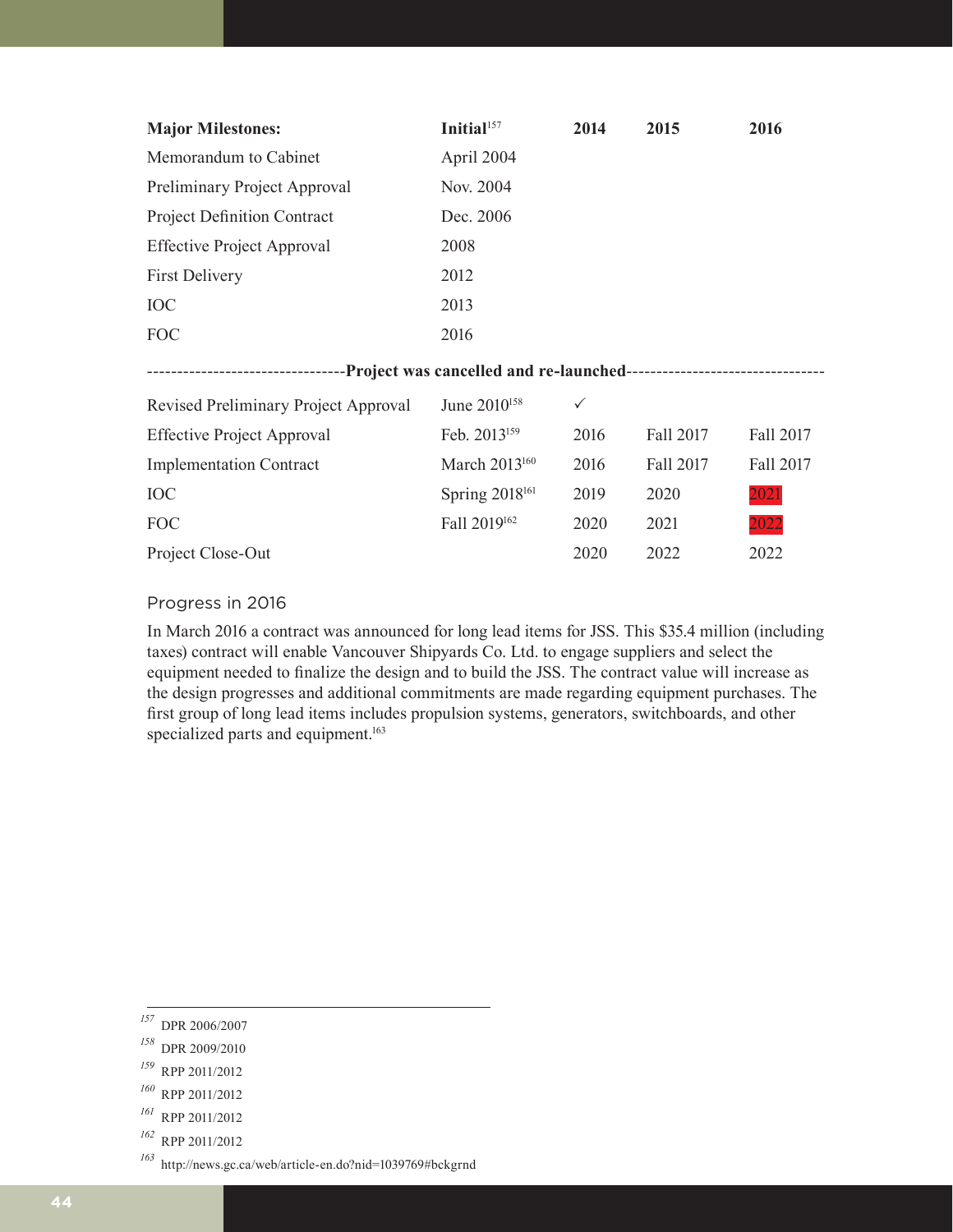#### Joint Unmanned Surveillance and Target Acquisition System

#### Estimated Total Cost: N/A

#### Project Description:

The project was initially slated to procure and field a mature medium-altitude long-endurance unmanned aerial vehicle system to provide capabilities for domestic and international operations. It was intended to complement existing reconnaissance, surveillance, and target acquisition capabilities, increase maritime and Arctic domain awareness and provide a "precision force application" capability in support of Land and Special Operations Forces.164 The project was mentioned in the 2006 Conservative Party of Canada platform, which committed to "providing eastern and western Arctic air surveillance through stationing new long-range uninhabited aerial vehicle (UAV) squadrons."165 In 2016, the project description called for a "long-range, longendurance"166 capability and the chief of the defence staff stated that the project had been assigned increased importance, and that he would like to see the acquisition of an armed platform.<sup>167</sup>

#### Explanation of Variance:

The project has been in the options analysis stage since 2005. As a result of the limited market for unmanned aircraft that would satisfy all mandatory operational requirements in 2007, the project was delayed to enable a competitive procurement strategy, as a sole-source procurement was deemed unacceptable at the time by the contracting authority, resulting in a more than three-year delay. In the meantime, the project office delivered a leased solution for operations in Afghanistan between 2009 and 2011, which delayed progress on the acquisition further. The project was again slowed down by changing capability requirements for speed, range, endurance and intelligence functions.168

*<sup>164</sup>* RPP 2011/2012

*<sup>165</sup>* Conservative Party of Canada, "Stephen Harper Stands Up for Canada's Sovereignty in the Arctic," Dec. 22, 2015.

*<sup>166</sup>* http://www.forces.gc.ca/en/business-defence-acquisition-guide-2016/aerospace-systems-59.page

*<sup>167</sup>* Evidence, Standing Senate Committee on National Security and Defence. The new policy specifies that this poject will acquire and armed platform.

*<sup>168</sup>* Chief Review Services, Internal Audit of Joint Unmanned Surveillance and Target Acquisition System (JUSTAS) Project (Ottawa: Department of National Defence, March 2014)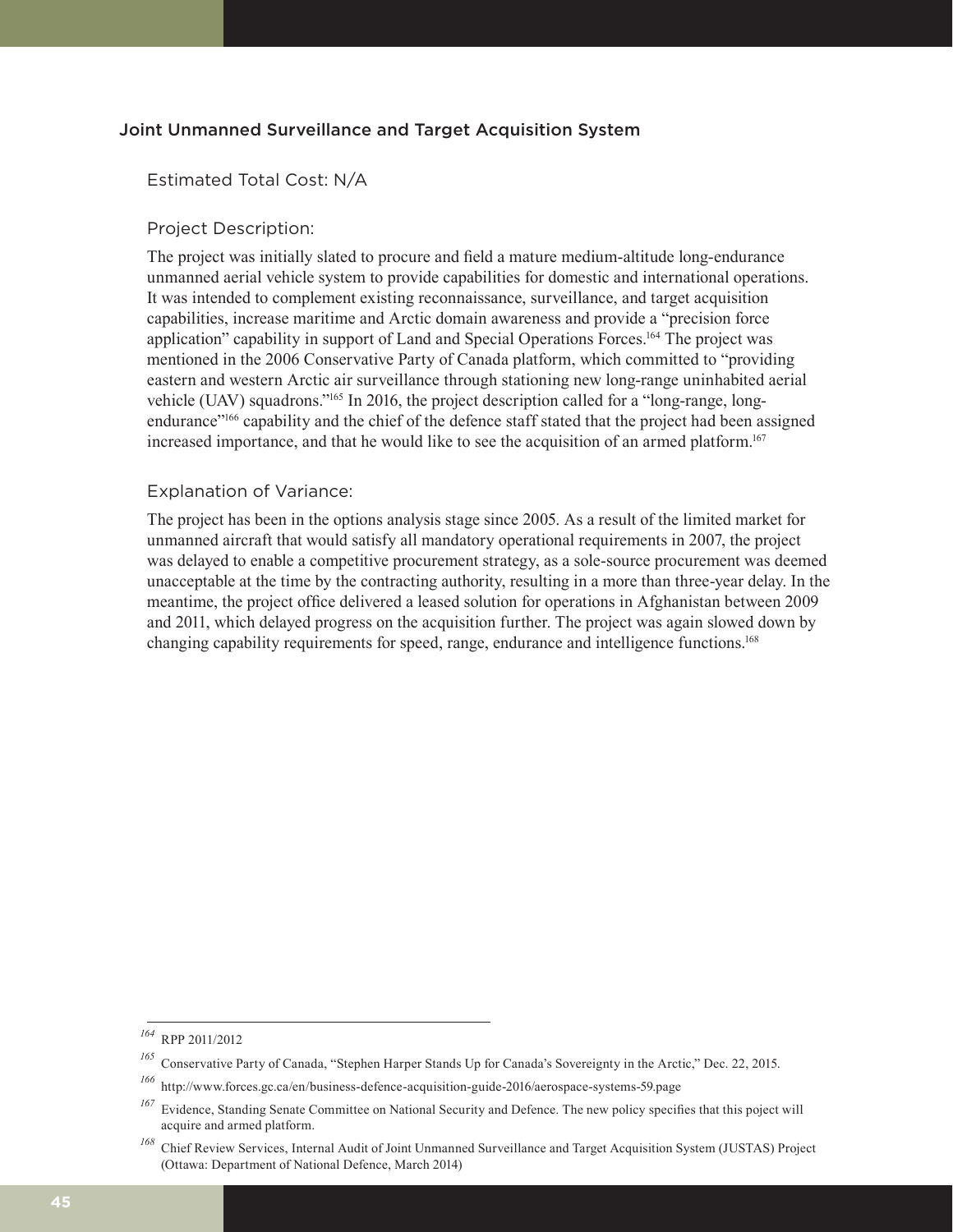| <b>Major Milestones:</b>          | Initial <sup>169</sup> | 2014      | 2015       | 2016       |
|-----------------------------------|------------------------|-----------|------------|------------|
| Preliminary Project Approval      | TBD                    | 2016-2018 | 2017       | TBD        |
| <b>Effective Project Approval</b> | TBD                    | 2019-2020 | 2020       | TBD        |
| Contract Award                    | TBD                    | 2019-2020 | 2020       | <b>TBD</b> |
| <b>First Delivery</b>             | TBD                    | TBD       | <b>TBD</b> | TBD        |
| <b>IOC</b>                        | <b>TBD</b>             | TBD       | <b>TBD</b> | TBD        |
| <b>FOC</b>                        | <b>TBD</b>             | TBD       | <b>TBD</b> | TBD        |
| Project Close-Out                 | TBD                    | TBD       | TBD        | TBD        |

Progress in 2016:

In January 2016 a request for information on the project was released and responses were provided to the government April 15.170

*<sup>169</sup>* 2011/2012

*<sup>170</sup>* https://buyandsell.gc.ca/procurement-data/tender-notice/PW-BL-298-25611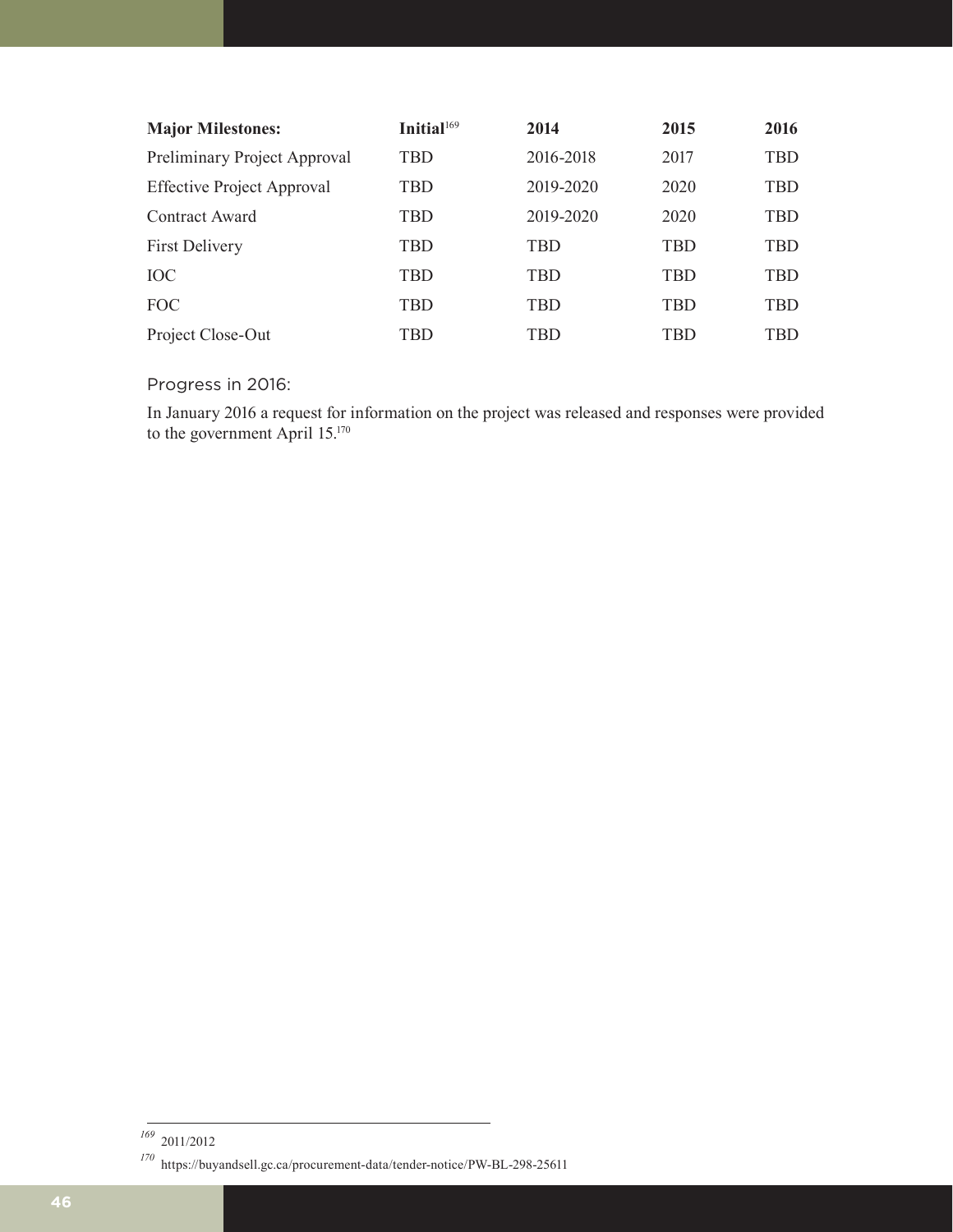#### Light Armoured Vehicle III Upgrade Project

#### Estimated Total Cost: \$1.320 billion

#### Project Description:

This project was part of the family of Land Combat Vehicles projects announced in the 2008 *Canada First Defence Strategy*. The CAF's experience in Afghanistan demonstrated the ongoing requirement for a highly protected, yet highly mobile light armoured vehicle. The threats of mines, improvised explosive devices, explosively formed projectiles and anti-armour weapons were deemed likely to be present in most medium- to high-threat missions. Despite improvements to the protection of the light armoured vehicle (LAV) III fleet deployed to Afghanistan, it had insufficient armour to defeat modern threats, and insufficient mobility given the increased weight of the vehicle due to the protection kits and the increased stowage of combat supplies. Further, the target acquisition and fire control systems require upgrading to overcome obsolescence issues and to improve lethality. Contract award was announced in October 2011, and in November 2012 a contract amendment was announced exercising an option to upgrade 66 additional vehicles for a reconnaissance and surveillance capability.171

#### Explanation of Variance:

First deliveries of the vehicles occurred in December 2012 and initial operational capability occurred in June 2014.172

| <b>Major Milestones:</b>     | Initial <sup>173</sup>   | 2014         | 2015         | 2016 |
|------------------------------|--------------------------|--------------|--------------|------|
| Preliminary Project Approval | June 2009                | $\checkmark$ |              |      |
| Contract Approval            | Early 2010               | $\checkmark$ |              |      |
| <b>Implementation Start</b>  | Spring 2011              | Oct. 2011    | $\checkmark$ |      |
| <b>First Delivery</b>        | Late 2011 <sup>174</sup> | Dec. 2012    | ✓            |      |
| <b>IOC</b>                   | Fall 2013 <sup>175</sup> | Spring 2014  | $\checkmark$ |      |
| FOC                          | 2018                     | 2018         | Spring 2019  | 2019 |
| Project Completed            | Spring 2019              | March 2019   | June 2019    | 2019 |

#### Progress in 2016

In 2016 the number of vehicles inducted into production rose from 185 to 420, the number produced increased from 143 to 332 and the number fielded to operational units has risen from 64 to 262.<sup>176</sup>

- *<sup>175</sup>* RPP 2013/2014
- *<sup>176</sup>* DPR 2015/2016

<sup>&</sup>lt;sup>171</sup> National Defence and the Canadian Armed Forces, "Light Armoured Vehicle (LAV) III Upgrade Project," Feb. 8, 2013 http://www.forces.gc.ca/en/news/article.page?doc=light-armoured-vehicle-lav-iii-upgrade-project/hie8w7nv

*<sup>172</sup>* RPP 2016/2017

*<sup>173</sup>* RPP 2010/2011

*<sup>174</sup>* RPP 2010/2011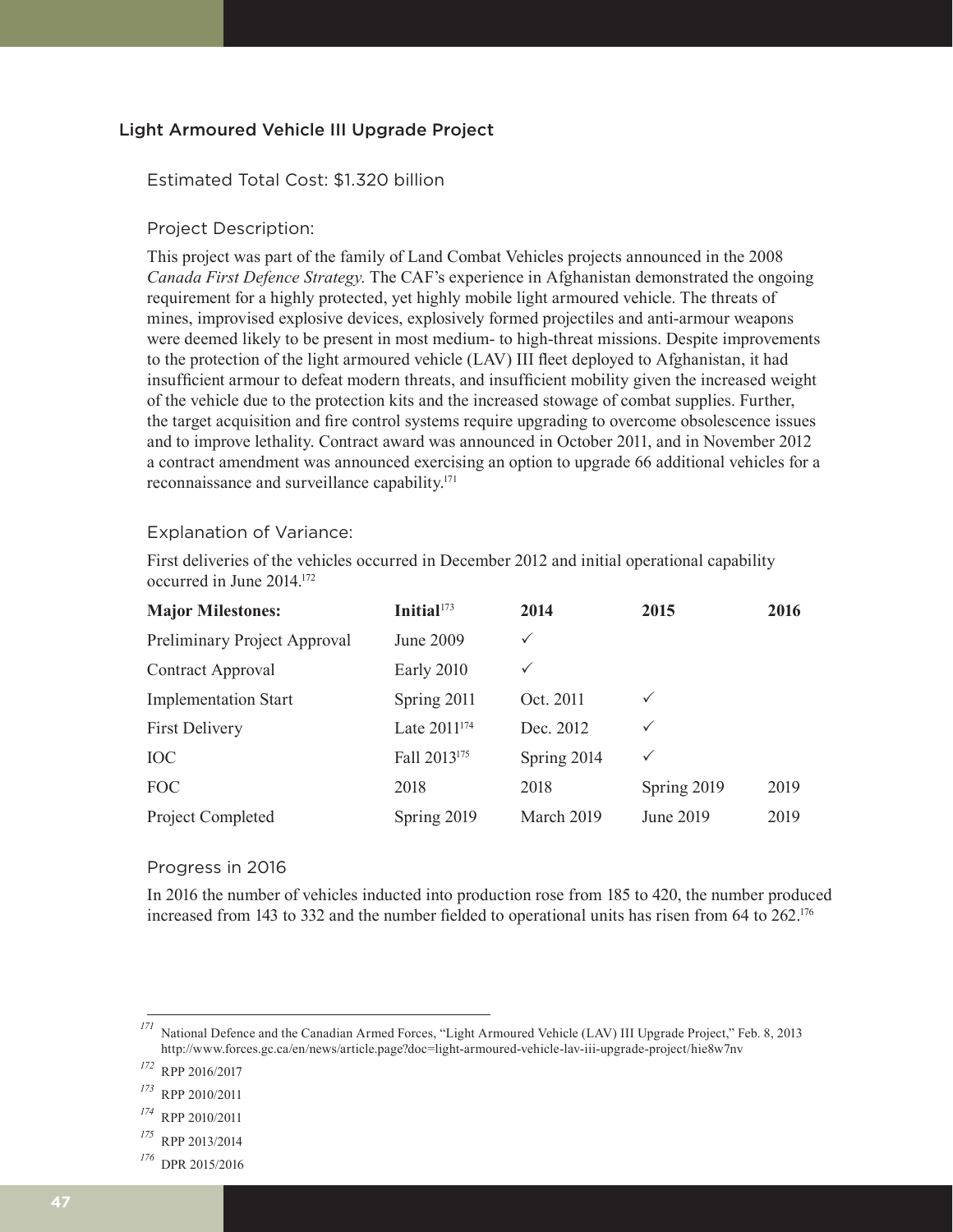#### Lightweight Towed Howitzer

#### Estimated Total Cost: \$265 million

#### Project Description:

The lightweight towed howitzer will bridge a key facet of the army's current indirect fire capability deficiency. It will field 25 M777 lightweight 155mm towed howitzers, each with a digital gun management system (DGMS), supported by improved ammunition and a modern truck. These howitzers will augment the 12 M777 howitzers currently in service. These capability enhancements in terms of lethality, range, precision, mobility and digitization are needed to support future missions and tasks likely to be assigned to the Canadian Army.

#### Explanation of Variance:

Deliveries of the M777 howitzers and the digital gun management system components started in 2010 and were completed in the summer of 2011. IOC was originally forecasted to occur in July 2011 and was shifted to October 2011 as a result of unforeseen issues with technical integration. In October 2012 the project achieved full IOC. The M777 infrastructure initiative is currently in the construction phase. The majority of infrastructure initiatives are expected to be completed by 2015-2016.

The project is planning to achieve effective project closure in March 2018, a delay from the original date of June 2016. This is due to the requirement to deliver infrastructure, the medium-support vehicle system gun tractor variant, ammunition components and the ammunition storage and handling system before doing so. The project had significant interdependencies with the medium-support vehicle system project, which has been much delayed. In 2014/2015, the project was also informed that delivery of the improved ammunitions was delayed to address improvements after completion of the evaluation trial, delaying systems integration work until the ammunition is delivered.<sup>177</sup>

| <b>Major Milestones:</b>          | Initial <sup>178</sup> | 2014         | 2015         | 2016         |
|-----------------------------------|------------------------|--------------|--------------|--------------|
| Preliminary Project Approval      | Jan. 2008              | $\checkmark$ |              |              |
| <b>FMS Sales Agreement</b>        | Nov. 2008              | ✓            |              |              |
| <b>DGMS</b> Contract Award        | April 2009             | Nov. 2009    | $\checkmark$ |              |
| <b>Effective Project Approval</b> | June 2009              | Jan. 2010    | $\checkmark$ |              |
| <b>IOC</b>                        | April 2011             | Oct. 2011    | Oct. 2012    | $\checkmark$ |
| <b>FOC</b>                        | Dec. 2012              | March 2016   | Dec. 2017    | Dec. 2017    |
| Project Close-Out                 | June 2013              | June 2016    | March 2018   | March 2018   |

Progress in 2016:

No Information Publicly Available.

*<sup>177</sup>* RPP 2015/2016

*<sup>178</sup>* RPP 2009/2010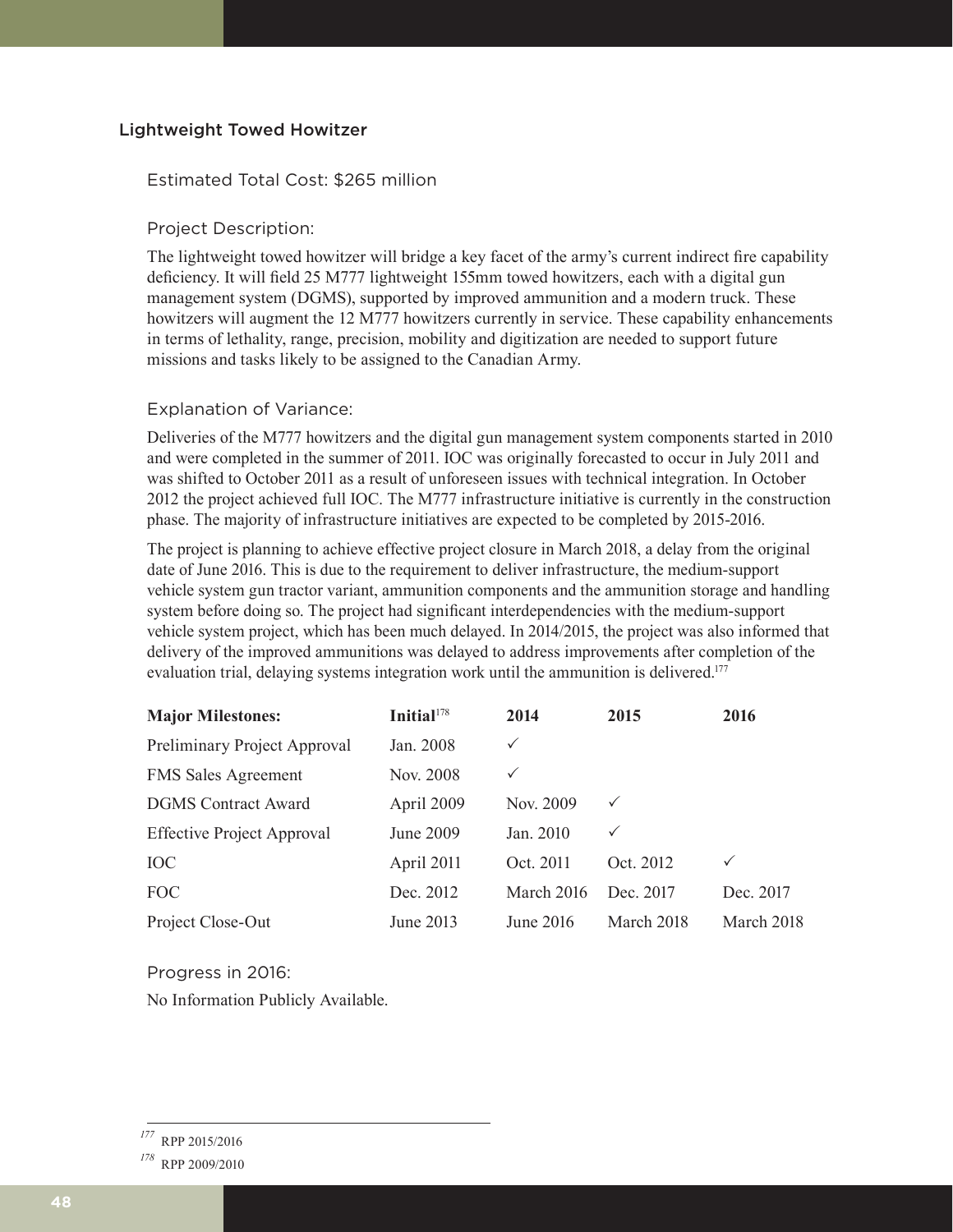#### Maritime Helicopter Project

#### Estimated Total Cost: \$3.174 billion

#### Project Description:

This project was originally begun in 1986 under the New Shipborne Aircraft Project to acquire a fleet of maritime helicopters. The latest iteration, the Maritime Helicopter Project, is scheduled to replace the fleet of CH-124 Sea Kings with 28 new fully equipped Sikorsky Cyclone helicopters. The acquisition contract is bundled with a long-term in-service support contract and modifies the modernized frigates discussed earlier to accommodate them.<sup>179</sup>

#### Explanation of Variance:

This project has been much delayed, beginning when the New Shipborne Aircraft Project was cancelled in 1993. When the project was re-launched, it was initially intended to award contracts separately for the basic vehicle and integrated mission system. The change in procurement strategy to letting a single contract for the helicopter and its in-service support led to some early delays and was later abandoned.180 Since the Maritime Helicopter Project contract was signed in 2004, the project has experienced multiple further delays, largely related to problems achieving the desired level of capability. In 2008, after a request from the prime contractor, the contract was amended to allow for a delayed, tiered delivery schedule. This schedule was amended a second time in 2010. This was followed by a third-party review and analysis of possible alternatives in 2013 to assess the project's feasibility.181 While this was approved as an off-the-shelf project, in reality it was not, as the helicopter that will ultimately be produced never existed before. This resulted in difficulties achieving the capabilities set out in the original contract, and required time-consuming systems integration. Further, the incorrect assessment of the project's developmental nature resulted in an inappropriate management framework and project schedule.<sup>182</sup>

In June 2014, another contract amendment was signed extending the in-service support arrangements to 2038 at the original rates, and revising the project schedule, allowing for eight initial capability Block 1 aircraft to be delivered starting in June 2015. To date, 27 helicopters have completed initial build, and four of these have completed the Block 1 upgrade program. The initial build of the 28th helicopter is underway. The project is running within its authorized budget.<sup>183</sup>

*<sup>179</sup>* Plamandon, *The Politics of Procurement.*

*<sup>180</sup>* RPP 2001-2002

*<sup>181</sup>* National Defence and the Canadian Armed Forces, "Archived - Maritime Helicopter Project: Status (Fact Sheet)," June 19, 2014 http://news.gc.ca/web/article-en.do?mthd=index&crtr.page=1&nid=859129

*<sup>182</sup>* Office of the Auditor General of Canada, *Chapter 6: Acquisition of Military Helicopters.* (Ottawa: Minister of Public Works and Government Services Canada, 2010).

*<sup>183</sup>* National Defence and the Canadian Armed Forces, "Archived - Maritime Helicopter Project: Status (Fact Sheet)."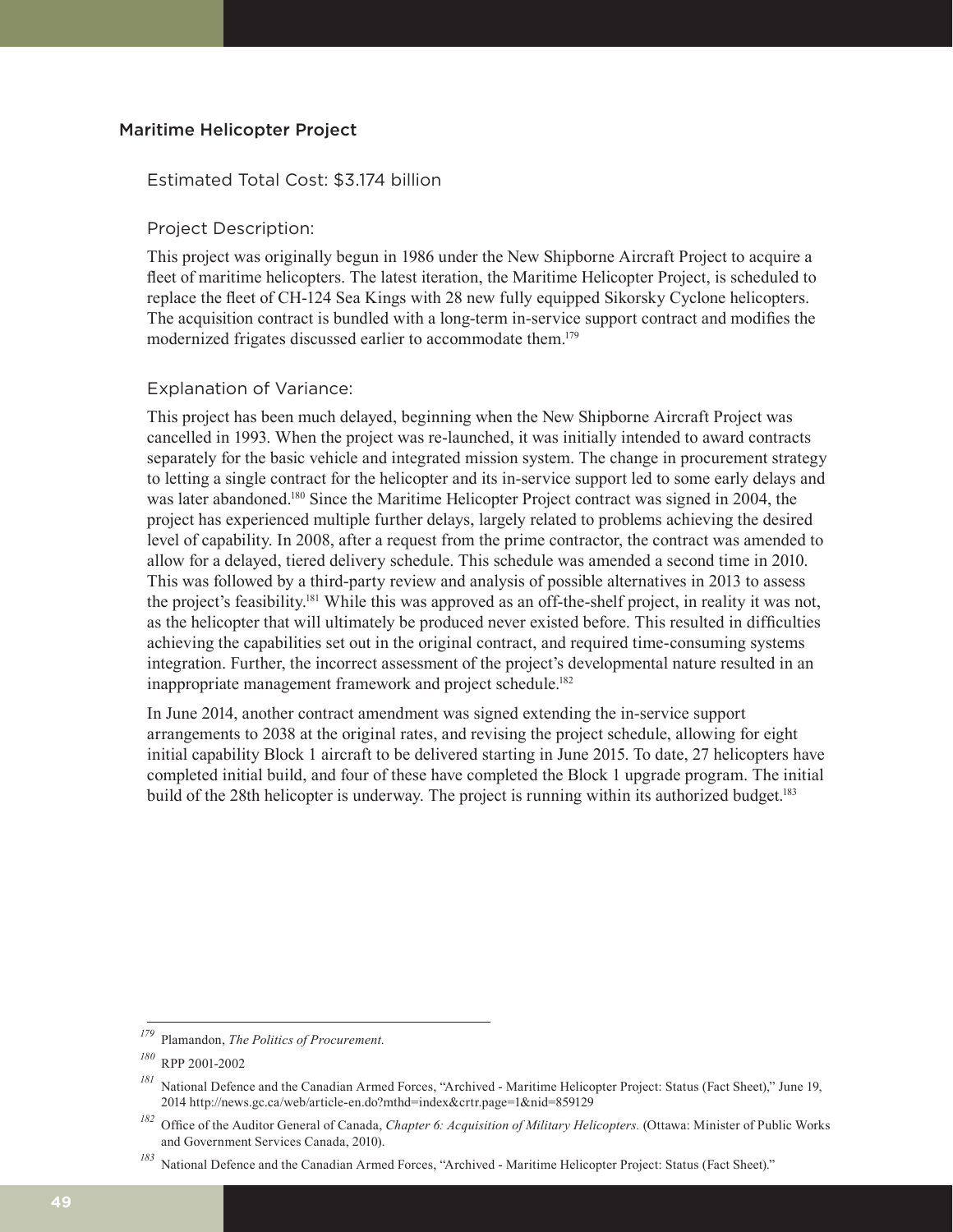| <b>Major Milestones:</b>          | <b>Initial</b> | 2014         | 2015 | 2016 |
|-----------------------------------|----------------|--------------|------|------|
| Preliminary Project Approval      | June 2003      | ✓            |      |      |
| Invitation for Bids Posted        | Dec. 2003      | $\checkmark$ |      |      |
| <b>Effective Project Approval</b> | Nov. 2004      | $\checkmark$ |      |      |
| Contract Award                    | Nov. 2004      |              |      |      |
| <b>First Delivery</b>             | Jan. 2009      |              |      |      |

#### ---------**The Project Scheduled Was Revised Following a Contract Amendment in 2014**---------

| Amended Project Approval |      | June 2014 |      |      |
|--------------------------|------|-----------|------|------|
| First Delivery (Block 1) |      | 2015      |      |      |
| First Delivery (Block 2) |      | 2018      | 2018 | 2018 |
| Project Close-Out        | 2013 | 2021      | 2022 | 2022 |

#### Progress in 2016:

As of December 2016, Canada had accepted 10 helicopters. Initial cadre training started in May 2016. The contract was amended Jan. 28, 2016 and again Aug. 23, 2016. Testing for ship's helicopter and operating limits was conducted in the first four months of 2016 on HMCS Halifax. Block 2 critical design review was successfully completed in April 2016.184

*<sup>184</sup>* http://www.forces.gc.ca/en/business-equipment/maritime-helicoper.page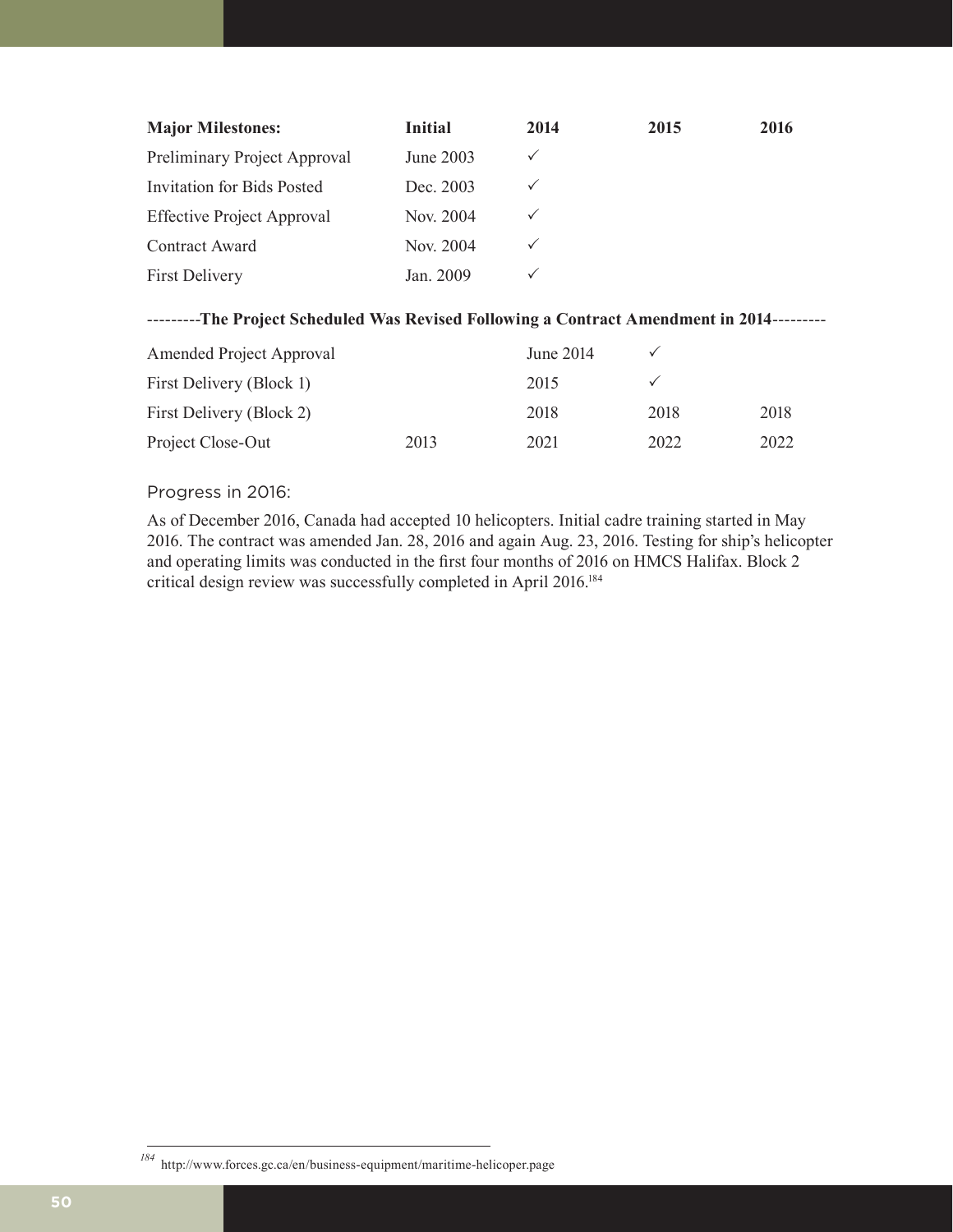#### Medium-Support Vehicle System Project

#### Estimated Total Cost: \$1.513 billion

#### Project Description:

On June 29, 2006 the government announced that it would acquire medium-sized logistics trucks as part of its *Canada First Defence Strategy* procurements. At the time of the announcement, this was articulated as the purchase of 1,500 vehicles designed for military use; up to 300 loadhandling system companion trailers; 800 commercial vehicles adapted for military use; 1,000 specially equipped vehicle kits, such as mobile kitchens, offices and medical or dental stations; and 300 armour protection systems.185 The Medium-Support Vehicle System Project was subsequently divided into five phases to reflect the aforementioned components, plus an additional fifth phase to provide for infrastructure. These are: Phase 1 – militarized commercial-off-the-shelf (Milcots); Phase 2 – special equipment vehicle baseline shelters (shelters); Phase 3 – modification of the SEV shelters (kitting); and Phase 4 – standard military pattern (SMP) trucks. Contracts were awarded for the shelters and Milcots phases in 2009 and for the kitting in 2012.<sup>186</sup> A contract for the SMP was awarded to Mack Defence LLC in June 2015. First delivery is expected in fall 2017.<sup>187</sup>

#### Explanation of Variance:

While most components of this acquisition progressed without problems, the standard military pattern vehicle experienced greater difficulty. An RFP was released in 2011, but was ultimately cancelled just before the deadline in 2012.188 Since it was originally launched, project requirements had evolved in lieu of the 2008 *Canada First Defence Strategy* and market factors had changed, as they had for a parallel logistics vehicle modernization project which will also procure trucks for the army. Following a 2009 price and availability request to industry, it was determined that additional funds were needed for the project, which were reallocated from the Logistics Vehicle Modernization Project. While the total project budgets for each project combined remained unchanged, this financial reallocation was deemed not to have been properly communicated in official documentation. This was in part because of the introduction of the new reporting requirements related to the adoption of the Treasury Board's investment planning policy, described earlier. This led to the request for proposal's cancellation, resulting in an 18-month project delay.<sup>189</sup>

*<sup>185</sup>* Canada, National Defence, "Backgrounder: 'Canada First' Defence Strategy Procurement, BG–06.014," June 29, 2006.

*<sup>186</sup>* RPP 2015/2016

*<sup>187</sup>* http://www.forces.gc.ca/en/business-equipment/medium-support-vehicle.page

*<sup>188</sup>* The Canadian Press, "Military Truck Purchase Cancelled Due to Cost Concerns," July 11, 2012 http://www.cbc.ca/news/ canada/military-truck-purchase-cancelled-due-to-cost-concerns-1.1273570

*<sup>189</sup>* Canada, Department of National Defence, Chief Review Services. *Internal Audit of the Medium Support Vehicle System Project*. (Ottawa: Department of National Defence, 2014).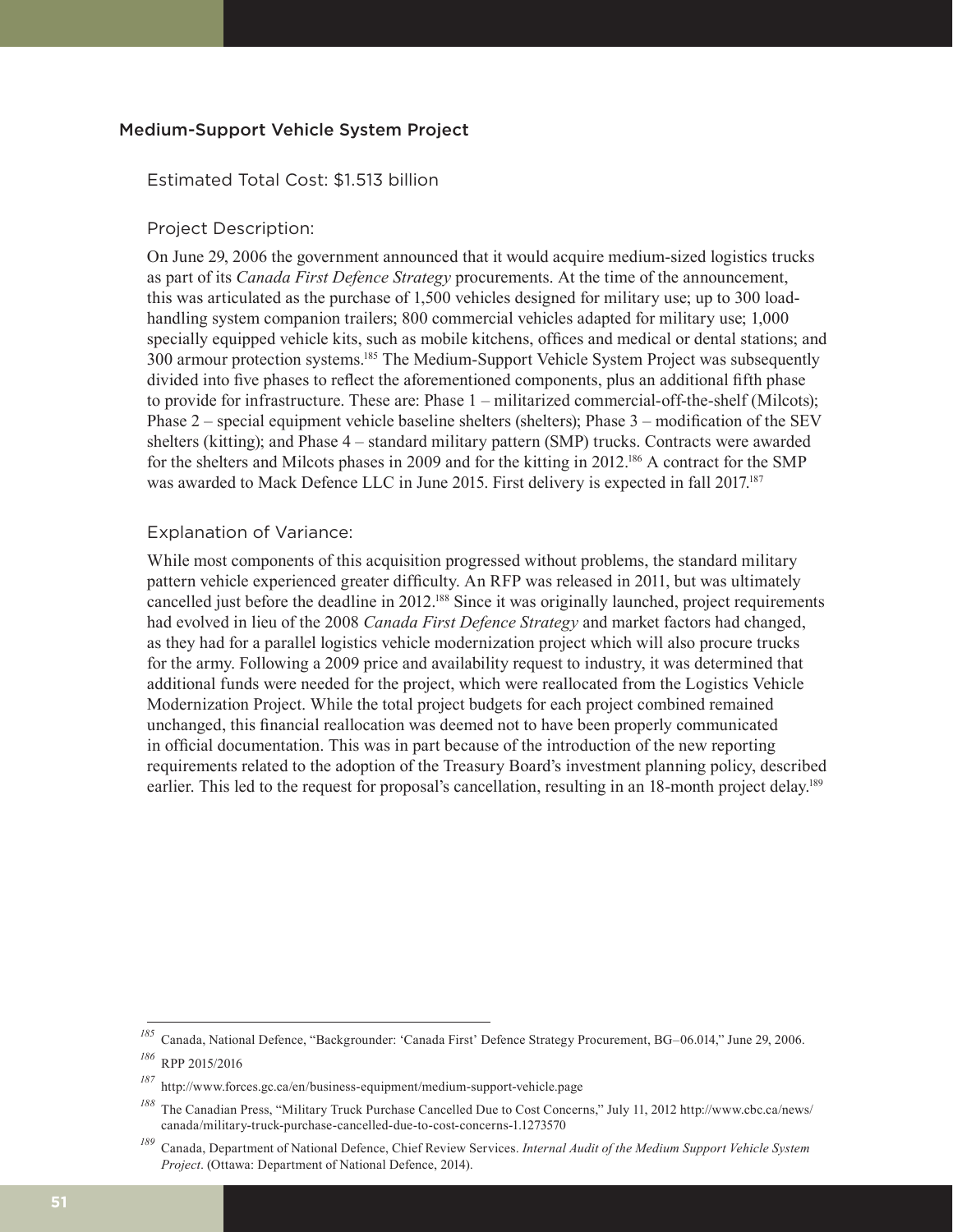| <b>Major Milestones:</b>          | Initial <sup>190</sup> | 2014             | 2015             | 2016               |
|-----------------------------------|------------------------|------------------|------------------|--------------------|
| Preliminary Project Approval      | June 2006              | $\checkmark$     |                  |                    |
| <b>Effective Project Approval</b> | <b>June 2008</b>       | $\checkmark$     |                  |                    |
| First Delivery (Milcots)          | March 2009             | June 2009        | $\checkmark$     |                    |
| Final Delivery (Milcots)          | Sept. 2010             | Oct. 2012        | March 2011       | $\checkmark$       |
| Contract Award (Shelters)         | <b>June 2008</b>       | <b>July 2009</b> | $\checkmark$     |                    |
| First Delivery (Shelters)         | <b>July 2008</b>       | April 2012       | May 2012         | $\checkmark$       |
| Final Delivery (Shelters)         | June 2010              | Fall 2014        | Feb. 2015        | ✓                  |
| Contract Award (Kitting)          | Dec. 2012              | $\checkmark$     |                  |                    |
| First Delivery (Kitting)          |                        | Jan. 2014        | $\checkmark$     |                    |
| Final Delivery (Kitting)          | <b>TBD</b>             | Fall 2016        | ✓                |                    |
| Contract Award (SMP)              | Nov. 2008              | June 2015        | $\checkmark$     |                    |
| First Delivery (SMP)              | Aug. 2009              | 2017             | Spring 2017      | <b>Fall 2017</b>   |
| Final Delivery (SMP)              | Aug. 2011              | 2018             | <b>Fall 2018</b> | <b>Spring 2019</b> |
| <b>IOC</b>                        | 2013                   |                  |                  |                    |
| <b>FOC</b>                        | 2016                   |                  |                  |                    |
| Project Close-Out                 | March 2010             | 2020             | Dec. 2020        | Dec. 2020          |

### Progress in 2016:

In November 2016, the government received final delivery of the last kitted shelters on time and on budget.191

*<sup>190</sup>* DPR 2006/2007

*<sup>191</sup>* http://www.forces.gc.ca/en/business-equipment/medium-support-vehicle.page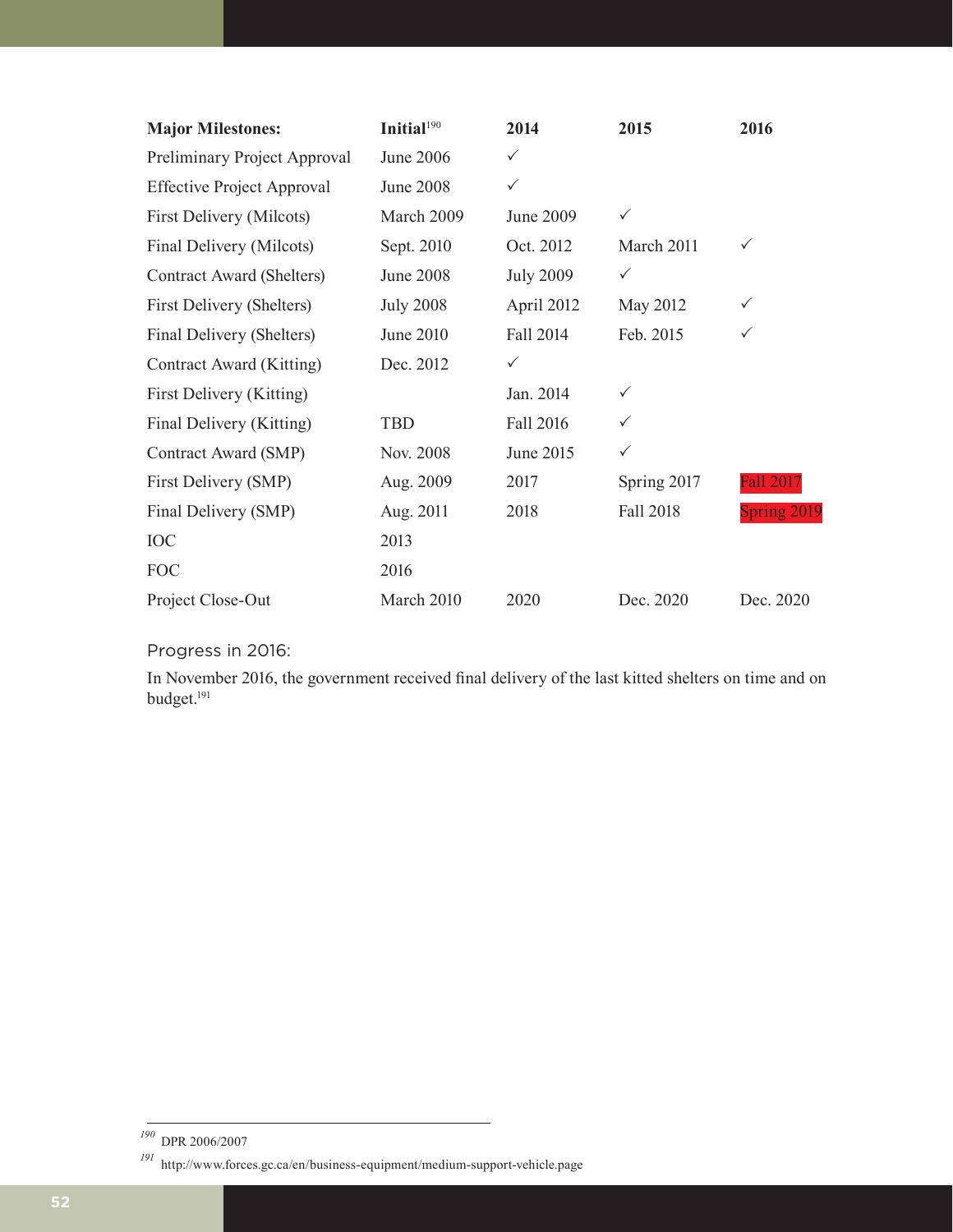#### Medium-to-Heavy Lift Helicopter

#### Estimated Total Cost: \$2.313 billion

#### Project Description:

The project has delivered 15 Chinook CH-147Fs and is establishing a new transport helicopter capability to support land-based domestic and international operations. The project includes the associated infrastructure and support elements to create a new helicopter unit based at Garrison Petawawa. It was included in the 2005 budget, and the 2005 *Defence Policy Statement*. It was first brought forward for cabinet approval in the fall of 2005, but not approved. It was therefore delayed awaiting approval by the new Harper cabinet after the 2006 election.<sup>192</sup> As originally conceived, the project was to deliver its first helicopter in 2008, but this did not occur until 2013.<sup>193</sup>

#### Explanation of Variance:

The delays in acquiring the helicopter resulted from the evolution of the requirements after 2006, which were not finalized until a contract was signed in 2009. While an existing model of the aircraft could have met the original requirements developed for the project, the specifications actually provided to the contractor could not. They required significant changes to a basic helicopter model, requiring an additional two years to define the statement of work, and adding costs. This also impacted the timing and complexity of achieving certification for airworthiness.<sup>194</sup>

All 15 aircraft have been delivered, the last being accepted in June 2014. A reduction in the size of the project office, commensurate with the work remaining, commenced in 2014 and will continue until project closure.195

| <b>Major Milestones:</b>              | <b>Initial</b>   | 2014         | 2015         | 2016             |
|---------------------------------------|------------------|--------------|--------------|------------------|
| Preliminary Project Approval          | June 2006        | $\checkmark$ |              |                  |
| <b>Advanced Contract Award Notice</b> | <b>July 2006</b> | $\checkmark$ |              |                  |
| <b>Effective Project Approval</b>     | March 2008       | June 2009    | $\checkmark$ |                  |
| Contract Award                        | March 2008       | June 2009    | $\checkmark$ |                  |
| <b>First Delivery</b>                 | March 2011       | June 2013    | ✓            |                  |
| <b>IOC</b>                            | March 2013       | Fall 2014    | Feb. 2015    | $\checkmark$     |
| FOC                                   | Spring 2015      | June 2017    | June 2017    | June 2017        |
| Project Close-Out                     | Fall 2015        | June 2018    | June 2018    | <b>June 2018</b> |

#### Progress in 2016:

The first Chinook pilot, flight engineer and load master graduated from the Garrison Petawawa Operational Training Centre Feb. 12, 2016. The aircraft deployed on their first domestic humanitarian deployment on Operation LENTUS in response to the massive Fort McMurray wildfires.

*<sup>192</sup>* Hillier, *A Soldier First.*

*<sup>193</sup>* Office of the Auditor General of Canada. *Chapter 6: Acquisition of Military Helicopters.* (Ottawa: Minister of Public Works and Government Services Canada, 2010).

*<sup>194</sup>* Ibid.

*<sup>195</sup>* RPP 2015/2016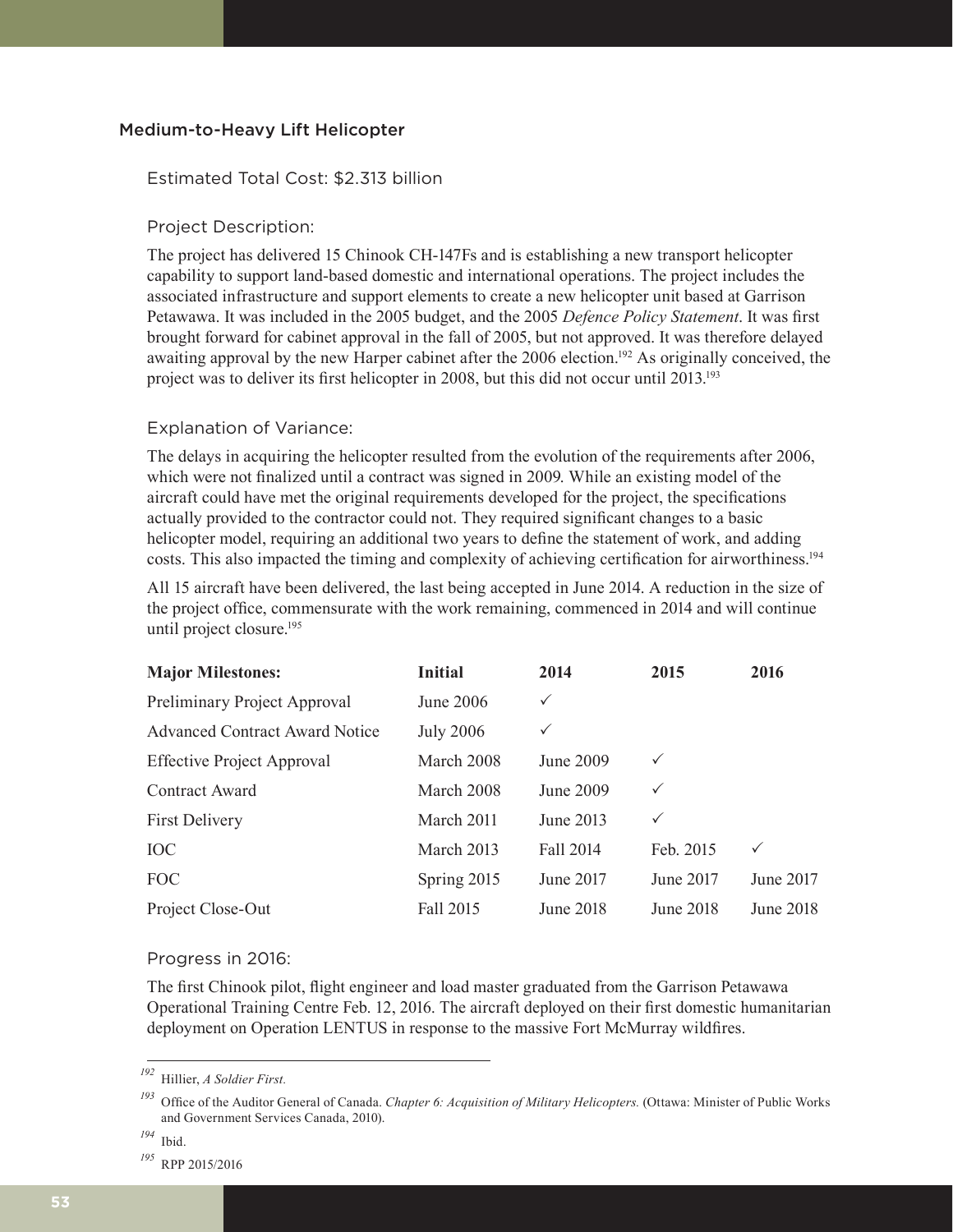#### Mercury Global

#### Estimated Total Cost: \$439 million

#### Project Description:

The project will provide wideband global satellite communications that are guaranteed and directly interoperable with our principal allies. The project will deliver a Canadian wideband global system military satellite communications system for near-worldwide assured, wideband communications to the Canadian military for the command and control of deployed Canadian commanders and forces, as well as interoperability with some of our principal allies, the United States, Australia, Denmark, the Netherlands, Luxembourg and New Zealand.

#### Progress Report and Explanations of Variances:

In Phase 1, procurement of early access terminals and participation in the U.S. Department of Defense Wideband Global Satellite constellation was obtained through a 2012 memorandum of understanding for the construction and launch of the ninth wideband global system satellite. Effective approval for Phase 2 was achieved in 2014 for the procurement and installation of the associated wideband global satellite anchor station. General Dynamics Mission Systems-Canada was awarded contracts for both the installation of the anchor stations and in-service support of the system for seven years, with options for support up to an additional 10 years. Construction of the central anchor station commenced on Oct. 13, 2015.

| <b>Major Milestones:</b>                | Initial <sup>196</sup> | 2014         | 2015         | 2016              |
|-----------------------------------------|------------------------|--------------|--------------|-------------------|
| Preliminary Project Approval            | Oct. 2011              | $\checkmark$ |              |                   |
| <b>Initial Satellite Access</b>         | Nov. 2011              | June 2012    | $\checkmark$ |                   |
| <b>Effective Project Approval</b>       | Jan. 2014              | Oct. 2014    | $\checkmark$ |                   |
| <b>Terminal Implementation Complete</b> | Oct. 2016              | Oct. 2016    | Oct. 2016    | <b>June 2018</b>  |
| <b>IOC</b>                              |                        |              | May 2013     | ✓                 |
| <b>FOC</b>                              | Oct. 2017              | Oct. 2016    | Oct. 2016    | <b>Sept. 2018</b> |
| Project Complete                        | Winter 2018 Jan. 2017  |              | Jan. 2017    | Dec. 2018         |

#### Progress in 2016:

With the initial operating capability, the project has supported Operations Impact, Unifier, Caribbe, Nanook, Reassurance and Renaissance.<sup>197</sup> In July 2016, a request for information was released for strategic deployable terminals,<sup>198</sup> followed by a notice of proposed procurement in October.<sup>199</sup>

*<sup>196</sup>* DPR 2011/2012

*<sup>197</sup>* http://www.forces.gc.ca/en/about-reports-pubs-departmental-performance/2016-status-report-on-transformational-andmajor-crown-projects.page#lightarmouredvehicleiii

*<sup>198</sup>* https://buyandsell.gc.ca/procurement-data/tender-notice/PW-ST-006-30354

*<sup>199</sup>* https://buyandsell.gc.ca/procurement-data/tender-notice/PW-ST-006-30555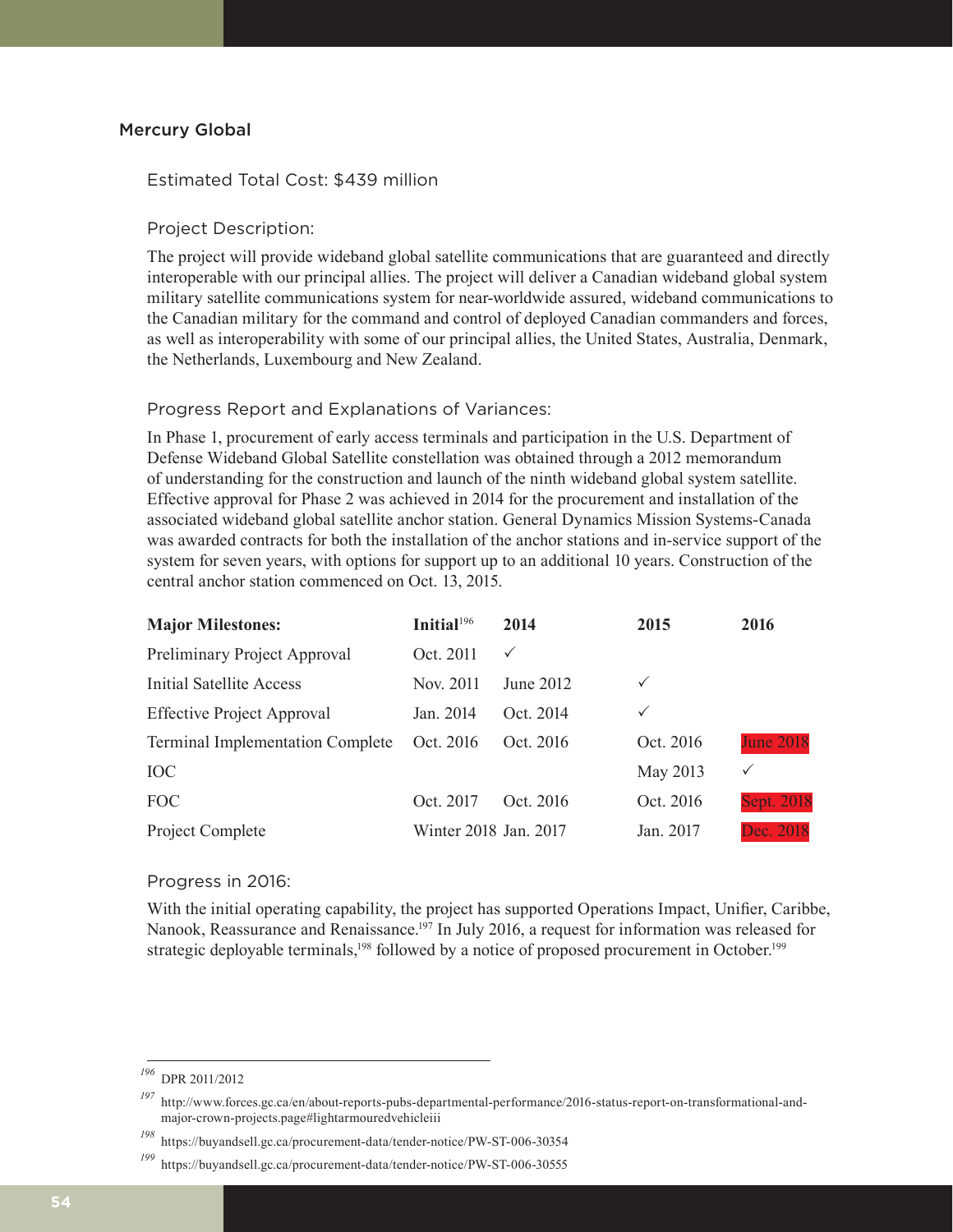#### Protected Military Satellite Communications

#### Estimated Total Cost: \$555 million

#### Project Description:

The Department of National Defence and the Canadian Forces require global communications that are secure, guaranteed and directly interoperable with our allies. The project's aim is to overcome current Canadian interoperability and global command and control limitations. Upon completion, this project will enable long-range communications to deployed forces and facilitate their interoperability with allies.

#### Explanations of Variances:

In Phase 1, procurement of guaranteed access to the U.S. Department of Defense advanced extremely high frequency satellite constellation was obtained through a military satellite communications memorandum of understanding. Phase 2 has been underway since November 2003, when effective project approval for the procurement and installation of the satellite terminals was granted. The Canadian project is late due to delays to the American satellite launch schedule and the Victoria-class submarine installation.

| <b>Major Milestones:</b>          | Initial <sup>200</sup>   | 2014         | 2015         | 2016       |
|-----------------------------------|--------------------------|--------------|--------------|------------|
| Preliminary Project Approval      | Aug. 1999                |              |              |            |
| <b>Effective Project Approval</b> | Nov. 2003                | $\checkmark$ |              |            |
| Initial Terminal Delivery         | Summer 2005              | Nov. 2011    | $\checkmark$ |            |
| <b>IOC</b>                        | Nov. 2013 <sup>201</sup> | N/A          | ✓            |            |
| FOC                               | Fall 2017202             | Dec. 2020    | Dec. 2020    | Dec. 2020  |
| Project Complete                  | Summer 2009              | March 2021   | March 2021   | March 2021 |

Progress in 2016:

No Information Publicly Available.

*<sup>200</sup>* RPP 2000/2001, 58.

*<sup>201</sup>* RPP 2014/2015

*<sup>202</sup>* RPP 2011/2012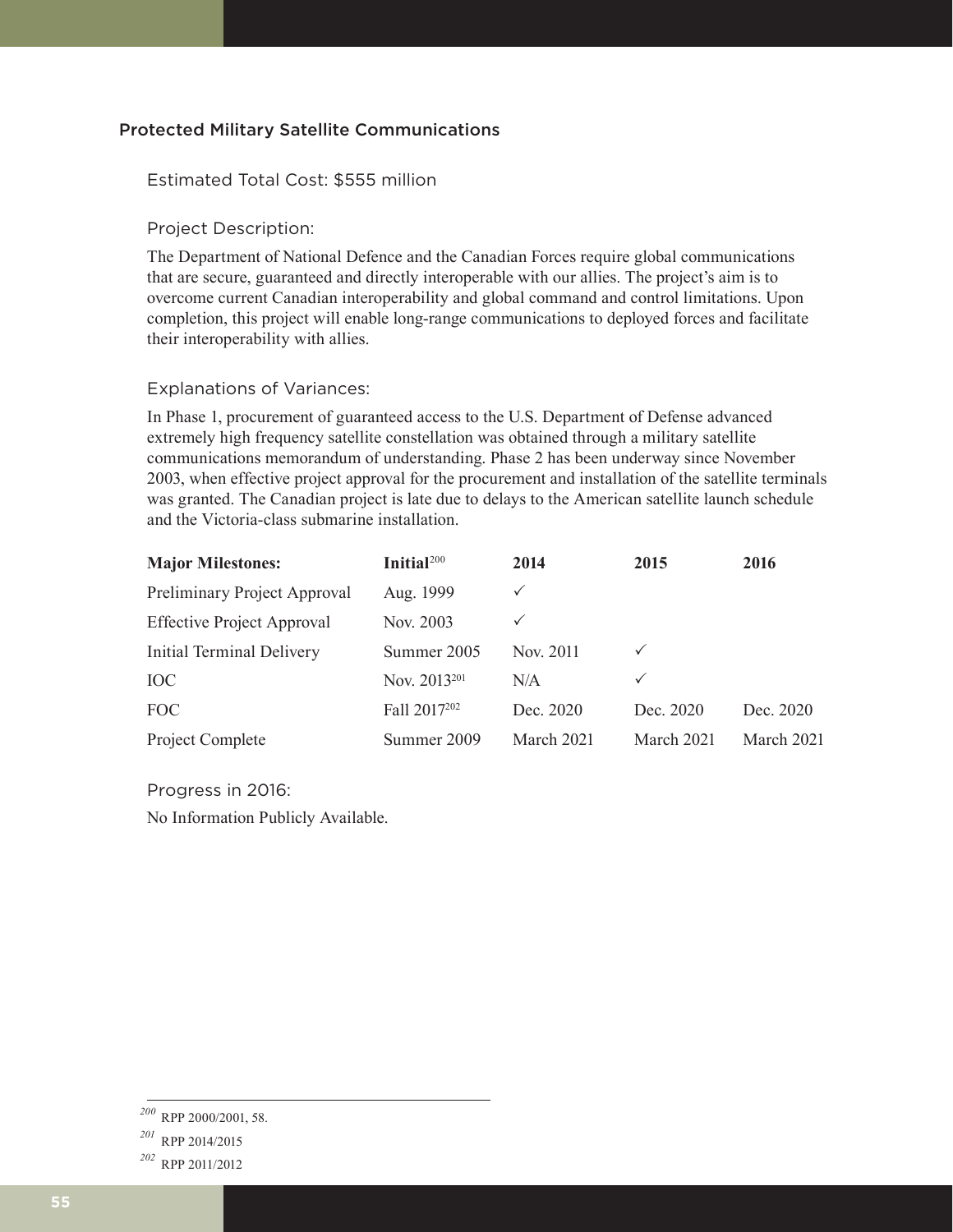#### Submarine Capability Life Extension

#### Estimated Total Cost: \$877 million

#### Project Description:

The Submarine Capability Life Extension Project replaced the Oberon-class submarine fleet with four existing British Upholder-class (renamed Canadian Victoria-class) submarines. The project will ensure that Canada preserves its submarine capability within the existing capital budget. The project supports Canada's ability to conduct surveillance and control of its territory, airspace and maritime areas of jurisdiction, as well as Canada's ability to participate in bilateral and multilateral operations.

The project delivered four functional Victoria-class submarines with up-to-date, safe-to-dive certificates, four crew trainers (including a combat systems trainer, a ship control trainer, a machinery control trainer, and a torpedo handling and discharge trainer), and four trained crews.

#### Explanation of Variance:

Although effective project close-out was expected in 2015/2016, a small number of engineering changes still require installation in HMCS Corner Brook during her ongoing deep maintenance phase, as well as the procurement of several long-lead supply items. The engineering changes are related to weapon systems modifications which could not be performed during the submarine reactivation period and the purchase of long lead items is in support of these engineering changes.

| <b>Major Milestones:</b>          | Initial $203$                          | 2014         | 2015 | 2016 |
|-----------------------------------|----------------------------------------|--------------|------|------|
| <b>Effective Project Approval</b> | June 1998                              | $\checkmark$ |      |      |
| Main Contract Award               | <b>July 1998</b>                       | $\checkmark$ |      |      |
| Initial Support Contract Award    | <b>July 1998</b>                       | $\checkmark$ |      |      |
| <b>IOC</b>                        | April 2006 <sup>204</sup> $\checkmark$ |              |      |      |
| <b>FOC</b>                        | Dec. $2011^{205}$                      | Nov. 2012    | ✓    |      |
| Project Close-Out                 | March 2013 <sup>206</sup> 2017         |              | 2018 | 2018 |

Progress in 2016:

HMCS Windsor participated in NATO exercise Dynamic Mongoose over the summer of 2016 followed by a NATO Anti-Submarine Warfare operation in the region.<sup>207</sup>

*<sup>203</sup>* RPP 1999/2000, 81.

*<sup>204</sup>* RPP 2009/2010

*<sup>205</sup>* RPP 2009/2010

*<sup>206</sup>* RPP 2009/2010

*<sup>207</sup>* Royal Canadian Navy, "Victoria-Class Submarines Reach Operational Steady State," Feb. 26, 2015. http://www.navymarine.forces.gc.ca/en/news-operations/news-view.page?doc=victoria-class-submarines-reach-operational-steady-state/ i6miwqrg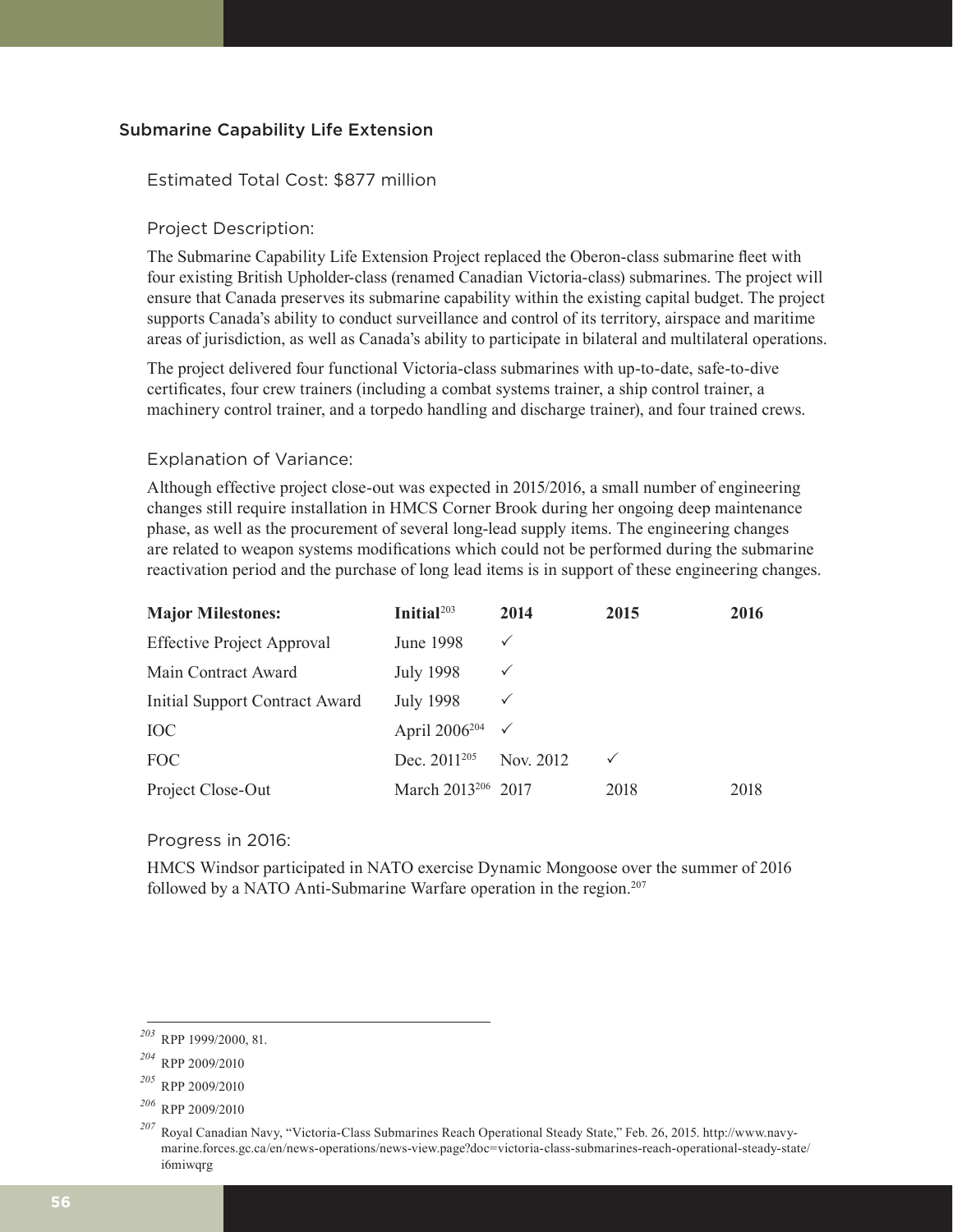#### Tactical Armoured Patrol Vehicle

#### Estimated Total Cost: \$1.250 billion

#### Project Description:

The project will deliver to the Canadian Army a wheeled combat vehicle that will overcome deficiencies with the G-wagon light utility vehicle wheeled, the RG-31 armoured patrol vehicle, and the Coyote light armoured vehicle related to capacity, protection, mobility, weapons effects, information and human dimensions. This vehicle will fulfil a wide variety of roles on the battlefield, including but not limited to surveillance, security, command and control, cargo and personnel carrier. It will have a high degree of tactical mobility and provide a very high degree of crew protection. The project scope includes an estimated initial purchase of 500 vehicles and an optional purchase of up to 100 more, plus associated long-term in-service support.

#### Explanation of Variance:

The project proceeded initially under an accelerated project schedule that compressed its options analysis stage by 10 months. As a result, the preliminary statement of operational requirement, concept development and experimentation, and formal price and availability studies were delayed. Because of this, and the need to re-engineer the available pre-existing vehicles to meet the requirement, the definition stage was extended from 15 to 35 months.<sup>208</sup>

Following the contract award in June 2012, six pre-production vehicles were received in July 2013 for qualification testing at Canadian Forces Base Valcartier and at the United States Army's Aberdeen Test Center in Maryland. In August 2014 as part of this process, the first round of testing identified design problems. The project returned to the contract design phase in order to allow the complex, interrelated designs for the vehicle's structure, suspension and steering to be improved. Reliability testing resumed in the summer of 2015 and concluded by early 2016. Repeat engineering qualification testing will be conducted as necessary.<sup>209</sup>

| <b>Major Milestones:</b>             | Initial $210$ | 2014         | 2015         | 2016            |
|--------------------------------------|---------------|--------------|--------------|-----------------|
| <b>Identification Phase Approval</b> | March 2008    | $\checkmark$ |              |                 |
| Preliminary Project Approval         | June 2009     | $\checkmark$ |              |                 |
| <b>Effective Project Approval</b>    | Summer 2011   | June 2012    | $\checkmark$ |                 |
| <b>Contract Awarded</b>              | Fall 2011     | June 2012    | $\checkmark$ |                 |
| <b>IOC</b>                           | 2013          | Spring 2015  | 2016         | End 2016        |
| <b>FOC</b>                           | 2015          | Spring 2016  | 2017         | <b>Mid-2018</b> |
| Project Complete                     | 2017          | Fall 2016    | 2017         | <b>End 2018</b> |

#### Progress in 2016

A second round of reliability testing, at the U.S.'s Nevada Automotive Test Center was completed in April 2016.<sup>211</sup> Vehicle deliveries began Aug. 12, 2016.<sup>212</sup>

*<sup>208</sup>* Chief Review Services, *Internal Audit: Tactical Armoured Patrol Vehicle (TAPV).* (Ottawa: Department of National Defence, 2011).

*<sup>209</sup>* RPP 2015/2016

*<sup>210</sup>* DPR 2010/2011

*<sup>211</sup>* http://www.forces.gc.ca/en/about-reports-pubs-departmental-performance/2016-status-report-on-transformational-andmajor-crown-projects.page#lightarmouredvehicleiii

*<sup>212</sup>* http://www.forces.gc.ca/en/business-equipment/tactical-armoured-patrol-vehicle.page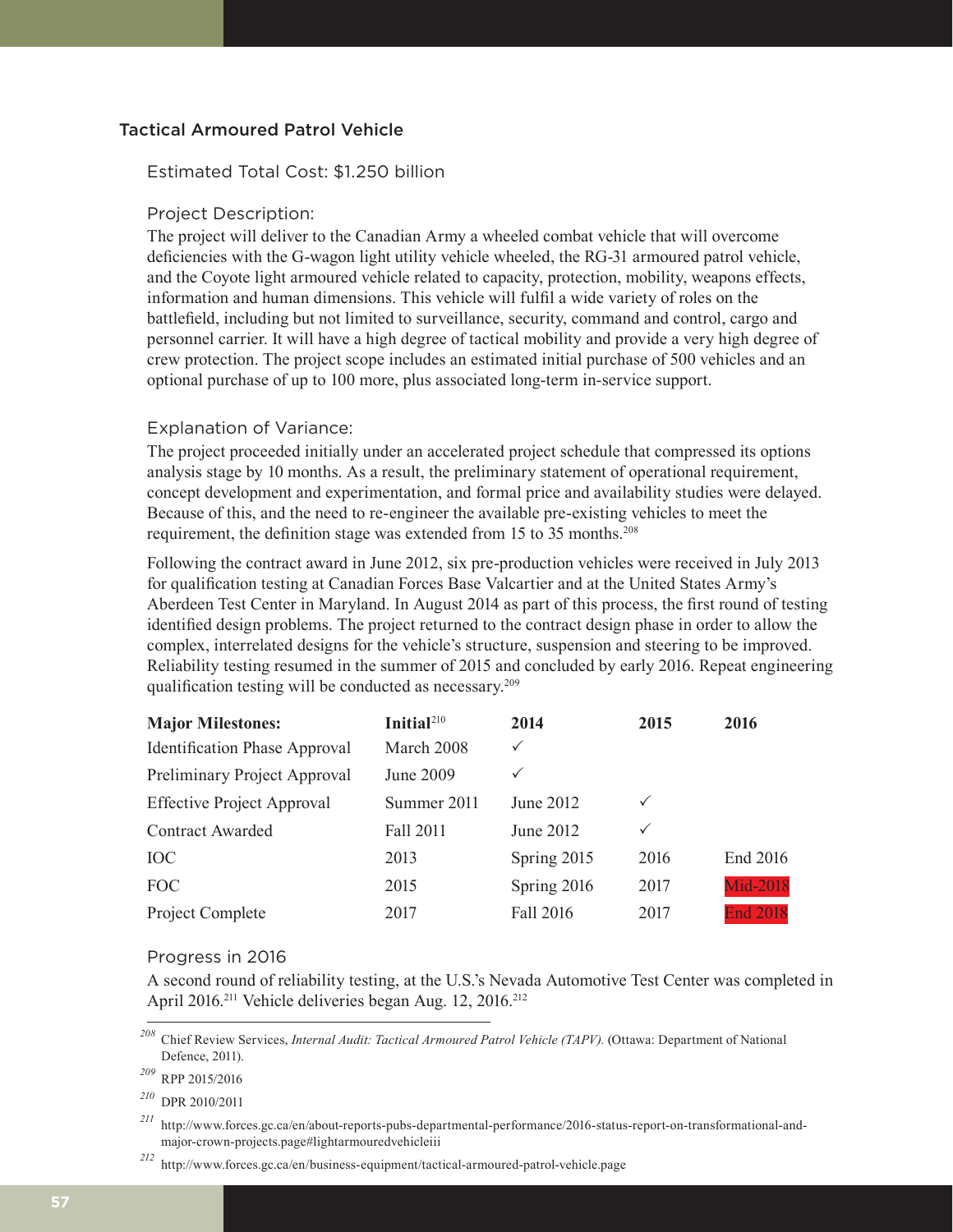#### Tank Replacement Project

#### Estimated Total Cost: \$650 million

#### Project Description:

The purpose of the Tank Replacement Project is to replace Canada's aging Leopard C2 tank fleet with a modern, heavily protected, mobile, direct-fire support capability. The project is broken into two phases. Phase 1 consisted of the loan of 20 Leopard 2 A6M main battle tanks, two armoured recovery vehicles and logistics support from the German government for immediate deployment to Afghanistan, as well as the purchase of up to 100 surplus Leopard 2 tanks from the Netherlands' government. Phase 2 will upgrade and introduce up to 100 Leopard 2 tanks and variants into service.<sup>213</sup>

#### Progress Report and Explanations of Variances:

All 82 Leopard 2 A4, A4M and A6M MBT and the first eight Leopard 2 ARVs funded by the TRP project have been delivered. The four ARVs funded by the Force Mobility Enhancement Project have also been delivered. A4M upgrade is progressing with 13 vehicles of 20 complete. Costs continue to be tightly managed within the cost ceiling in accordance with the core deliverables and priorized activities.

At the Senior Review Board (SRB) meeting in June 2015, the SRB endorsed an extension to close-out from May 2015 to December 2017 in order to complete integrated logistics support requirements involving sparing, and special tooling and test equipment (STTE).214

| <b>Major Milestones:</b>            | Initial $^{215}$ | 2014         | 2015         | 2016        |
|-------------------------------------|------------------|--------------|--------------|-------------|
| Memorandum to Cabinet               | March 2007       | $\checkmark$ |              |             |
| Preliminary Project Approval        | March 2007       | $\checkmark$ |              |             |
| Phase 1 MOU for German Loaners      | May 2007         | $\checkmark$ |              |             |
| Phase 1 Contract to Upgrade Loaners | May 2007         | $\checkmark$ |              |             |
| Phase 1 IOC                         | Aug. 2007        | $\checkmark$ |              |             |
| Phase 1 Acquisition of Dutch Tanks  | Dec. 2007        | $\checkmark$ |              |             |
| <b>Effective Project Approval</b>   | Mid-2009         | June 2009    | $\checkmark$ |             |
| FOC Phase 2                         | $2013+$          | Feb. 2015    | Summer 2017  | Summer 2017 |
| Project Close-Out                   | $2013+$          | May 2015     | Fall 2017    | Dec. 2017   |

Progress in 2016

No Information Publicly Available.

*<sup>213</sup>* RPP 2015/2016

*<sup>214</sup>* http://www.forces.gc.ca/en/about-reports-pubs-departmental-performance/2016-status-report-on-transformational-andmajor-crown-projects.page#lightarmouredvehicleiii

*<sup>215</sup>* DPR 07/08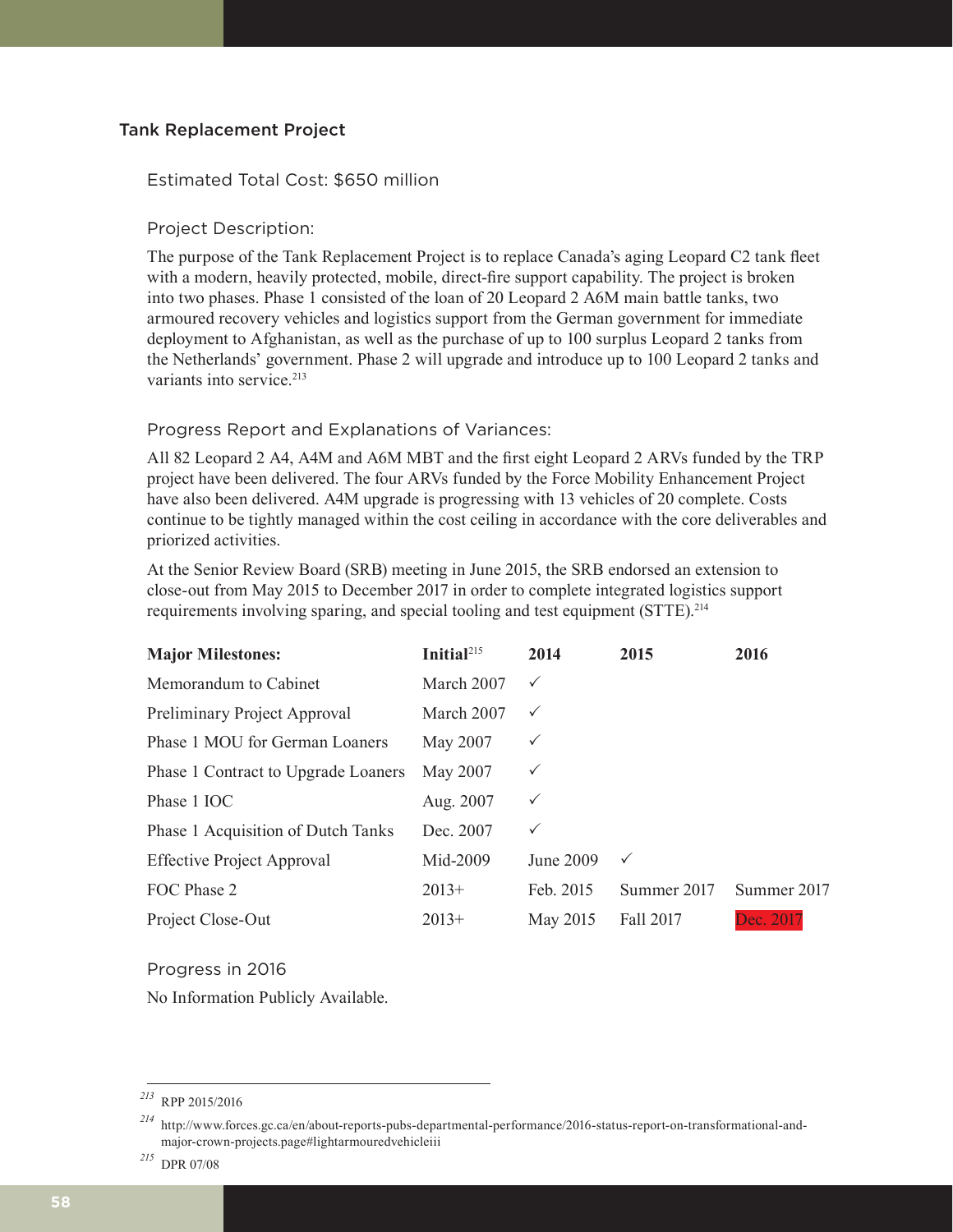#### Underwater Warfare Suite Upgrade

Estimated Total Cost: N/A.

Project costs have elsewhere been estimated at \$100 million to \$249 million<sup>216</sup>

#### Project Description:

The project will provide an upgraded underwater warfare suite to the Halifax-class frigates including sensors, processors and updated software. The project will correct a deficiency in the class's detection ranges of submarines and torpedoes, improve underwater sensor performance in the littoral environment and provide a system design to enable continual improvement in a cost-effective manner. A minimum of six ship-sets of equipment will be acquired. Each ship-set includes new passive towed array sonar, a new sonobuoy processing system, an upgrade to the hullmounted sonar and a new active intercept capability. The project will also procure a minimum of four towed low-frequency active sonars. All 12 Halifax-class ships will be fitted with the required infrastructure to allow for the transfer of equipment and sensors among ships, as required.<sup>217</sup>

Explanation of Variance:

| <b>Major Milestones:</b>           | Initial <sub>218</sub> | 2016       |
|------------------------------------|------------------------|------------|
| Project Approval (Definition)      | May 2015               | ✓          |
| <b>Request for Proposal</b>        | Dec. 2016              | Dec. 2016  |
| Project Approval (implementation)  | Nov. 2017              | Dec. 2017  |
| Contract Award                     | Dec. 2017              | Jan. 2018  |
| Initial Operational Capability     | Aug. 2020              | Aug. 2020  |
| <b>Full Operational Capability</b> | June 2024              | June 202   |
| Contract Close-Out                 | Sept. 2024             | Sept. 2024 |

Progress in 2016 No Information Publicly Available.

*<sup>216</sup>* http://www.forces.gc.ca/en/business-defence-acquisition-guide-2016/naval-systems-36.page

*<sup>217</sup>* http://www.forces.gc.ca/en/about-reports-pubs-departmental-performance/2014-2015/section-iii-status-report-ontransformational-and-major-crown-projects.page#AIMP

*<sup>218</sup>* RPP 2016/2017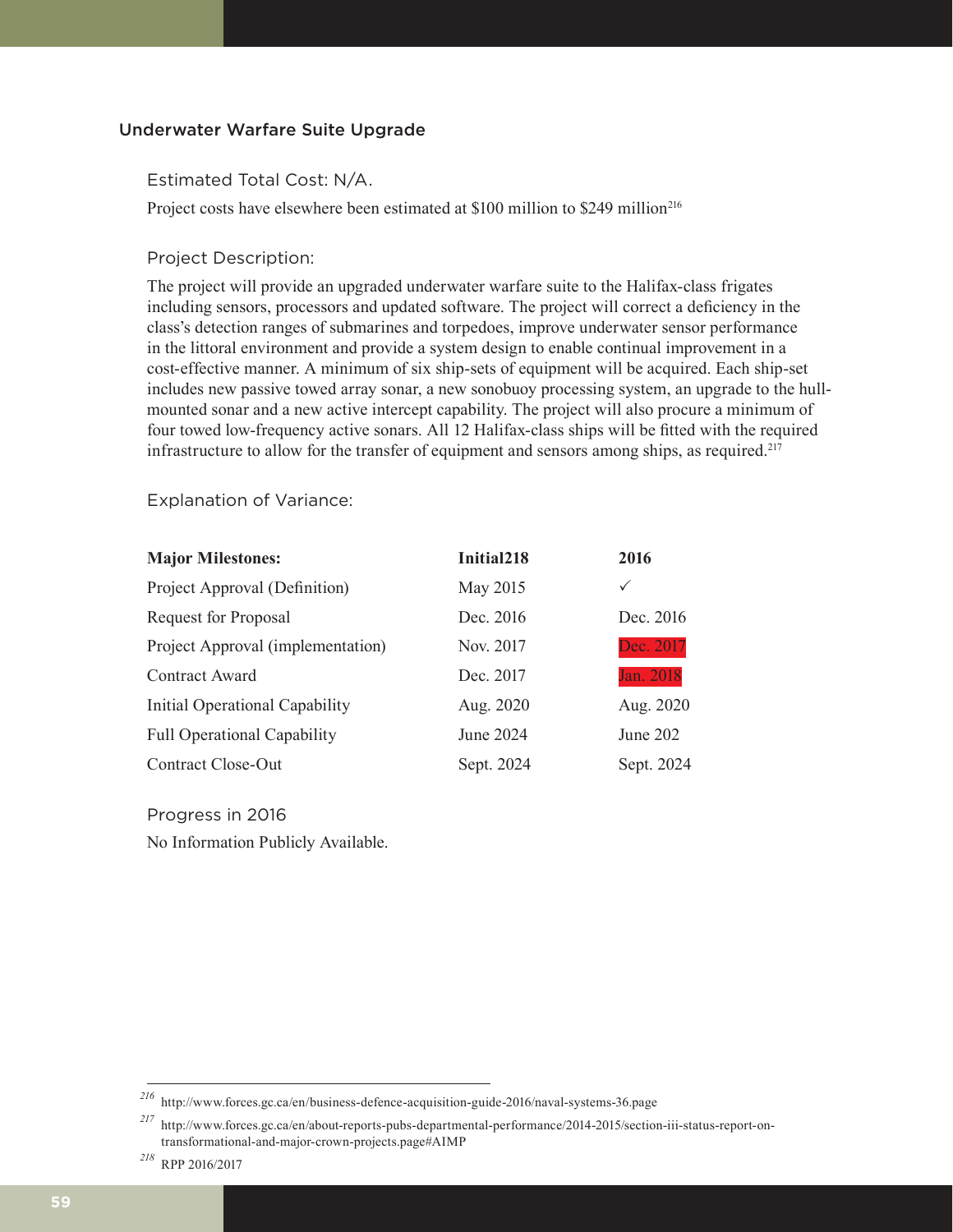#### **About the Author**

**Dr. David Perry** is the Senior Analyst and a Fellow with the Canadian Global Affairs Institute. He is the author of multiple publications related to defence budgeting, transformation and procurement, published with the Canadian Global Affairs Institute, Conference of Defence Associations Institute, *Defence Studies*, *Comparative Strategy*, *International Journal*, and *Journal of Military and Strategic Studies* and is a columnist for the *Canadian Naval Review*. He received his PhD in political science from Carleton University where his dissertation examined the link between defence budgeting and defence procurement. He is an adjunct professor at the Centre for Military and Strategic Studies at the University of Calgary and a research fellow of the Centre for the Study of Security and Development at Dalhousie University. He was previously the Senior Security and Defence Analyst of the Conference of Defence Associations Institute and Deputy Director of Dalhousie University's Centre for Foreign Policy Studies. *Embassy Magazine* and *The Hill Times* named him to their "Top 100 Influencing Canadian Foreign Policy" in 2014.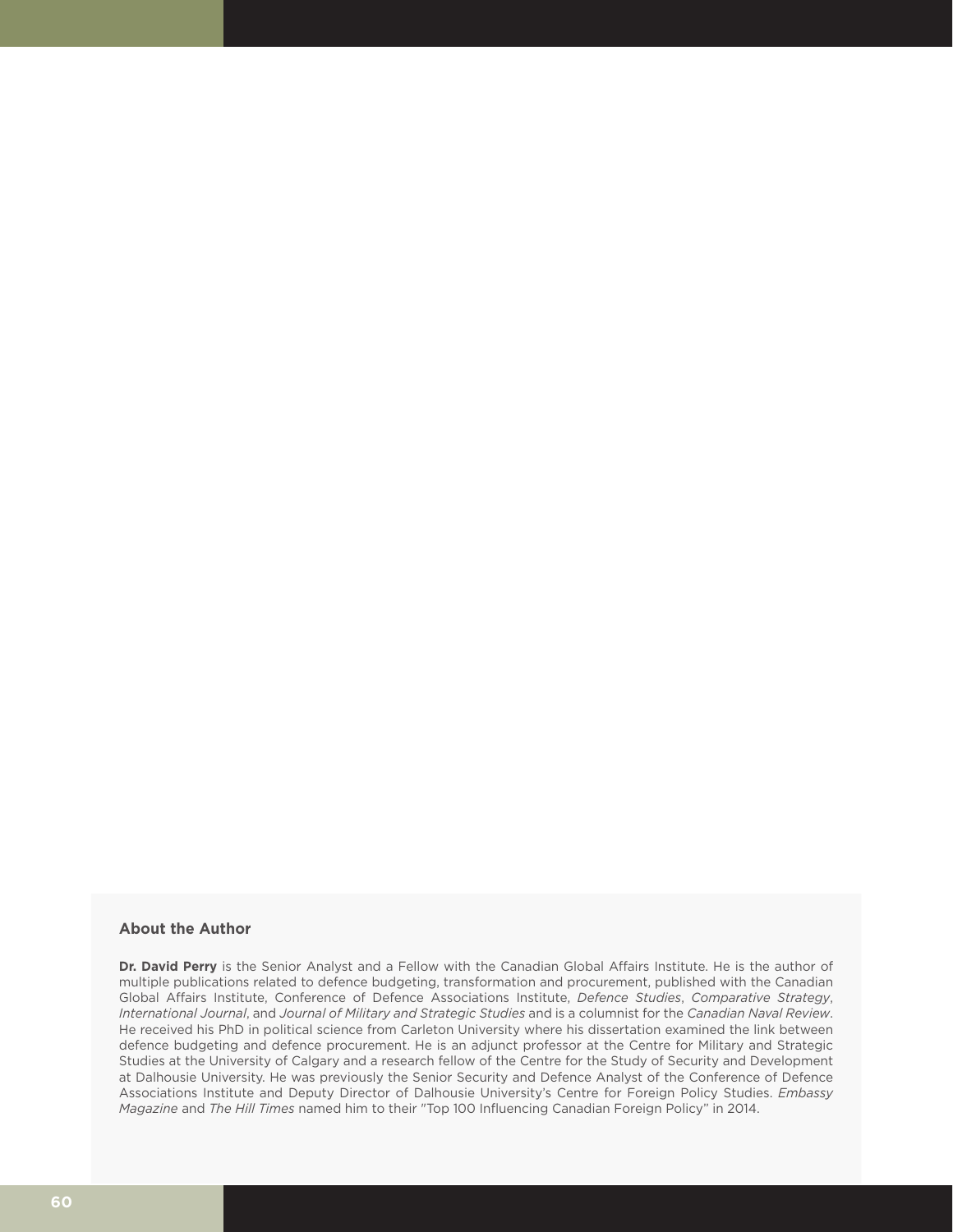#### **ABOUT THE SCHOOL OF PUBLIC POLICY**

The School of Public Policy has become the flagship school of its kind in Canada by providing a practical, global and focused perspective on public policy analysis and practice in areas of energy and environmental policy, international policy and economic and social policy that is unique in Canada.

The mission of The School of Public Policy is to strengthen Canada's public service, institutions and economic performance for the betterment of our families, communities and country. We do this by:

- *Building capacity in Government* through the formal training of public servants in degree and non-degree programs, giving the people charged with making public policy work for Canada the hands-on expertise to represent our vital interests both here and abroad;
- *Improving Public Policy Discourse outside Government* through executive and strategic assessment programs, building a stronger understanding of what makes public policy work for those outside of the public sector and helps everyday Canadians make informed decisions on the politics that will shape their futures;
- *Providing a Global Perspective on Public Policy Research* through international collaborations, education, and community outreach programs, bringing global best practices to bear on Canadian public policy, resulting in decisions that benefit all people for the long term, not a few people for the short term.

The School of Public Policy relies on industry experts and practitioners, as well as academics, to conduct research in their areas of expertise. Using experts and practitioners is what makes our research especially relevant and applicable. Authors may produce research in an area which they have a personal or professional stake. That is why The School subjects all Research Papers to a double anonymous peer review. Then, once reviewers comments have been reflected, the work is reviewed again by one of our Scientific Directors to ensure the accuracy and validity of analysis and data.

#### **The School of Public Policy**

University of Calgary, Downtown Campus 906 8th Avenue S.W., 5th Floor Calgary, Alberta T2P 1H9 Phone: 403 210 3802

#### **DISTRIBUTION**

Our publications are available online at www.policyschool.ca.

#### **DISCLAIMER**

The opinions expressed in these publications are the authors' alone and therefore do not necessarily reflect the opinions of the supporters, staff, or boards of The School of Public Policy.

#### **COPYRIGHT**

Copyright © 2017 by The School of Public Policy. All rights reserved. No part of this publication may be reproduced in any manner whatsoever without written permission except in the case of brief passages quoted in critical articles and reviews.

#### **ISSN**

ISSN 2560-8312 The School of Public Policy Publications (Print) ISSN 2560-8320 The School of Public Policy Publications (Online)

#### **DATE OF ISSUE**

September 2017

#### **MEDIA INQUIRIES AND INFORMATION**

For media inquiries, please contact Morten Paulsen at 403-220-2540. Our web site, www.policyschool.ca, contains more information about The School's events, publications, and staff.

#### **DEVELOPMENT**

For information about contributing to The School of Public Policy, please contact Paul Beaudry by telephone at 403-220-4624 or by e-mail at paul.beaudry1@ucalgary.ca.